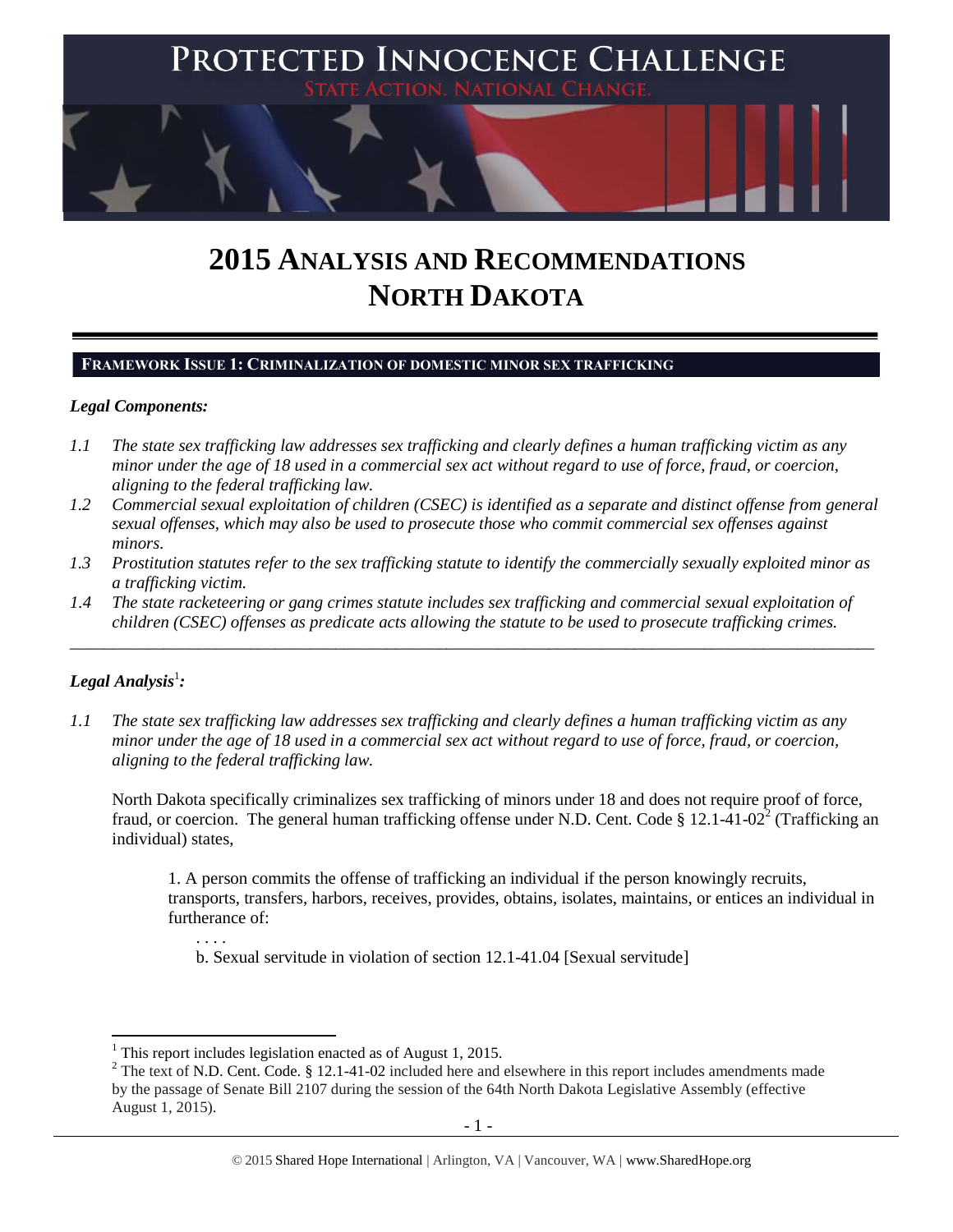"Trafficking an individual who is a minor is a class AA felony," and carries a maximum penalty of life imprisonment.<sup>3</sup> N.D. Cent. Code §§ 12.1-41-02(3), 12.1-32-01(1).

N.D. Cent. Code  $$12.1-41-04(1)^4$  (Sexual servitude) specifically criminalizes sex trafficking of a minor without regard to force, fraud or coercion. It states in part,

<span id="page-1-2"></span><span id="page-1-1"></span>A person commits the offense of sexual servitude if the person knowingly: a. Maintains or makes available a minor for the purpose of engaging the minor in commercial sexual activity. . . . .

N.D. Cent. Code § 12.1-41-01(3)<sup>5</sup> (Definitions) defines "commercial sexual activity" as "sexual activity for which anything of value is given to, promised to, or received, by a person." Sexual servitude is punishable as a Class AA by up to life imprisonment when the victim is a minor. N.D. Cent. Code §§ 12.1-41-04(3), 12.1-32-  $01(1)$ .

Also included in Chapter 12.1-41 (Uniform Act on Prevention of and Remedies for Human Trafficking) are offenses related to patronizing victims of sex trafficking:

<span id="page-1-0"></span>Pursuant to N.D. Cent. Code § 12.1-41-05(1)<sup>6</sup> (Patronizing a victim of sexual servitude), "A person commits the offense of patronizing a victim of sexual servitude if the person knowingly gives, agrees to give, or offers to give anything of value so that an individual may engage in commercial sexual activity with another individual and the person knows that the other individual is a victim of sexual servitude." Patronizing a victim of sexual servitude is punishable as a Class A felony by imprisonment up to 20 years, a fine up to \$20,000, or both. N.D. Cent. Code §§ 12.1-41-05(2), 12.1-32-01(2).

 $\overline{\phantom{a}}$ 

1. An aggravating circumstance during the commission of an offense under section 12.1-41-02, 12.1-41-03, or 12.1-41-04 occurs when the defendant recruited, enticed, or obtained the victim of the offense from a shelter that serves individuals subjected to human trafficking, domestic violence, or sexual assault, runaway youth, foster children, or the homeless.

2. If the trier of fact finds that an aggravating circumstance occurred during the commission of an offense under section 12.1-41-02, 12.1-41-03, or 12.1-41-04 , the defendant may be imprisoned for up to five years in addition to the period of imprisonment prescribed for the offense.

In addition, N.D. Cent. Code. § 12.1-41-21(4) (Forced or coerced abortion) provides, "If the trier of fact finds that a forced or coerced abortion occurred during the commission of an offense under section 12.1-41-02 [Trafficking an individual], 12.1-41-03 [Involuntary servitude], or 12.1-41-04 [Sexual servitude], the court may sentence the defendant to be imprisoned for up to five years in addition to the period of imprisonment prescribed for the offense." The text of N.D. Cent. Code. § 12.1-41-08 included here and elsewhere in this report includes amendments made by the passage of Senate Bill 2107 during the session of the 64th North Dakota Legislative Assembly (effective August 1, 2015). The text of N.D. Cent. Code. § 12.1-41-21 included here and elsewhere in this report includes amendments made by the passage of Senate Bill 2275 during the session of the 64th North Dakota Legislative Assembly (effective August 1, 2015).

<sup>4</sup> The text of N.D. Cent. Code. § 12.1-41-04 included here and elsewhere in this report includes amendments made by the passage of Senate Bill 2107 during the session of the 64th North Dakota Legislative Assembly (effective August 1, 2015).

 $5$  The text of N.D. Cent. Code. § 12.1-41-01 included here and elsewhere in this report includes amendments made by the passage of Senate Bill 2107 during the session of the 64th North Dakota Legislative Assembly (effective August 1, 2015).

<sup>6</sup> The text of N.D. Cent. Code. § 12.1-41-05 included here and elsewhere in this report includes amendments made by the passage of Senate Bill 2107 during the session of the 64th North Dakota Legislative Assembly (effective August 1, 2015).

 $3$  Additional penalties may apply to human trafficking offenses under certain circumstances. Pursuant to N.D. Cent. Code § 12.1-41-08 (Aggravating circumstance),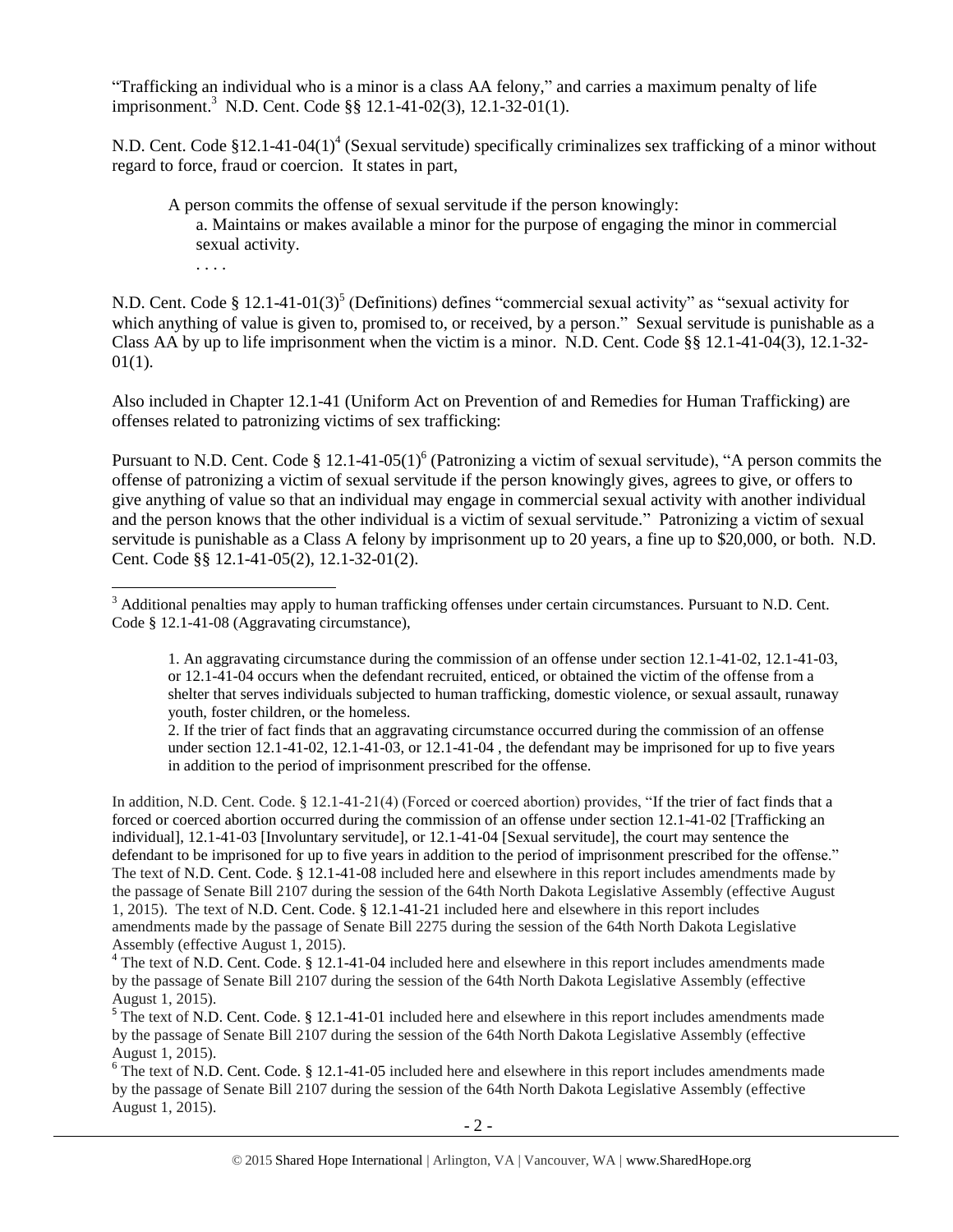Pursuant to N.D. Cent. Code  $\S 12.1$ -41-06<sup>7</sup> (Patronizing a minor for commercial sexual activity),

<span id="page-2-0"></span>1. A person commits the offense of patronizing a minor for commercial sexual activity if: a. With the intent that an individual engage in commercial sexual activity with a minor, the person gives, agrees to give, or offers to give anything of value to a minor or another person so that the individual may engage in commercial sexual activity with a minor; or b. The person gives, agrees to give, or offers to give anything of value to a minor or another person so that an individual may engage in commercial sexual activity with a minor.

2. Patronizing a minor for commercial sexual activity under subdivision a of subsection 1 is a class A felony.

3. Patronizing a minor for commercial sexual activity under subdivision b of subsection 1 is a class B felony.

A Class A felony is punishable by imprisonment up to 20 years, a fine up to \$20,000, or both. N.D. Cent. Code §§ 12.1-41-05(2), 12.1-32-01(2). A Class B felony is punishable by imprisonment up to 10 years, a fine up to \$20,000, or both. N.D. Cent. Code §§ 12.1-41-05(2), 12.1-32-01(3).

*1.2 Commercial sexual exploitation of children (CSEC) is identified as a separate and distinct offense from general sexual offenses, which may also be used to prosecute those who commit commercial sex offenses against minors.*

The following laws criminalize CSEC in North Dakota:

1. N.D. Cent. Code  $\S 12.1-29-02(1)^8$  (Facilitating prostitution) makes it a crime to, among other things, "Knowingly solicit[] a person to patronize a prostitute" or to "[k]nowingly procure[] a prostitute for a patron." Under subsection (2),

<span id="page-2-1"></span>The offense is a class A felony if the actor intentionally causes another to remain a prostitute by force, coercion, threat, or deception, or the prostitute is the actor's spouse or ward,  $9$  or a person for whose care, protection, or support the actor is responsible. Otherwise it is a class C felony.

<span id="page-2-3"></span><span id="page-2-2"></span>A Class A felony is punishable by imprisonment up to twenty years, a fine of \$20,000, or both. N.D. Cent. Code § 12.1-32-01(2). A Class C felony carries a penalty of imprisonment up to five years, a \$10,000 fine, or both. N.D. Cent. Code § 12.1-32-01(4).

2. N.D. Cent. Code § 12.1-27.2-02(1)<sup>10</sup> (Use of a minor in a sexual performance) establishes a Class A felony when an individual "knowing the character and content of a performance,  $1, 1, \ldots$  employs  $\ldots$  a minor to

 $\overline{a}$ <sup>7</sup> The text of N.D. Cent. Code. § 12.1-41-06 included here and elsewhere in this report includes amendments made by the passage of Senate Bill 2107 during the session of the 64th North Dakota Legislative Assembly (effective August 1, 2015).

<sup>&</sup>lt;sup>8</sup> The text of N.D. Cent. Code. § 12.1-29-02 included here and elsewhere in this report includes amendments made by the passage of Senate Bill 2250 during the session of the 64th North Dakota Legislative Assembly (effective

August 1, 2015).<br><sup>9</sup> Pursuant to N.D. Cent. Code § 30.1-26-01(6), "A 'ward' is a person for whom a guardian or limited guardian has been appointed. A 'minor ward' is a minor for whom a guardian has been appointed solely because of minority." A person can be charged with "sexual abuse of wards" if that person "engages in a sexual act with another person, or . . . causes another to engage in a sexual act . . . if the other person is in official custody or detained in a hospital, prison, or other institution and the actor has supervisory or disciplinary authority over the other person." N.D. Cent. Code § 12.1-20-06.

<sup>&</sup>lt;sup>10</sup> The text of N.D. Cent. Code § 12.1-27.2-02 included here and elsewhere in this report includes amendments made by the passage of Senate Bill 2266 during the session of the 64th North Dakota Legislative Assembly (effective August 1, 2015).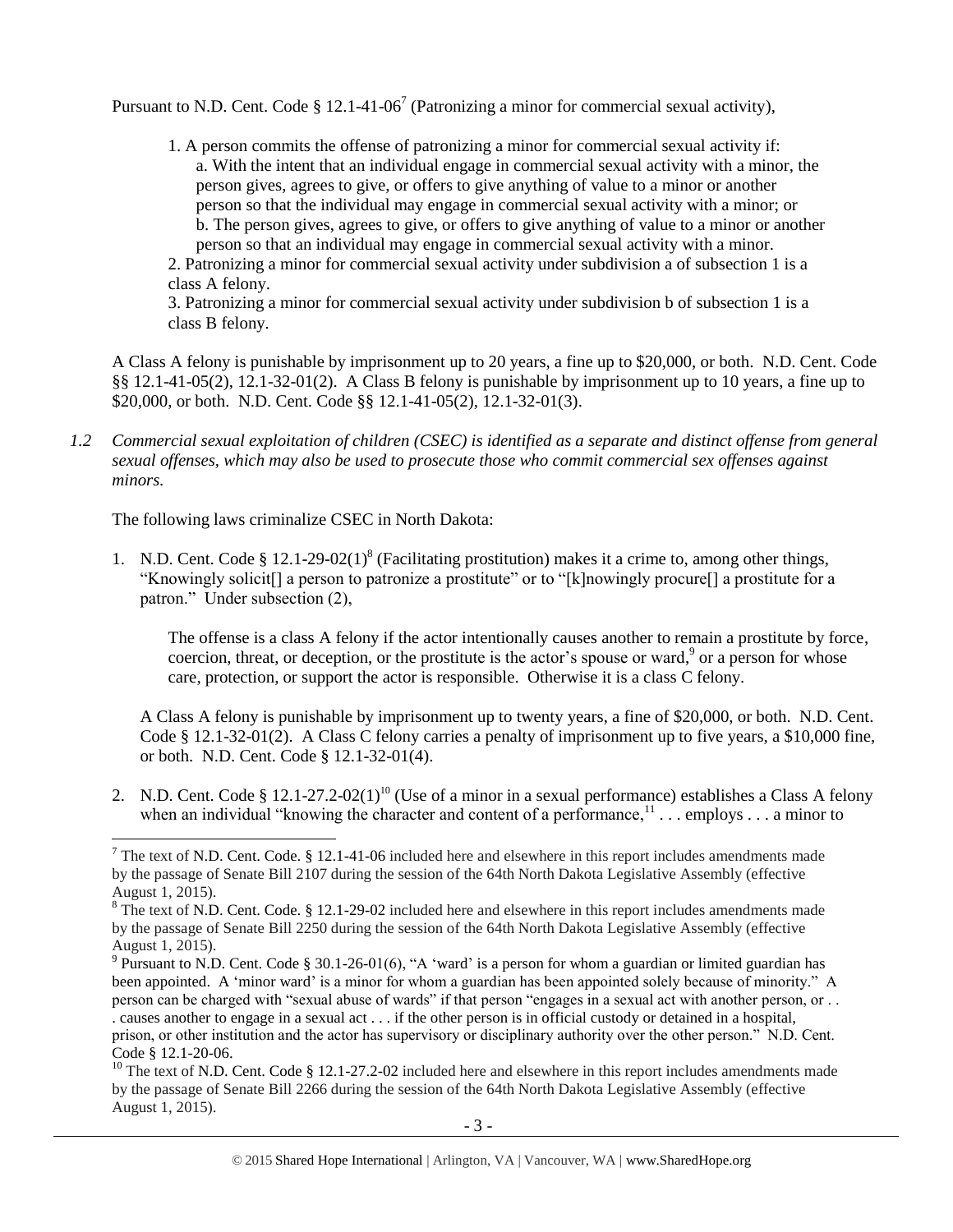engage in sexual conduct during a performance or, if being a parent, legal guardian, or custodian of a minor, that person consents to the participation by the minor in sexual conduct during a performance." Additionally, pursuant to N.D. Cent. Code § 12.1-27.2-02(2), "An adult is guilty of a class A felony if, with the intent to persuade, induce, entice, or coerce a minor to engage in a sexual performance, the adult portrays the adult to be a minor."

A Class A felony is punishable by imprisonment up to 20 years, a \$20,000 fine, or both. N.D. Cent. Code § 12.1-32-01(2). However N.D. Cent. Code § 12.1-27.2-04.2<sup>12</sup> (Sexual performance by a minor—Enhanced penalties) provides for enhanced penalties, stating in subsection (2),

Notwithstanding the provisions of sections 12.1-32-01 and 12.1-32-01.1 relating to fines, the court shall impose the following fine upon the conviction of a person or entity described in subsection 1 for a second or subsequent offense under this chapter:

<span id="page-3-0"></span>a. For an individual, a fine not to exceed fifty thousand dollars; or

b. For a corporation, limited liability company, association, partnership, or other legal entity, a fine not to exceed one hundred thousand dollars.

Non-commercial sex offenses that may apply in certain CSEC cases include the following:

- 1. N.D. Cent. Code § 12.1-20-03 (Gross sexual imposition) makes it a crime, among other things, when a person "engages in a sexual act with another, or . . . causes another to engage in a sexual act" or "engages in sexual contact with another, or . . . causes another to engage in sexual contact" when the victim is less than 15, or when "[t]hat person compels the victim to submit by force or by threat of imminent death, serious bodily injury, or kidnapping, to be inflicted on any human being." N.D. Cent. Code § 12.1-20-03(1), (2). This crime is a Class AA felony if "serious bodily injury" was inflicted on the victim, the victim was under 15 and the offender over 22, or the victim subjected to the sexual act was compelled "to submit by force or by threat of imminent death, serious bodily injury, or kidnapping, to be inflicted on any human being." N.D. Cent. Code § 12.1-20-03(3)(a). The sentence for committing these Class AA felonies is imprisonment for not less than 20 years with probation to follow.<sup>13</sup> N.D. Cent. Code § 12.1-20-03(3)(a). In all other cases, this is a Class A felony with possible imprisonment up to 20 years, a fine not to exceed \$20,000, or both. N.D. Cent. Code §§ 12.1-20-03(3)(b), 12.1-32-01(2).
- 2. N.D. Cent. Code § 12.1-20-04 (Sexual imposition) makes it a Class B felony to

 $\overline{\phantom{a}}$ 

"engage[] in a sexual act or sexual contact with another, or . . . cause[] another to engage in a sexual act or sexual contact, . . . if the actor:

1. Compels the other person to submit by any threat or coercion that would render a person reasonably incapable of resisting; or

2. Engages in a sexual act or sexual contact with another, whether consensual or not, as part of an induction, initiation, ceremony, pledge, hazing, or qualification to become a member or an associate of any criminal street gang as defined in section 12.1-06.2-01."

The court may deviate from the mandatory sentence if the court finds that the sentence would impose a manifest injustice and the defendant has accepted responsibility for the crime or cooperated with law enforcement. However, a defendant convicted of a class AA felony under this section may not be sentenced to serve less than five years of incarceration.

<sup>&</sup>lt;sup>11</sup> Pursuant to N.D. Cent. Code  $\S 12.1-27.2-01(5)$  (Definitions), "Sexual performance' means any performance which includes sexual conduct by a minor."

<sup>&</sup>lt;sup>12</sup> The text of N.D. Cent. Code. § 12.1-27.2-04 included here and elsewhere in this report includes amendments made by the passage of Senate Bill 2266 during the session of the 64th North Dakota Legislative Assembly (effective August 1, 2015).

<sup>&</sup>lt;sup>13</sup> However, N.D. Cent. Code § 12.1-20-03(3)(a)(Gross sexual imposition—Penalty) states in part,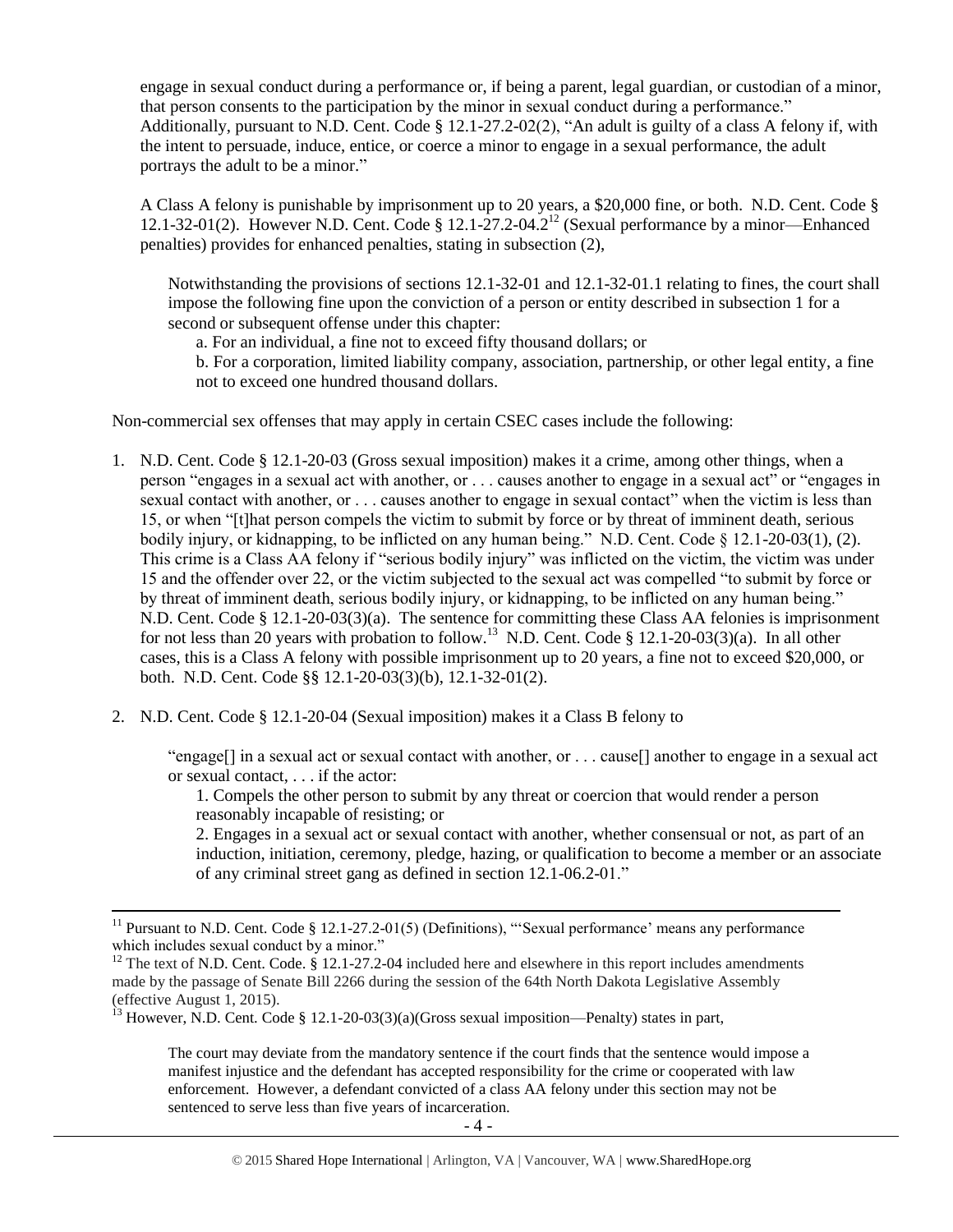A Class B felony is punishable by imprisonment up to 10 years, a \$20,000 fine, or both. N.D. Cent. Code § 12.1-32-01(3).

- 3. N.D. Cent. Code § 12.1-20-03.1(1) (Continuous sexual abuse of a child) makes it a crime for an adult to "engage[] in any combination of three or more sexual acts or sexual contacts with a minor under the age of fifteen years during a period of three or more months." If the offender was at least 22 years of age at the time of the offense, the offense is a Class AA felony. N.D. Cent. Code § 12.1-20-03.1(1). For all other violations of this statute, the offense is a Class A felony. N.D. Cent. Code  $§ 12.1 - 20 - 03.1(1).$
- 4. N.D. Cent. Code § 12.1-20-07(1) (Sexual assault) makes it a Class C felony to

knowingly ha<sup>[</sup>ve] sexual contact with another person, or . . . cause<sup>[]</sup> another person to have sexual contact with that person . . . if:

. . .

 $\overline{\phantom{a}}$ 

e. The other person is a minor, fifteen years of age or older, and the actor is the other person's parent, guardian, or is otherwise responsible for general supervision of the other person's welfare; or f. The other person is a minor, fifteen years of age or older, and the actor is an adult [at least 22 years old].

If the offender of subsection (f) is 18-21 years old, then the offense is a Class A misdemeanor. N.D. Cent. Code § 12.1-20-07(2).

5. N.D. Cent. Code § 12.1-20-05(1) (Corruption or solicitation of minors) makes it a Class A misdemeanor for an adult to "engage[] in, solicit[] with the intent to engage in, or cause[] another to engage in a sexual act with a minor" when the minor is 15 or older. Subsection (2) states,

An adult who solicits with the intent to engage in a sexual act with a minor under age fifteen or engages in or causes another to engage in a sexual  $\alpha t^{14}$  when the adult is at least twenty-two years of age and the victim is a minor fifteen years of age or older, is guilty of a class C felony.

A Class A misdemeanor carries a maximum penalty of imprisonment for one year, a fine of \$3,000, or both. N.D. Cent. Code § 12.1-32-01(5). A Class C felony is punishable by imprisonment up to five years, a fine of \$10,000, or both. N.D. Cent. Code § 12.1-32-01(4).

6. N.D. Cent. Code § 14-10-06 (Unlawful to encourage or contribute to the deprivation or delinquency of minor) states in subsection (2),

Subsection (5) defines "sexual contact" as

any touching, whether or not through the clothing or other covering, of the sexual or other intimate parts of the person, or the penile ejaculation or ejaculate or emission of urine or feces upon any part of the person, for the purpose of arousing or satisfying sexual or aggressive desires.

<sup>&</sup>lt;sup>14</sup> N.D. Cent. Code § 12.1-20-02(4) (Definitions—Sex Offenses) defines "sexual act" as

sexual contact between human beings consisting of contact between the penis and the vulva, the penis and the anus, the mouth and the penis, the mouth and the vulva, or any other portion of the human body and the penis, anus, or vulva; or the use of an object which comes in contact with the victim's anus, vulva, or penis. For the purposes of this subsection, sexual contact between the penis and the vulva, the penis and the anus, any other portion of the human body and the anus or vulva, or an object and the anus, vulva, or penis of the victim, occurs upon penetration, however slight. Emission is not required.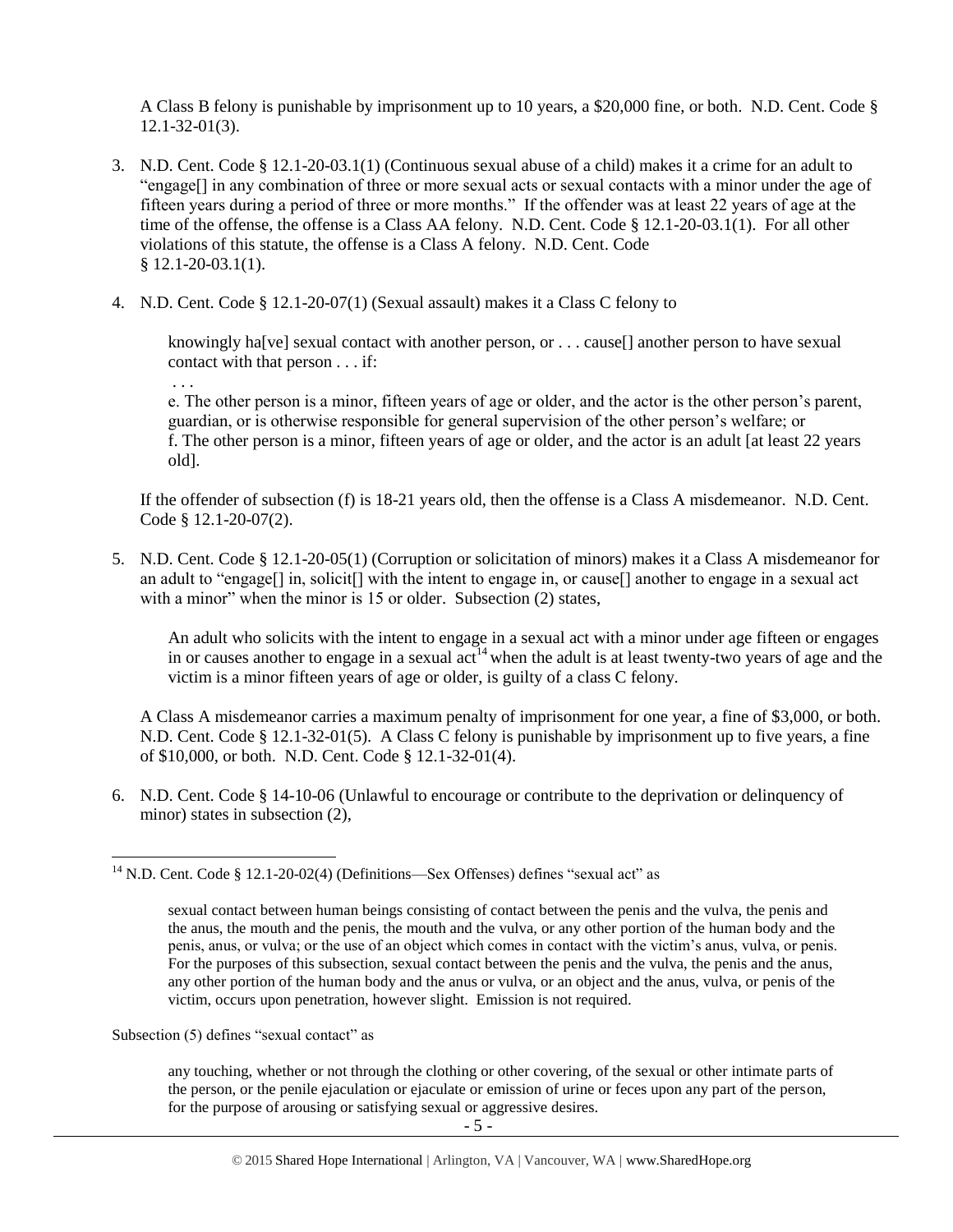Any individual who by any act willfully encourages, causes, or contributes to the deprivation of a child less than sixteen years of age by causing that child to engage in sexual conduct as defined under section 12.1-27.2-01, in any play, motion picture, photograph, dance, or other visual representation is guilty of a class C felony.

*1.3 Prostitution statutes refer to the sex trafficking statute to identify the commercially sexually exploited minor as a trafficking victim.* 

<span id="page-5-0"></span>N.D. Cent. Code § 12.1-29-03<sup>15</sup> (Prostitution) distinguishes between minors and adults by making the prostitution law solely applicable to adults but it does not refer to the sex trafficking law to identify prostitution offenses involving a minor as domestic minor sex trafficking. However, related provisions promote identification of commercially sexually exploited minors as victims of trafficking. Specifically, N.D. Cent. Code § 12.1-41-12(1)<sup>16</sup> (Immunity of minor) provides that minors are not criminally liable for prostitution offenses and § 12.1-41-13<sup>17</sup> (Affirmative defense of victim) allows human trafficking victims to assert an affirmative defense to prostitution charges and other charges related to their victimization.

*1.4 The state racketeering or gang crimes statute includes sex trafficking and commercial sexual exploitation of children (CSEC) offenses as predicate acts allowing the statute to be used to prosecute trafficking crimes.* 

N.D. Cent. Code §12.1-06.1-03 (Illegal control of an enterprise – Illegally conducting an enterprise) states,

1. A person is guilty of an offense if such person, through a pattern of racketeering activity or its proceeds, acquires or maintains, by investment or otherwise, control of any enterprise. 2. A person is guilty of an offense if the person is employed or associated with any enterprise and conducts or participates in the conduct of that enterprise's affairs through a pattern of racketeering activity.

3. A knowing violation of this section is a class B felony.

N.D. Cent. Code § 12.1-06.1-01(2)(f) (Definitions—Racketeer Influenced and Corrupt Organizations) defines "racketeering" in part as

any act including any criminal attempt, facilitation, solicitation, or conspiracy, committed for financial gain, which is chargeable or indictable under the laws of the state in which the act occurred and, if the act occurred in a state other than this state, would be chargeable or indictable under the laws of this state had the act occurred in this state and punishable by imprisonment for more than one year, regardless of whether such act is charged or indicted, involving:

. . . . (17) Obscenity. (18) Child pornography. (19) Prostitution. (20) Human trafficking.

 $\overline{a}$ 

<sup>&</sup>lt;sup>15</sup> The text of N.D. Cent. Code. § 12.1-29-03 included here and elsewhere in this report includes amendments made by the passage of Senate Bill 2250 during the session of the 64th North Dakota Legislative Assembly (effective August 1, 2015).

<sup>&</sup>lt;sup>16</sup> The text of N.D. Cent. Code. § 12.1-41-12 included here and elsewhere in this report includes amendments made by the passage of Senate Bill 2107 during the session of the 64th North Dakota Legislative Assembly (effective August 1, 2015).

 $17$  The text of N.D. Cent. Code. § 12.1-41-13 included here and elsewhere in this report includes amendments made by the passage of Senate Bill 2107 during the session of the 64th North Dakota Legislative Assembly (effective August 1, 2015).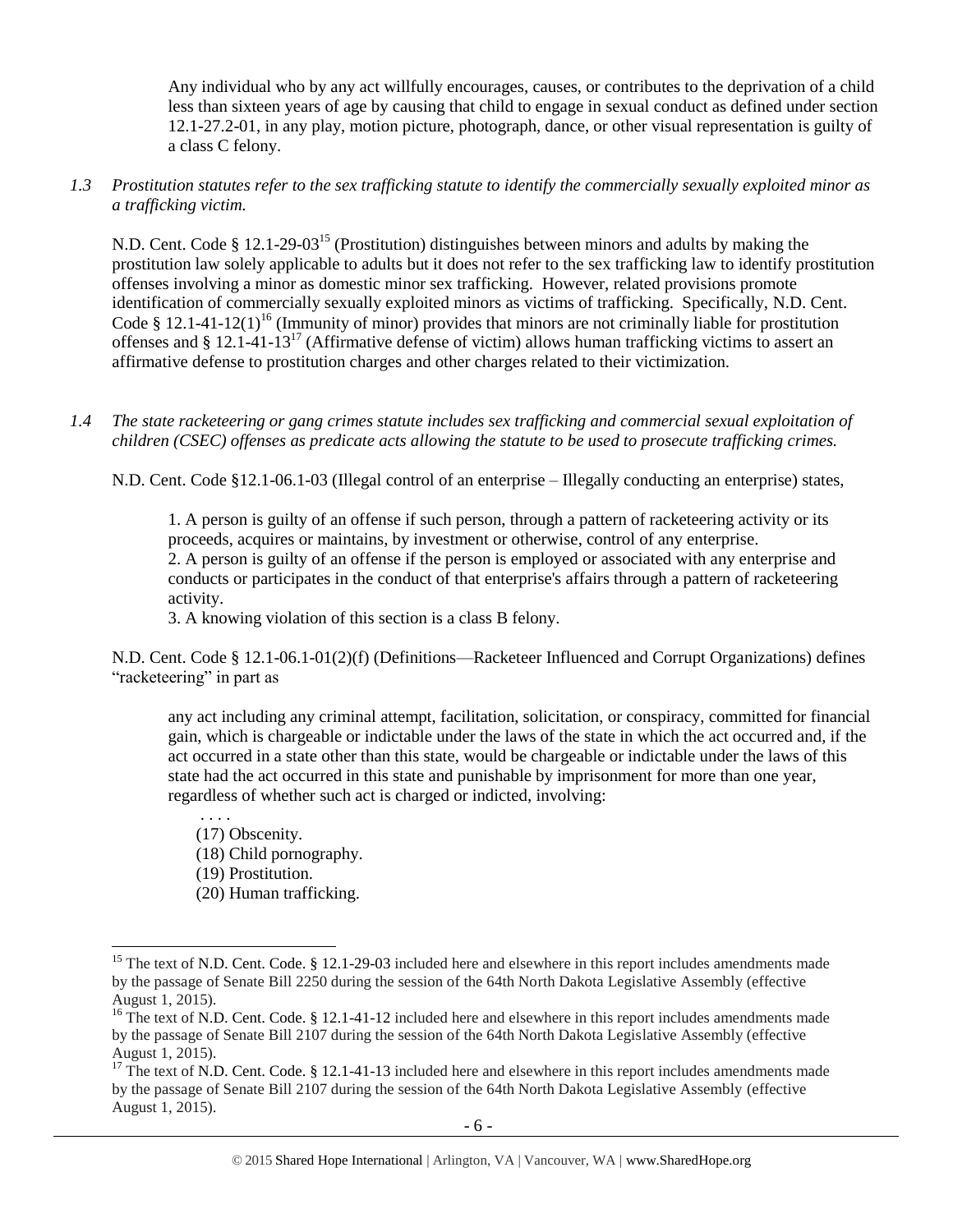N.D. Cent. Code § 12.1-06.1-02 (Leading a criminal association) states in subsection (1),

1. A person is guilty of an offense by any of the following:

a. Intentionally organizing, managing, directing, supervising, or financing a criminal association. b. Knowingly inciting or inducing others to engage in violence or intimidation to promote or further the criminal objectives of a criminal association.

c. Willfully furnishing advice, assistance, or direction in the conduct, financing, or management of a criminal association's affairs with the intent to promote or further the criminal objectives of a criminal association.

d. Intentionally promoting or furthering the criminal objectives of a criminal association by inducing or committing any act or omission by a public servant in violation of official duty.

N.D. Cent. Code § 12.1-06.1-01(1)(b) defines "criminal association" as

any combination of persons or enterprises engaging, or having the purpose of engaging, on a continuing basis in conduct which violates any one or more provisions of any felony statute of this state or which is the willful and illegal transportation or disposal of radioactive waste material or hazardous waste.

A violation of this section is a Class B felony, subject to a maximum penalty of ten years' imprisonment, a fine of \$20,000 or both. N.D. Cent. Code §12.1-32-01(3). Additionally, an offender may be subject to asset forfeiture and civil remedies. Additionally, under these sections, a trafficker is subject to civil asset forfeiture. Pursuant to N.D. Cent. Code § 12.1-06.1-05(f) (Racketeering – Civil remedies), following a determination of liability, the court may order:

Forfeiture, pursuant to chapter 32-14, to the state school fund of the state or county as appropriate under section 29-27-02.1, to the extent not already ordered to be paid in other damages:

(1) Any property or other interest acquired or maintained by a person in violation of section 12.1- 06.1-02 (Leading a criminal association) or 12.1-06.1-03 (Illegal control of an enterprise). (2) Any interest in, security of, claims against, or property or contractual right of any kind affording a source of influence over any enterprise that a person has established, operated, controlled, conducted, or participated in the conduct of in violation of section 12.1-06.1-02 or 12.1-06.1-03. (3) All proceeds traceable to an offense included in the definition of racketeering and all moneys, negotiable instruments, securities, and other things of value used or intended to be used to facilitate commission of the offense if upon application for the order it is shown to the satisfaction of the court that the racketeering offense has occurred as a part of a pattern of racketeering activity.

Furthermore, N.D. Cent. Code § 12.1-06.1-05(1) (Racketeering—Civil remedies) provides that

[a] person who sustains injury to person, business, or property by a pattern of racketeering activity or by a violation of section 12.1-06.1-02 [Leading a criminal association] or 12.1-06.1-03 [Illegal control of an enterprise] may file an action in district court for the recovery of treble damages and the costs of the suit, including reasonable attorney fees. The state may file an action in behalf of those persons injured or to prevent, restrain, or remedy a pattern of racketeering activity or a violation of section 12.1-06.1-02 or 12.1-06.1-03.

N.D. Cent. Code § 12.1-06.1-05(4) states,

Following a determination of liability, orders may include:

. . . .

d. Ordering the payment of treble damages and appropriate restitution to those persons injured by a pattern of racketeering activity or a violation of section 12.1-06.1-02 or 12.1-06.1-03. e. Ordering the payment of all costs and expenses and reasonable attorneys' fees concerned with the prosecution and investigation of any offense included in the definition of racketeering if upon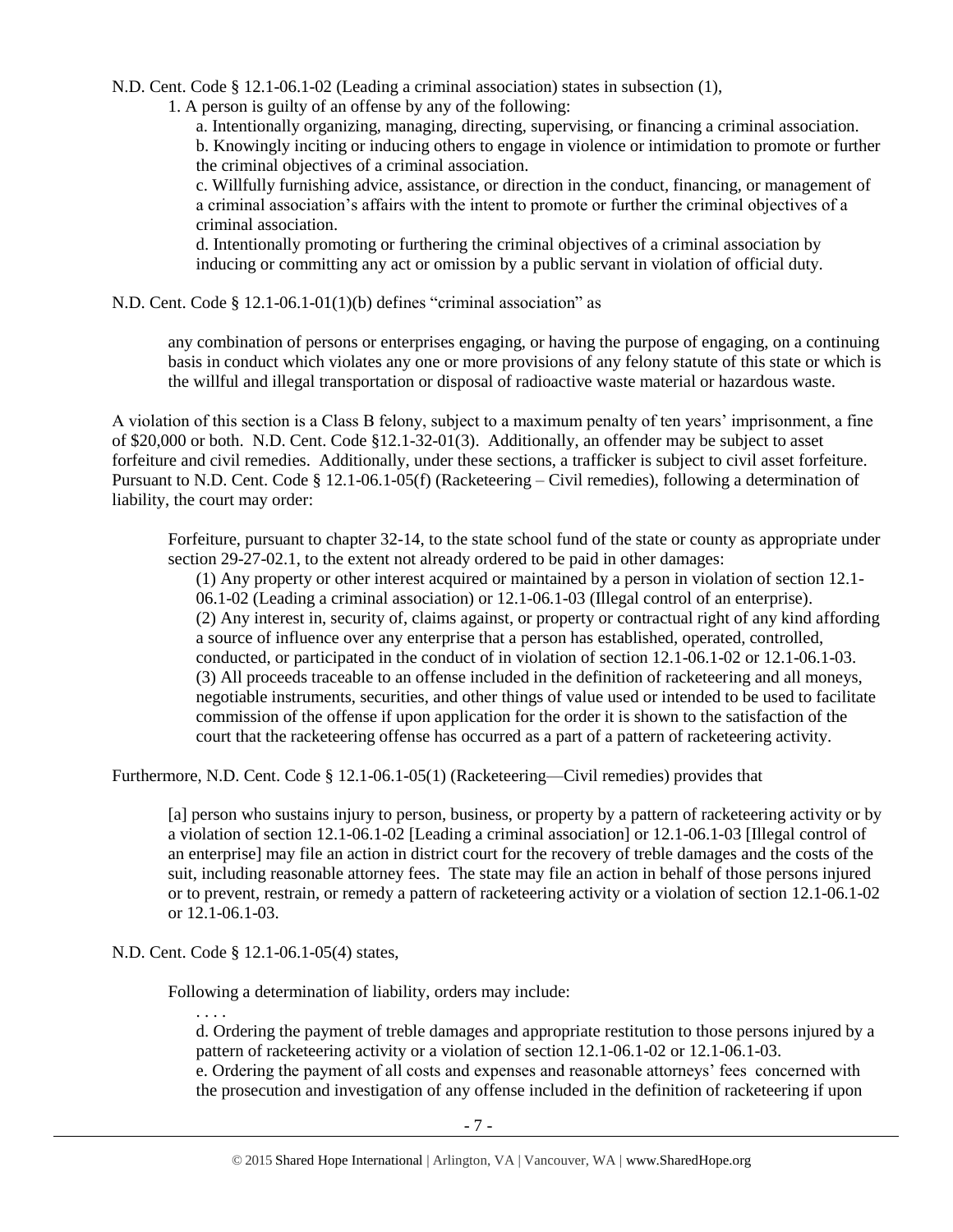application for the order it is shown to the satisfaction of the court that the racketeering offense has occurred as a part of a pattern of racketeering activity or a violation of section 12.1-06.1-02 or 12.1- 06.1-03, civil and criminal, incurred by the state or county as appropriate to be paid to the general fund of the state or county that brings the action.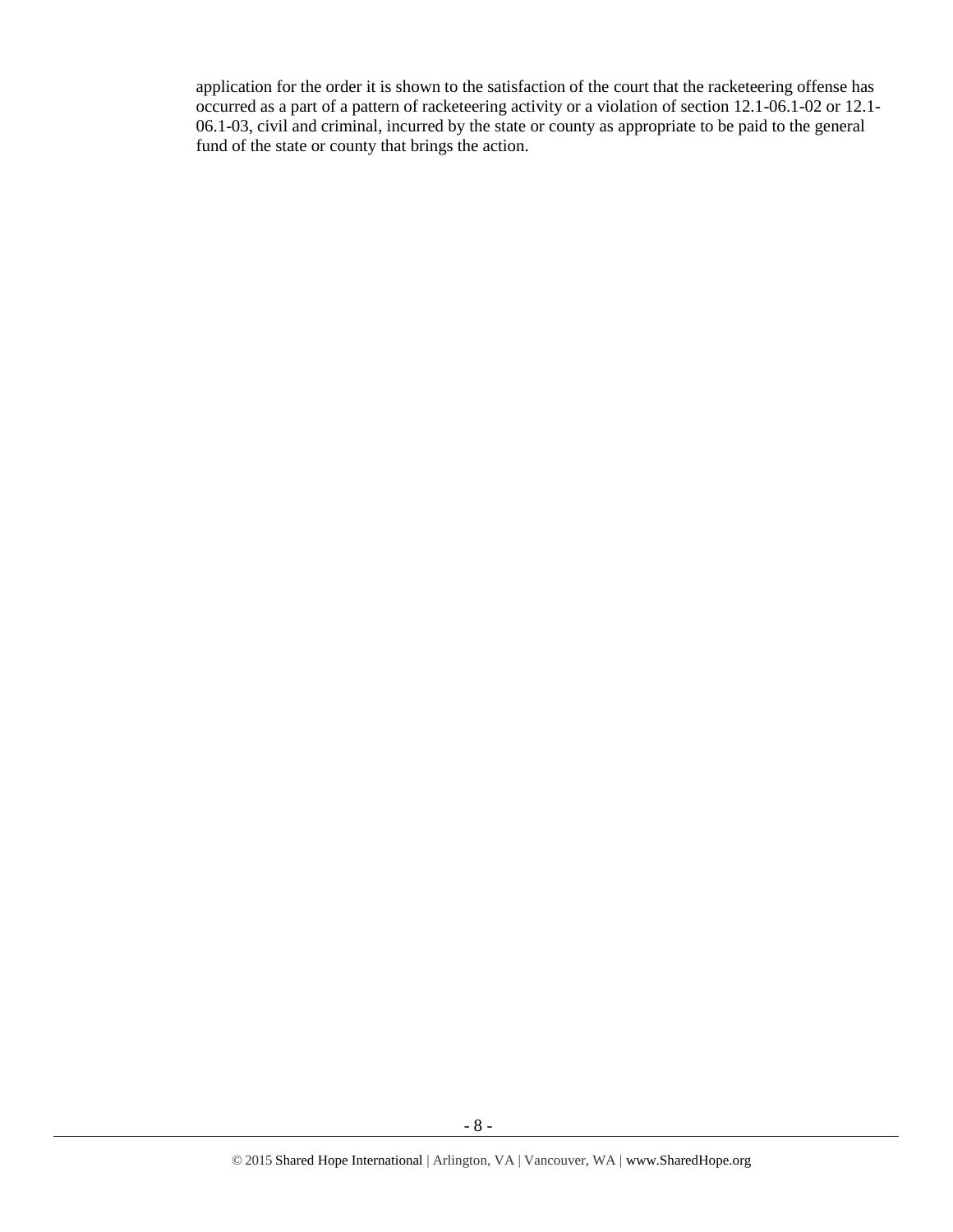#### **FRAMEWORK ISSUE 2: CRIMINAL PROVISIONS ADDRESSING DEMAND**

## *Legal Components:*

- *2.1 The state sex trafficking law can be applied to buyers of commercial sex acts with a victim of domestic minor sex trafficking.*
- *2.2 Buyers of commercial sex acts with a minor can be prosecuted under commercial sexual exploitation of children (CSEC) laws.*
- *2.3 Solicitation of prostitution laws differentiate between buying sex with an adult and buying sex with a minor under 18.*
- *2.4 Penalties for buyers of commercial sex acts with minors are as high as federal penalties.*
- *2.5 Using the Internet or electronic communications to lure, entice, or purchase, or attempt to lure, entice or purchase, commercial sex acts with a minor is a separate crime or results in an enhanced penalty for buyers.*
- *2.6 No age mistake defense is permitted for a buyer of commercial sex acts with any minor under 18.*
- *2.7 Base penalties for buying sex acts with a minor under 18 are sufficiently high and not reduced for older minors.*
- *2.8 Financial penalties for buyers of commercial sex acts with minors are sufficiently high to make it difficult for buyers to hide the crime.*
- *2.9 Buying and possessing child pornography carries penalties as high as those for sex trafficking of a minor, commercial sexual exploitation of a child, and similar federal offenses.*
- *2.10 Convicted buyers of commercial sex acts with minors and child pornography are required to register as sex offenders.*

\_\_\_\_\_\_\_\_\_\_\_\_\_\_\_\_\_\_\_\_\_\_\_\_\_\_\_\_\_\_\_\_\_\_\_\_\_\_\_\_\_\_\_\_\_\_\_\_\_\_\_\_\_\_\_\_\_\_\_\_\_\_\_\_\_\_\_\_\_\_\_\_\_\_\_\_\_\_\_\_\_\_\_\_\_\_\_\_\_\_\_\_\_\_

### *Legal Analysis:*

*2.1 The state sex trafficking law can be applied to buyers of commercial sex acts with a victim of domestic minor sex trafficking.* 

The general human trafficking law under N.D. Cent. Code § 12.1-41-02<sup>18</sup> (Trafficking an individual) and the sex trafficking law under N.D. Cent. Code § 12.1-41-04<sup>19</sup> (Sexual servitude) do not apply to buyers. Since Trafficking an individual criminalizes sex trafficking by referring to the sexual servitude offense under N.D. Cent. Code § 12.1-41-04, and the sexual servitude offense only applies to defendants who "maintain[] or make[] available a minor for the purpose of engaging the minor in commercial sexual activity," these offenses are limited in applicability to traffickers and do not criminalize the conduct of buyers of sex with minors.

<span id="page-8-0"></span>However, the patronizing offenses under N.D. Cent. Code §§ 12.1-41-05<sup>20</sup> (Patronizing a victim of sexual servitude) and 12.1-41-06<sup>21</sup> (Patronizing a minor for commercial sexual activity) can be applied to buyers of sex with minors. N.D. Cent. Code § 12.1-41-05 (Patronizing a victim of sexual servitude) makes it a Class A felony if a person knowingly gives, agrees to give, or offers to give anything of value so that an individual may engage in commercial sexual activity with a minor and the person knows that the other individual, the minor, is a victim of sexual servitude. A Class A felony is punishable by imprisonment up to 20 years, a fine up to \$20,000, or both. N.D. Cent. Code § 12.1-32-01(2).

N.D. Cent. Code § 12.1-41-06 (Patronizing a minor for commercial sexual activity) states,

1. A person commits the offense of patronizing a minor for commercial sexual activity if:

l

<sup>18</sup> *See supra* note [2.](#page-0-0)

<sup>19</sup> *See supra* note [12.](#page-3-0)

<sup>20</sup> *See supra* note [6.](#page-1-0)

<sup>21</sup> *See supra* note [7.](#page-2-0)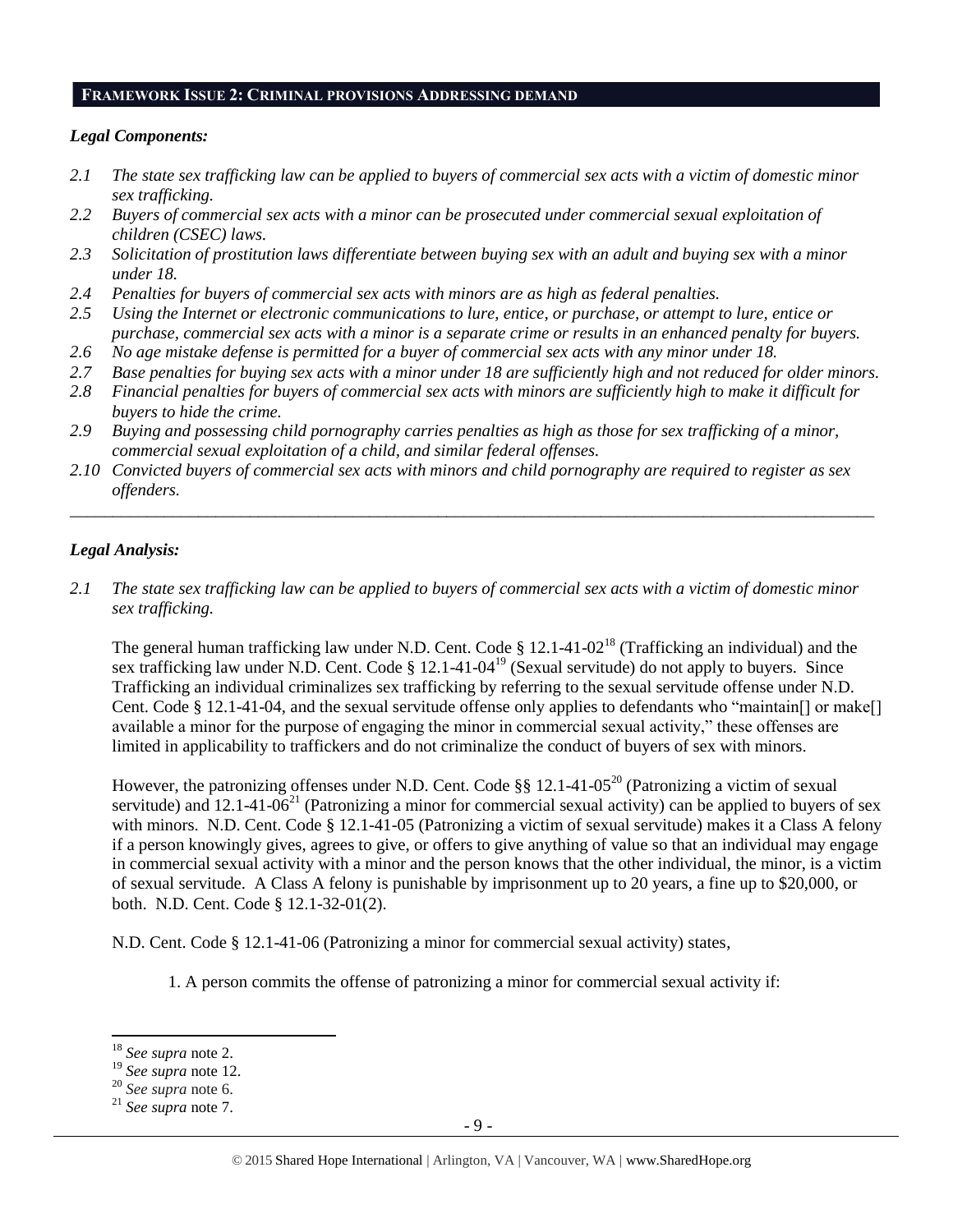a. With the intent that an individual engage in commercial sexual activity with a minor, the person gives, agrees to give, or offers to give anything of value to a minor or another person so that the individual may engage in commercial sexual activity with a minor or;

b. The person gives, agrees to give, or offers to give anything of value to a minor or another person so that an individual may engage in commercial sexual activity with a minor.

Patronizing a minor for commercial sexual activity under subdivision (a) is a Class A felony which is punishable by imprisonment up to 20 years, a fine up to \$20,000, or both. N.D. Cent. Code §§ 12.1-41-06(2), 12.1-32-01(2). Patronizing a minor for commercial sexual activity under subdivision (b) is a Class B felony which is punishable by imprisonment up to 10 years, a fine of \$20,000, or both. N.D. Cent. Code §§ 12.1-41-06(3), 12.1-32-01(3).

- 2.1.1 Recommendation: Amend the core sex trafficking offense, N.D. Cent. Code § 12.1-41-04 (Sexual servitude) to include the conduct of buyers as a violation of N.D. Cent. Code § 12.1-41- 04 (Sexual servitude) and clarify that buyers of sex with minors are sex trafficking offenders.<sup>22</sup>
- *2.2 Buyers of commercial sex acts with a minor can be prosecuted under commercial sexual exploitation of children (CSEC) laws.*

North Dakota's CSEC laws, N.D. Cent. Code § 12.1- 29-02<sup>23</sup> (Facilitating prostitution) and N.D. Cent. Code § 12.1-27.2-02 (Use of a minor in a sexual performance), do not make it a crime to purchase sex acts with a minor. While some sex offense laws may apply to buyers, they do not specifically criminalize purchasing commercial sex acts with a minor. $^{24}$ 

- 2.2.1 Recommendation: Establish a penalty under North Dakota's CSEC laws that specifically criminalizes the purchase of commercial sex acts with any minor under 18.
- *2.3 Solicitation of prostitution laws differentiate between buying sex with an adult and buying sex with a minor under 18.*

<span id="page-9-0"></span>N.D. Cent. Code § 12.1-29-06 (Hiring an individual to engage in sexual activity) does not distinguish between buying sex with an adult and buying sex with a minor. Under this statute, "An individual who hires or offers or agrees to hire another individual with the intention of engaging in sexual activity is guilty of a class B misdemeanor for a first offense." N.D. Cent. Code  $\S 12.1-29-06(1)$ .<sup>25</sup>

l <sup>22</sup> *See generally* SHARED HOPE INTERNATIONAL, "Eliminating the Third Party Control Barrier to Identifying Juvenile Sex Trafficking Victims," JuST Response Policy Paper (2015), [http://sharedhope.org/wp](http://sharedhope.org/wp-content/uploads/2015/08/Policy-Paper_Eliminating-Third-Party-Control_Final1.pdf)[content/uploads/2015/08/Policy-Paper\\_Eliminating-Third-Party-Control\\_Final1.pdf](http://sharedhope.org/wp-content/uploads/2015/08/Policy-Paper_Eliminating-Third-Party-Control_Final1.pdf) (discussing need to include buyer conduct in core sex trafficking offense regardless of whether victim is under control of a third party and explaining negative impact on victims and victim-identification when buyers are excluded as sex trafficking offenders).

<sup>23</sup> *See supra* note [8.](#page-2-1)

 $24$  See supra section 1.2 discussing laws that may apply to juvenile sex trafficking but do not specifically criminalize commercial sexual conduct involving minors.

<sup>&</sup>lt;sup>25</sup> Pursuant to N.D. Cent. Code § 12.1-29-07 (Offender education program), "A sentence for an offense under section 12.1-29-06 may include an order for the offender to participate in an offender education program on the negative consequences of the commercial sex industry, including health and legal consequences and the impact on communities, survivors, spouses, and children. The court may order the offender to pay the cost of the offender education program." The text of N.D. Cent. Code. § 12.1-29-07 included here and elsewhere in this report includes amendments made by the passage of Senate Bill 2332 during the session of the 64th North Dakota Legislative Assembly (Effective January 1, 2016 through July 31, 2017).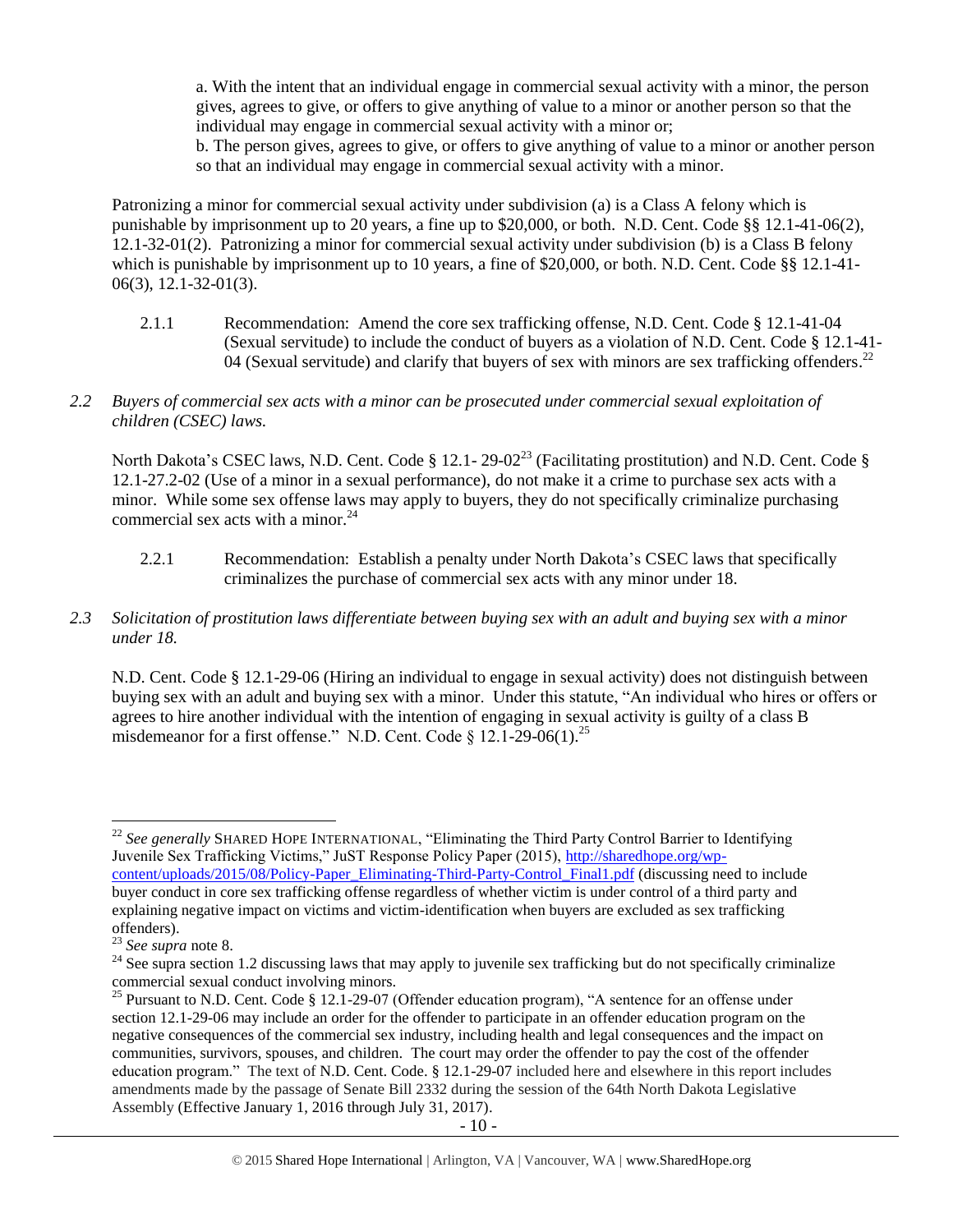2.3.1 Recommendation: Amend N.D. Cent. Code § 12.1-29-06 (Hiring an individual to engage in sexual activity) to provide a heightened penalty for soliciting commercial sex acts with a minor or clarify that violations be prosecuted under the trafficking chapter when the victim is a minor.

## *2.4 Penalties for buyers of commercial sex acts with minors are as high as federal penalties.*

A violation of N.D. Cent. Code § 12.1-41-05<sup>26</sup> (Patronizing a victim of sexual servitude) is punishable as a Class A felony by imprisonment up to 20 years, a fine up to \$20,000, or both when the person patronizes a minor and knows that the minor is a victim of sexual servitude. N.D. Cent. Code §§ 12.1-41-05(3), 12.1-32- 01(2). A violation of N.D. Cent. Code § 12.1-41-06(1)(a)<sup>27</sup> (Patronizing a minor for commercial sexual activity) as a Class A felony by imprisonment up to 20 years, a fine up to \$20,000, or both when the defendant acts with the intent to engage in commercial sexual activity with a minor. N.D. Cent. Code §§ 12.1-41-06(2), 12.1-32-01(2). If it is not established that the defendant acted with intent to engage in commercial sex with a minor, a violation of N.D. Cent. Code § 12.1-41-06(1)(b) is punishable as a Class B felony by imprisonment up to 10 years, a fine of \$20,000, or both. N.D. Cent. Code §§ 12.1-41-06(3), 12.1-32-01(3).

N.D. Cent. Code § 12.1-29-06<sup>28</sup> (Hiring an individual to engage in sexual activity) is not limited in application to buying sex with adults and is a class B misdemeanor for a first offense and a class A misdemeanor for a second or subsequent offense within ten years. A Class B misdemeanor is punishable by a maximum penalty of thirty days' imprisonment, a fine of \$1,500, or both, and a Class A misdemeanor is punishable by a maximum penalty of one year's imprisonment, a fine of three thousand dollars, or both. N.D. Cent. Code §§ 12.1-32- 01(6), 12.1-32-01(5).

<span id="page-10-0"></span>In comparison, if the victim is under the age of 14, a conviction under the TVPA for child sex trafficking is punishable by 15 years to life imprisonment and a fine not to exceed \$250,000. 18 U.S.C. §§ 1591(b)(1),  $3559(a)(1)$ ,  $3571(b)(3)$ . If the victim is between the ages of  $14-17$  a conviction is punishable by 10 years to life imprisonment and a fine not to exceed \$250,000. 18 U.S.C. §§ 1591(b)(2), 3559(a)(1), 3571(b)(3). A conviction is punishable by mandatory life imprisonment however, if the buyer has a prior conviction for a federal sex offense<sup>29</sup> against a minor. 18 U.S.C. § 3559(e)(1). To the extent buyers can be prosecuted under other federal CSEC laws,  $30$  a conviction is punishable by penalties ranging from a fine not to exceed \$250,000 to life imprisonment and a fine not to exceed  $$250,000$ .<sup>3</sup>

<sup>26</sup> *See supra* note [6.](#page-1-0)

 $27$  See supra note [7.](#page-2-0)

<sup>28</sup> See supra note [25.](#page-9-0)

<sup>&</sup>lt;sup>29</sup> Pursuant to 18 U.S.C. § 3559(e)(2), "federal sex offense" is defined as an offense under section 1591 [18 USCS § 1591] (relating to sex trafficking of children), 2241 [18 USCS § 2241] (relating to aggravated sexual abuse), 2242 [18 USCS § 2242] (relating to sexual abuse),  $2244(a)(1)$  [18 USCS § 2244(a)(1)] (relating to abusive sexual contact), 2245 [18 USCS § 2245] (relating to sexual abuse resulting in death), 2251 [18 USCS § 2251] (relating to sexual exploitation of children), 2251A [18 USCS § 2251A] (relating to selling or buying of children), 2422(b) [18 USCS § 2422(b)] (relating to coercion and enticement of a minor into prostitution), or 2423(a) [18 USCS § 2423(a)] (relating to transportation of minors).

 $30$  18 U.S.C. §§ 2251A(b) (Selling or buying of children), 2251(a) (Sexual exploitation of children), 2423(a) (Transportation of a minor with intent for minor to engage in criminal sexual activity), 2422(a) (Coercion and enticement), 2252(a)(2), (a)(4) (Certain activities relating to material involving the sexual exploitation of minors).

 $31$  18 U.S.C. §§ 2251A(b) (conviction punishable by imprisonment for 30 years to life and a fine), 2251(e) (conviction punishable by imprisonment for 15–30 years and a fine), 2423(a) (conviction punishable by imprisonment for 10 years to life and a fine), 2422(a) (conviction punishable by a fine, imprisonment up to 20 years, or both),  $2252(a)(2)$ , (4) (stating that a conviction under subsection (a)(2) is punishable by imprisonment for  $5-20$ years and a fine, while a conviction under subsection (a)(4) is punishable by imprisonment up to 10 years, a fine, or both); *see also* 18 U.S.C §§ 3559(a)(1) (classifying all of the above listed offenses as felonies), 3571(b)(3) (providing a fine up to \$250,000 for any felony conviction).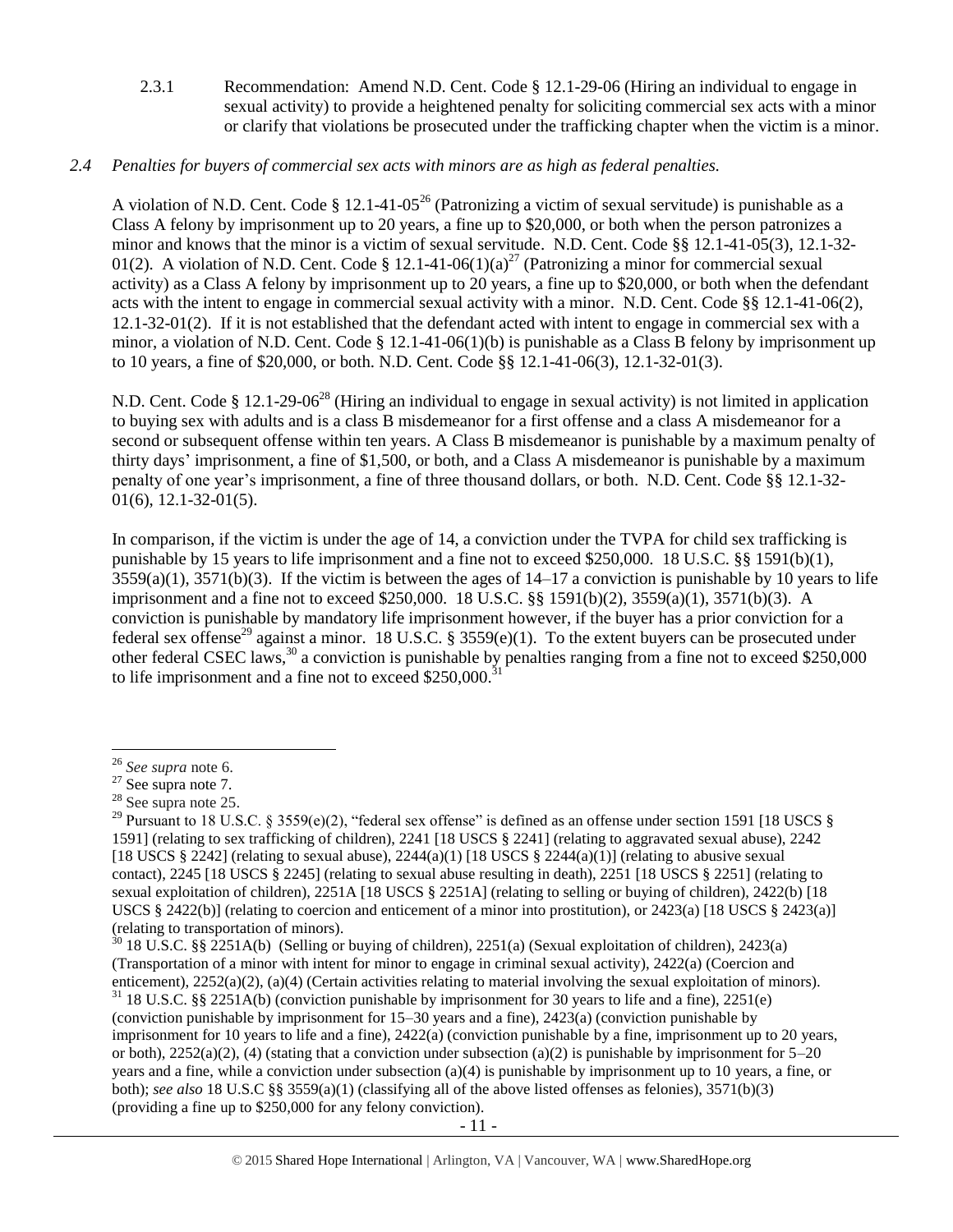*2.5 Using the Internet or electronic communications to lure, entice, or purchase, or attempt to lure, entice or purchase, commercial sex acts with a minor is a separate crime or results in an enhanced penalty for buyers.*

Using the Internet to induce or engage a minor sexually is prohibited under N.D. Cent. Code § 12.1-20-05.1 (Luring minors by computer or other electronic means). Although the offense does not specifically refer to a commercial sexual arrangement, it may apply to CSEC situations. Subsection (1) states,

1. An adult is guilty of luring minors by computer or other electronic means when:

a. The adult knows the character and content of a communication that, in whole or in part, implicitly or explicitly discusses or depicts actual or simulated nudity, sexual acts, sexual contact, sadomasochistic abuse, or other sexual performances and uses any computer communication system or other electronic means that allows the input, output, examination, or transfer of data or programs from one computer or electronic device to another to initiate or engage in such communication with a person the adult believes to be a minor; and

b. By means of that communication the adult importunes, invites, or induces a person the adult believes to be a minor to engage in sexual acts or to have sexual contact with the adult, or to engage in a sexual performance, obscene sexual performance, or sexual conduct for the adult's benefit, satisfaction, lust, passions, or sexual desires.

This offense has varying degrees of penalties depending on the age of the offender and the victim. It is a Class A misdemeanor with a maximum penalty of imprisonment for one year, a fine of \$3,000 if the offender is less than 22 and "reasonably believes the minor" is 15-17. N.D. Cent. Code §§ 12.1-20-05.1(2), 12.1-32-01(5), or both. It is a Class C felony with a maximum penalty of imprisonment for five years, a fine of \$10,000 if the adult is less than 22 and "reasonably believes the minor is under" 15, or if the adult is 22 or older and "reasonably believes the minor is" 15-17, or both. N.D. Cent. Code §§ 12.1-20-05.1(2), 12.1-32-01(4). Finally, it is a Class B felony with a maximum penalty of imprisonment for ten years, a fine of \$20,000 if the adult is 22 or older and "reasonably believes the minor is under" 15, or both. N.D. Cent. Code §§ 12.1-20-05.1(2), 12.1- 32-01(3). "The court shall sentence an adult convicted of a class B or class C felony under this section to serve a term of imprisonment of at least one year, except the court may sentence an individual to less than one year if the individual did not take a substantial step toward meeting with the minor." N.D. Cent. Code § 12.1-20-  $05.1(2)$ .

*2.6 No age mistake defense is permitted for a buyer of commercial sex acts with any minor under 18.*

While a mistake of age defense is specifically prohibited under N.D. Cent. Code § 12.1-41-04(2)<sup>32</sup> (Sexual Servitude), this offense does not apply to the conduct of buyers and the offenses that do apply to the conduct of buyers, N.D. Cent. Code  $\S 12.1-41-06^{33}$  (Patronizing a minor for commercial sexual activity) and N.D. Cent. Code § 12.1-4.1-05 (Patronizing a victim of sexual servitude) do not specifically prohibit a mistake of age defense. Instead, N.D. Cent. Code § 12.1-41-06<sup>34</sup> (Patronizing a minor for commercial sexual activity) provides a heightened penalty when the defendant acted with the intent to engage in commercial sexual activity with a minor. Buyers may also assert an age mistake defense to charges under N.D. Cent. Code § 12.1-41-05 (Patronizing a victim of sexual servitude), which requires that the defendant knew that the person patronized was a victim of sexual servitude.<sup>35</sup>

l

<sup>32</sup> *See supra* note [4.](#page-1-1)

<sup>33</sup> *See supra* note 14.

<sup>34</sup> *See supra* note 14.

<sup>&</sup>lt;sup>35</sup> Additionally, buyers may also assert a defense to charges under N.D. Cent. Code § 12.1-41-05 (Patronizing a victim of sexual servitude) based on lack of knowledge that the minor victim was a victim of sexual servitude, i.e., that the victim was maintained or made available for commercial sex acts by a third party.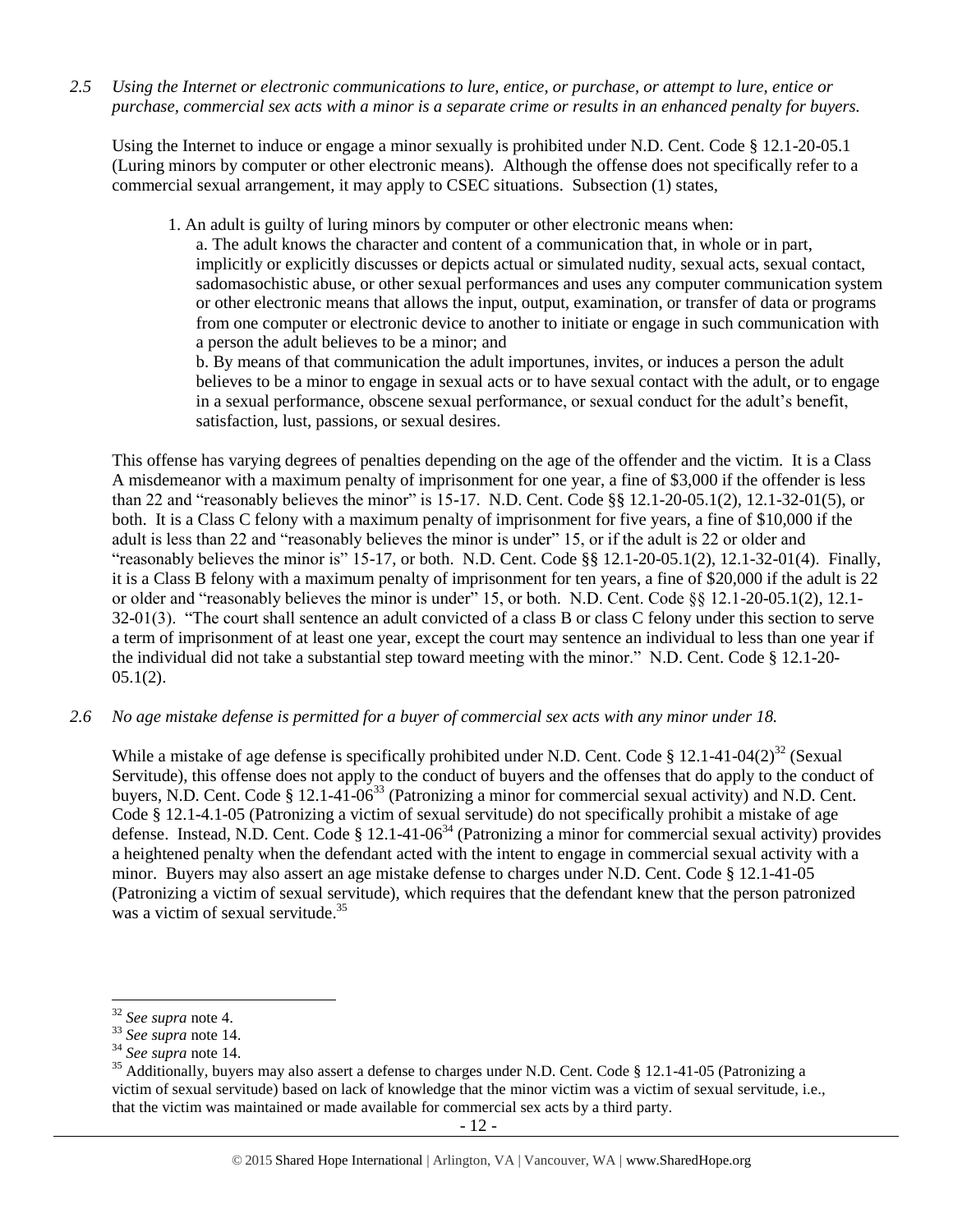- 2.6.1 Recommendation: Amend N.D. Cent. Code  $\S$  12.1-41-06<sup>36</sup> (Patronizing a minor for commercial sexual activity) and § 12.1-41-05 (Patronizing a victim of sexual servitude) to specifically prohibit a mistake of age defense.
- *2.7 Base penalties for buying sex acts with a minor under 18 are sufficiently high and not reduced for older minors.*

Under N.D. Cent. Code § 12.1-41-06<sup>37</sup> (Patronizing a minor for commercial sexual activity), the base penalty for buying sex acts with a minor under 18 are sufficiently high and is the same for all minors. The statute states,

1. A person commits the offense of patronizing a minor for commercial sexual activity if: a. With the intent that an individual engage in commercial sexual activity with a minor, the person gives, agrees to give, or offers to give anything of value to a minor or another person so that the individual may engage in commercial sexual activity with a minor or; b. The person gives, agrees to give, or offers to give anything of value to a minor or another person

so that an individual may engage in commercial sexual activity with a minor.

Patronizing a minor for commercial sexual activity under subdivision a. is a class A felony which is punishable by imprisonment up to 20 years, a fine up to \$20,000, or both. N.D. Cent. Code §§ 12.1-41-06(2), 12.1-32-  $01(2)$ . Patronizing a minor for commercial sexual activity under subdivision b. is a class B felony which is punishable by imprisonment up to 10 years, a fine of \$20,000, or both. N.D. Cent. Code §§ 12.1-41-06(3), 12.1- 32-01(3).

Similarly, the enhanced penalty for patronizing a minor under N.D. Cent. Code § 12.1-41-05(3) (Patronizing a victim of sexual servitude) applies equally to all offenses involving a minor under 18 years of age. N.D. Cent. Code § 12.1-41-05 involving a minor is punishable as a Class A felony by imprisonment up to 20 years, a fine up to \$20,000, or both. N.D. Cent. Code §§ 12.1-41-06(2), 12.1-32-01(2).

*2.8 Financial penalties for buyers of commercial sex acts with minors are sufficiently high to make it difficult for buyers to hide the crime.*

Buyers convicted of an offense involving a minor victim under N.D. Cent. Code § 12.1-41-05 (Patronizing a victim of sexual servitude) or N.D. Cent. Code § 12.1-41-06 (Patronizing a minor for commercial sexual activity) face a fine of up to \$20,000. N.D. Cent. Code §§ 12.1-41-05(3), 12.1-41-06(2), (3), 12.1-32-01(2), (3).

A violation of N.D. Cent. Code  $\S 12.1-29-06^{38}$  (Hiring an individual to engage in sexual activity) is a class B misdemeanor for a first offense and a class A misdemeanor for a second or subsequent offense within ten years. N.D. Cent. Code § 12.1-29-06(1), (2). A Class B misdemeanor is punishable by a maximum penalty of thirty days' imprisonment, a fine of \$1,500, or both, and a Class A misdemeanor is punishable by a maximum penalty of one year's imprisonment, a fine of three thousand dollars, or both. N.D. Cent. Code § 12.1-32-01(5), (6).

A buyer could face discretionary civil asset forfeiture for certain property. N.D. Cent. Code § 29-31.1-04(1) (Forfeiture proceedings) states, "Forfeiture is a civil proceeding not dependent upon a prosecution for, or conviction of, a criminal offense and forfeiture proceedings are separate and distinct from any related criminal action."<sup>39</sup> Under N.D. Cent. Code § 29-31.1-01(1) (Definitions—Property Forfeiture and Disposition) "forfeitable property" is defined as including,

<span id="page-12-0"></span> $\overline{\phantom{a}}$ <sup>36</sup> *See supra* note 14.

<sup>37</sup> *See supra* note [21](#page-8-0)

<sup>38</sup> *See supra* note 21.

<sup>&</sup>lt;sup>39</sup> Under N.D. Cent. Code § 29-31.1-10 (Inapplicability of chapter), "The provisions of this chapter do not apply to forfeiture proceedings commenced under other specific provisions of law, including chapters 12.1-06.1 [Racketeer Influenced and Corrupt Organizations], 19-03.1 [Uniform Controlled Substances Act], and 20.1-10 [Confiscation under Title 20 (Game, Fish, Predators, and Boating)]."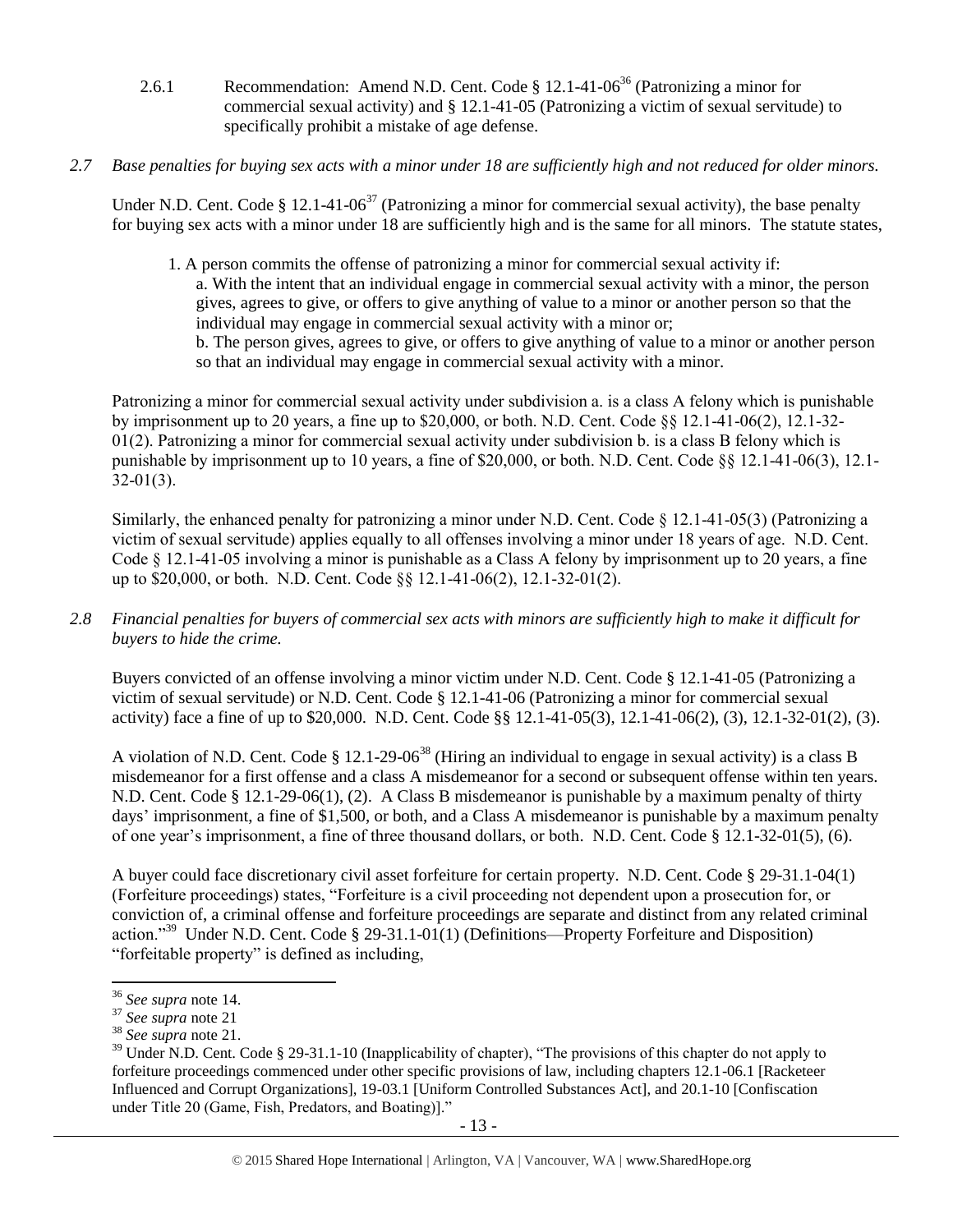a. Property that is illegally possessed or is contraband.

b. Property that has been used or is intended to be used to facilitate the commission of a criminal offense or to avoid detection or apprehension of a person committing a criminal offense . . . . c. Property that is acquired as or from the proceeds of a criminal offense.

d. Property offered or given to another as an inducement for the commission of a criminal offense. e. A vehicle or other means of transportation used in the commission of a felony, the escape from the scene of the commission of a felony, or in the transportation of property that is the subject matter of a felony.

. . . .

 $\overline{a}$ 

N.D. Cent. Code § 29-31.1-03 (Seizure of forfeitable property) states in part, "Forfeitable property may be seized whenever and wherever the property is found within this state. Forfeitable property may be seized by taking custody of the property or by serving upon the person in possession of the property a notice of forfeiture and seizure." N.D. Cent. Code §29-31.1-03 also governs disposition of the property and requires that

[i]f the court finds that the forfeiture is warranted, an order transferring ownership to the seizing agency must be entered and the property must be delivered to the seizing agency for disposition as directed by the court. Property that has been seized for forfeiture, and is not already secured as evidence in a criminal case, must be safely secured or stored by the agency that caused its seizure.

A buyer of commercial sex with a minor may also be required to pay restitution under N.D. Cent. Code § 12.1-32-08 (Hearing prior to ordering restitution, reparation, or reimbursement of indigent defense costs and expenses—Conditions—Collection of restitution for insufficient funds checks—Continuing appropriation), which provides for restitution at the discretion of the court, unless the victim has suffered pecuniary damages. Where the victim suffers pecuniary damages, restitution is mandatory. N.D. Cent. Code § 12.1-32-08 (1) states in part,

Before imposing restitution or reparation as a sentence or condition of probation, the court shall hold a hearing on the matter with notice to the prosecuting attorney and to the defendant as to the nature and amount of restitution. The court, when sentencing a person adjudged guilty of criminal activities that have resulted in pecuniary damages, in addition to any other sentence the court may impose, shall order that the defendant make restitution to the victim or other recipient as determined by the court, unless the court states on the record, based upon the criteria in this subsection, the reason it does not order restitution or orders only partial restitution…

The section also sets forth items the court is to consider "[i]n determining whether to order restitution . . . ." One of those items, subsection (1)(a) states that "[t]he defendant may be required as part of the sentence imposed by the court to pay the prescribed treatment costs for a victim of a sexual offense as defined in chapters 12.1-20 [Sex offenses] and 12.1-27.2 [Sexual performances by children]."

<span id="page-13-0"></span>While N.D. Cent. Code § 12.1-41-09<sup>40</sup> (Restitution) establishes mandatory restitution for defendants convicted under N.D. Cent. Code §§ 12.1-41-02 (Trafficking an individual), 12.1-41-03 (Forced labor) and 12.1-41-04 (Sexual servitude), mandatory restitution does not apply to the buyer-applicable offenses under N.D. Cent. Code § 12.1-41-05 (Patronizing a victim of sexual servitude) and 12.1-41-06 (Patronizing a minor for commercial sexual activity).

 $40$  The text of N.D. Cent. Code. § 12.1-41-09 included here and elsewhere in this report includes amendments made by the passage of Senate Bill 2107 during the session of the 64th North Dakota Legislative Assembly (effective August 1, 2015).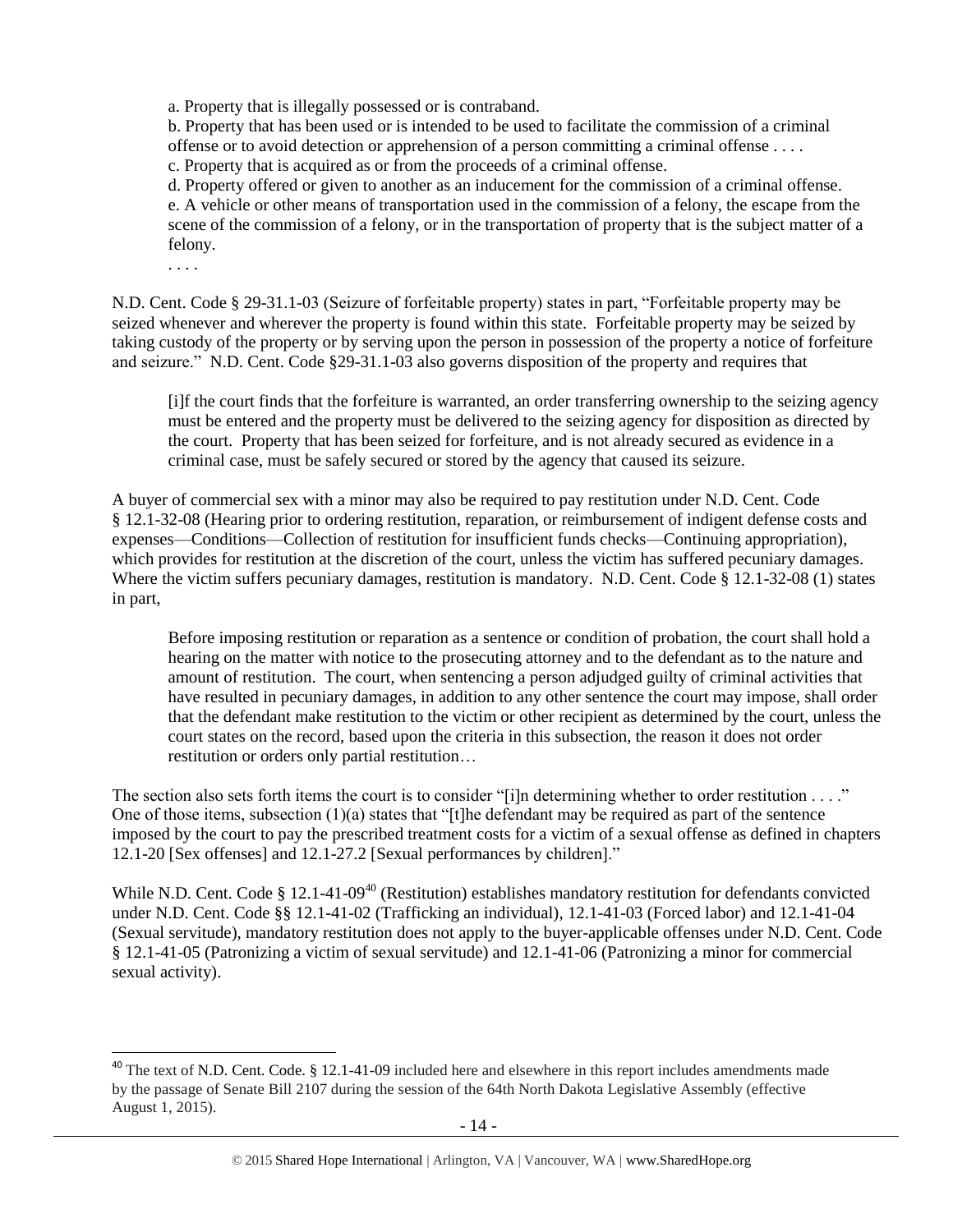*2.9 Buying and possessing child pornography carries penalties as high as those for sex trafficking of a minor, commercial sexual exploitation of a child, and similar federal offenses.*

Possession of child pornography is a Class C felony under N.D. Cent. Code § 12.1-27.2-04.1 (Possession of certain materials prohibited), which states, "A person is guilty of a class C felony if, knowing of its character and content, that person knowingly possesses any motion picture, photograph, or other visual representation that includes sexual conduct by a minor." A Class C felony is punishable by imprisonment up to 5 years, a fine of \$10,000, or both. N.D. Cent. Code § 12.1-32-01(4).

In comparison, a federal conviction for possession of child pornography<sup>41</sup> is generally punishable by imprisonment for 5–20 years and a fine not to exceed \$250,000.<sup>42</sup> Subsequent convictions, however, are punishable by imprisonment up to 40 years and a fine not to exceed \$250,000.<sup>43</sup>

- 2.9.1 Recommendation: Amend N.D. Cent. Code § 12.1-27.2-04.1 (Possession of certain materials prohibited) to raise the penalty to reflect the seriousness of the offense.
- *2.10 Convicted buyers of commercial sex acts with minors and child pornography are required to register as sex offenders.*

Convicted buyers of sex with minors may be required to register as sex offenders. In North Dakota, offenders could be required to register both for offenses against children and sexual offenses under N.D. Cent. Code § 12.1-32-15(2) (Offenders against children and sexual offenders—Sexually violent predators—Registration requirement—Penalty). Under N.D. Cent. Code § 12.1-32-15(1)(f)<sup>44</sup>, "sexual offender" is defined as

<span id="page-14-0"></span>a person who has pled guilty to or been found guilty, including juvenile delinquent adjudications, of a violation of section 12.1-20-03 [Gross sexual imposition], 12.1-20-03.1 [Continuous sexual abuse of a child], 12.1-20-04 [Sexual imposition], 12.1-20-05 [Corruption or solicitation of minors], 12.1-20-05.1 [Luring minors by computer or other electronic means], 12.1-20-06 [Sexual abuse of wards], 12.1-20- 06.1 [Sexual exploitation by therapist], 12.1-20-07 [Sexual assault] except for subdivision a, . . . chapter 12.1-27.2 [Sexual performances by children], or subsection 2 of section 12.1-22-03.1 [Surreptitious intrusion], subdivision b of subsection 1 of section 12.1-41.02 [Trafficking an individual], section 12.1-41-04 [Sexual servitude], 12.1-41-05 [Patronizing a victim of sexual servitude], or 12.1-41-06 [Patronizing a minor for commercial sexual activity], or an equivalent offense from another court in the

<sup>&</sup>lt;sup>41</sup> 18 U.S.C. §§ 2252(a)(2), (a)(4) (Certain activities relating to material involving the sexual exploitation of minors),  $2252A(a)(2)$ –(3) (Certain activities relating to material constituting or containing child pornography), 1466A(a), (b) (Obscene visual representations of the sexual abuse of children).

 $42$  18 U.S.C. §§ 2252(b) (stating that a conviction under subsection (a)(2) is punishable by imprisonment for 5–20 years and a fine, while a conviction under subsection (a)(4) is punishable by imprisonment up to 10 years, a fine, or both), 2252A(b)(1) (a conviction is punishable by imprisonment for 5–20 years and a fine), 1466A(a), (b) (stating that a conviction under subsection (a) is "subject to the penalties provided in section  $2252A(b)(1)$ ," imprisonment for 5–20 years and a fine, while a conviction under subsection (b) is "subject to the penalties provided in section 2252A(b)(2)," imprisonment up to 10 years, a fine, or both); *see also* 18 U.S.C. §§ 3559(a)(1) (classifying all of the above listed offenses as felonies), 3571(b)(3) (providing a fine up to \$250,000 for any felony conviction).

<sup>43 18</sup> U.S.C. §§ 2252(b) (stating if a person has a prior conviction under subsection (a)(2), or a list of other statutes, a conviction is punishable by a fine and imprisonment for 15–40 years, but if a person has a prior conviction under subsection (a)(4), or a list of other statutes, a conviction is punishable by a fine and imprisonment for  $10-20$  years),  $2252A(b)(1)$  (stating if a person has a prior conviction under subsection (a)(2), (a)(3), or a list of other statutes, a conviction is punishable by a fine and imprisonment for  $15-40$  years),  $1466A(a)$ , (b) (stating that the penalty scheme for section 2252A(b) applies); *see also* 18 U.S.C. §§ 3559(a)(1) (classifying all of the above listed offenses as felonies), 3571(b)(3) (providing a fine up to \$250,000 for any felony conviction).

<sup>&</sup>lt;sup>44</sup> The text of N.D. Cent. Code. § 12.1-32-15 included here and elsewhere in this report includes amendments made by the passage of House Bill 1407 and Senate Bill 2107 during the session of the 64th North Dakota Legislative Assembly (effective April 8, 2015, and August 1, 2015).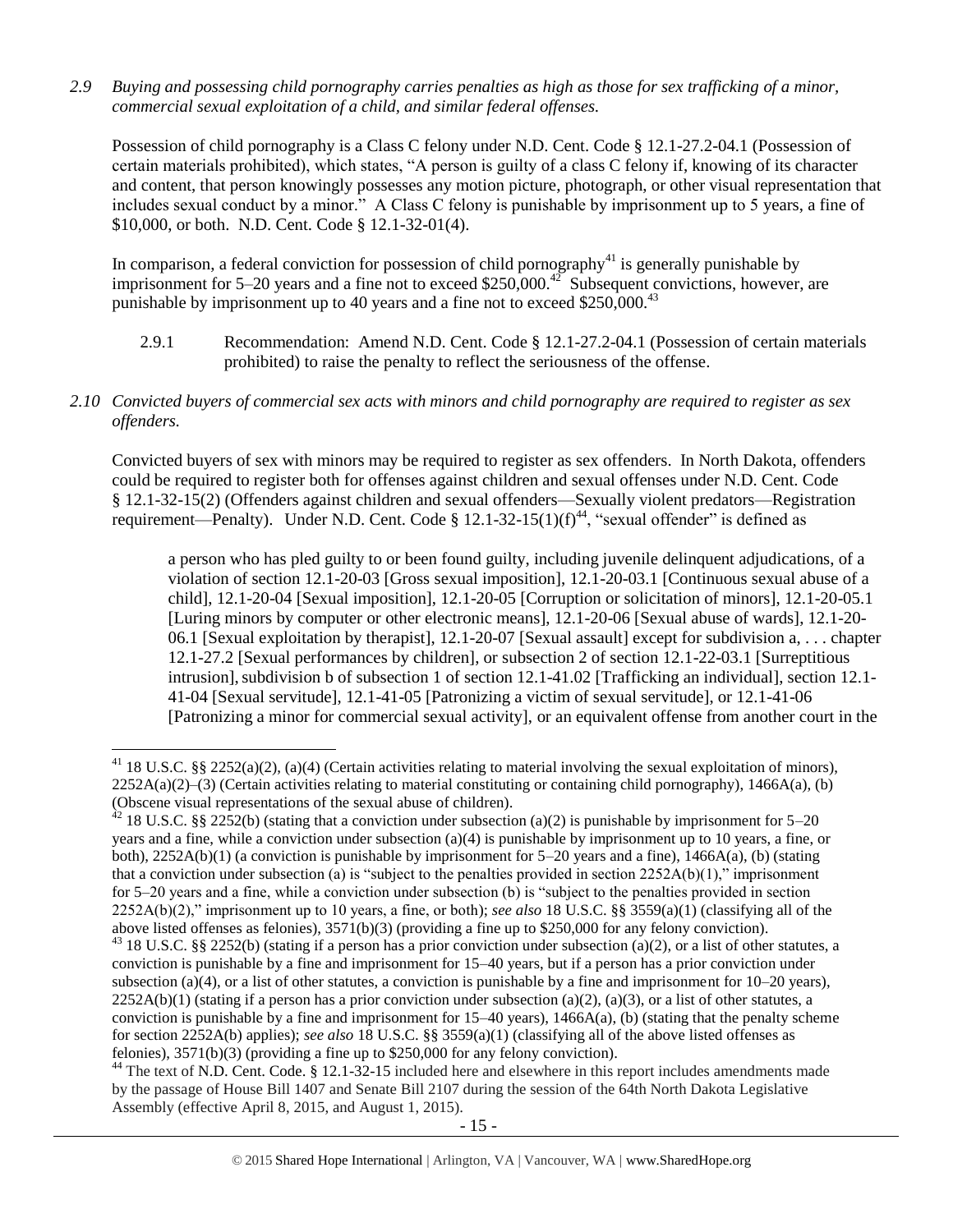United States, a tribal court, or court of another country, or an attempt or conspiracy to commit these offenses.

However, N.D. Cent. Code § 12.1-32-15(2)(b) states in part,

. . . .

The court shall require an individual to register by stating this requirement on the court records, if that individual:

b. Has pled guilty or nolo contendere to, or been found guilty as a sexual offender for, a misdemeanor or attempted misdemeanor. The court may deviate from requiring an individual to register if the court first finds the individual is no more than three years older than the victim if the victim is a minor, the individual has not previously been convicted as a sexual offender or of a crime against a child, and the individual did not exhibit mental abnormality or predatory conduct in the commission of the offense.

Additionally, "a crime against a child" potentially requiring registration includes all prostitution-related offenses under chapter 12.1-29, "in which the victim is a minor or is otherwise of the age required for the act to be a crime or an attempt or conspiracy to commit these offenses." N.D. Cent. Code  $\S$  12.1-32-15(1)(a).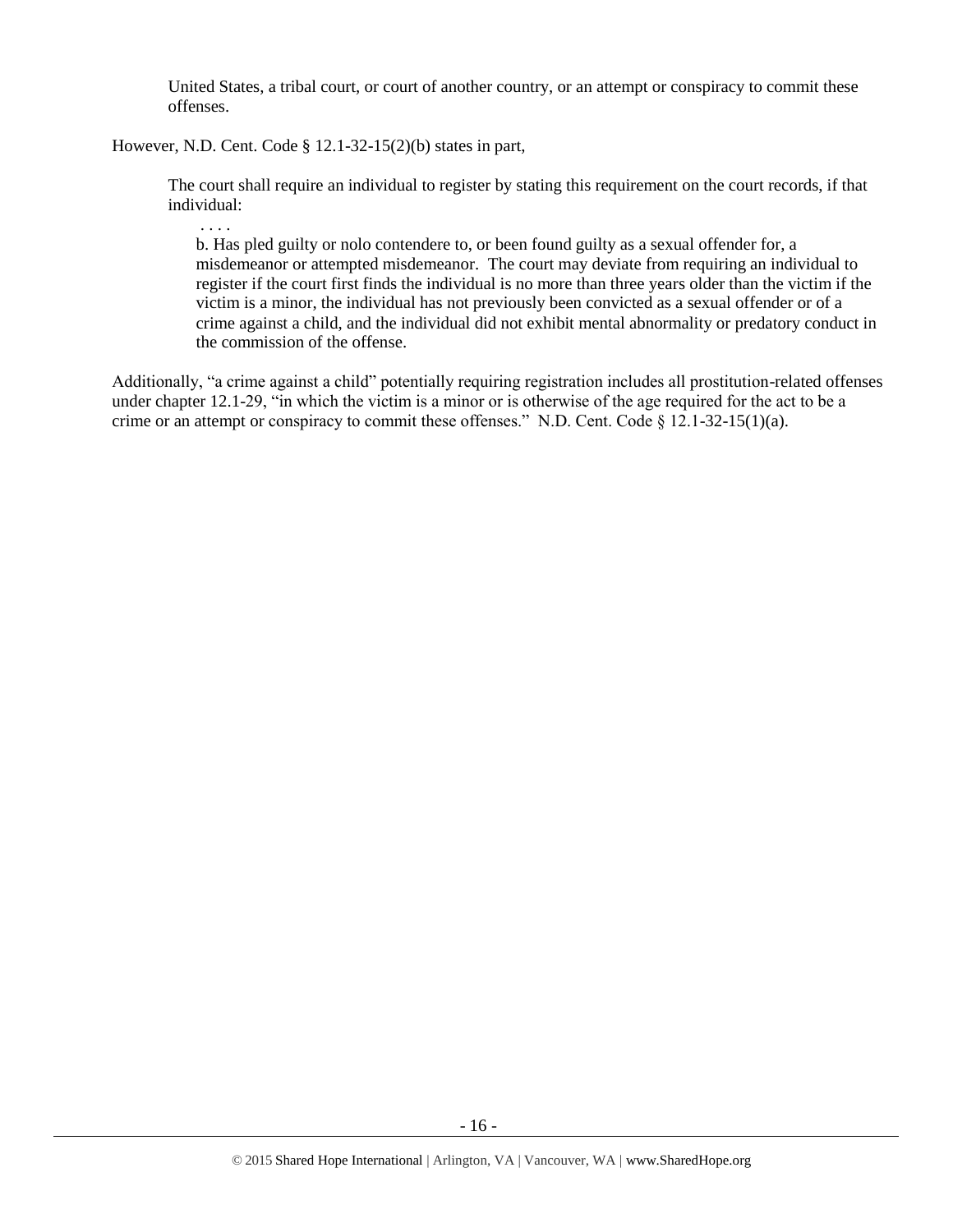#### **FRAMEWORK ISSUE 3: CRIMINAL PROVISIONS FOR TRAFFICKERS**

### *Legal Components:*

- *3.1 Penalties for trafficking a child for sexual exploitation are as high as federal penalties.*
- *3.2 Creating and distributing child pornography carries penalties as high as similar federal offenses.*
- *3.3 Using the Internet or electronic communications to lure, entice, recruit, or sell commercial sex acts with a minor is a separate crime or results in an enhanced penalty for traffickers.*
- *3.4 Financial penalties for traffickers, including asset forfeiture, are sufficiently high*.
- *3.5 Convicted traffickers are required to register as sex offenders.*
- *3.6 Laws relating to termination of parental rights for certain offenses include sex trafficking or commercial sexual exploitation of children (CSEC) offenses in order to remove the children of traffickers from their control and potential exploitation.*

*\_\_\_\_\_\_\_\_\_\_\_\_\_\_\_\_\_\_\_\_\_\_\_\_\_\_\_\_\_\_\_\_\_\_\_\_\_\_\_\_\_\_\_\_\_\_\_\_\_\_\_\_\_\_\_\_\_\_\_\_\_\_\_\_\_\_\_\_\_\_\_\_\_\_\_\_\_\_\_\_\_\_\_\_\_\_\_\_\_\_\_\_\_\_*

### *Legal Analysis:*

*3.1 Penalties for trafficking a child for sexual exploitation are as high as federal penalties.* 

Convicted traffickers face a class AA felony punishable by a maximum penalty of life imprisonment if convicted of trafficking an individual under N.D. Cent. Code § 12.1-41-02 or sexual servitude under N.D. Cent. Code § 12.1-41-04 when the victim is a minor. N.D. Cent. Code §§ 12.1-41-02(3), 12.1-41-04(3), 12.1-32- 01(1). N.D. Cent. Code § 12.1-29-02<sup>45</sup> (Facilitating prostitution) which makes it a crime to, among other things, "[k]nowingly solicit[] a person to patronize a prostitute" or to "[k]nowingly procure[] a prostitute for a patron," is punishable as a class A felony if the actor intentionally causes another to remain a prostitute by force, coercion, threat, or deception, or the prostitute is the actor's spouse or ward, or a person for whose care, protection, or support the actor is responsible. Otherwise it is a class C felony. A Class A felony is punishable by imprisonment up to twenty years, a fine of \$20,000, or both. N.D. Cent. Code § 12.1-32-01(2). A Class C felony carries a penalty of imprisonment up to five years, a \$10,000 fine, or both. N.D. Cent. Code § 12.1-32- 01(4). N.D. Cent. Code § 12.1-27.2-02(1)<sup>46</sup> (Use of a minor in a sexual performance) establishes a Class A felony when an individual "knowing the character and content of a performance, $47$ ... employs ... a minor to engage in sexual conduct during a performance . . . ."

A trafficker could also be charged with the age-neutral offense under N.D. Cent. Code § 12.1-29-01(Promoting prostitution). N.D. Cent. Code § 12.1-29-01(1)(a) makes it a crime to "[o]perate[] a prostitution business or house of prostitution." A violation of this provision is a Class A misdemeanor unless the "actor owns, controls, manages, or otherwise supervises the prostitution business or house of prostitution," in which case it is a Class C felony. N.D. Cent. Code § 12.1-29-01(2).

In comparison, if the victim is under the age of 14, a conviction under the Trafficking Victims Protection Act (TVPA) for child sex trafficking is punishable by 15 years to life imprisonment and a fine not to exceed \$250,000. 18 U.S.C. §§ 1591(b)(1), 3559(a)(1), 3571(b)(3). If the victim is between the ages of 14–17, a conviction is punishable by 10 years to life imprisonment and a fine not to exceed \$250,000. 18 U.S.C. §§ 1591(b)(2), 3559(a)(1), 3571(b)(3). A conviction is punishable by mandatory life imprisonment, however, if the trafficker has a prior conviction for a federal sex offense<sup>48</sup> against a minor.

<sup>45</sup> *See supra* note 3.

<sup>46</sup> See supra note [10.](#page-2-2)

<sup>&</sup>lt;sup>47</sup> Pursuant to N.D. Cent. Code § 12.1-27.2-01(5) (Definitions), "'Sexual performance' means any performance which includes sexual conduct by a minor."

<sup>48</sup> *See supra* note [29.](#page-10-0)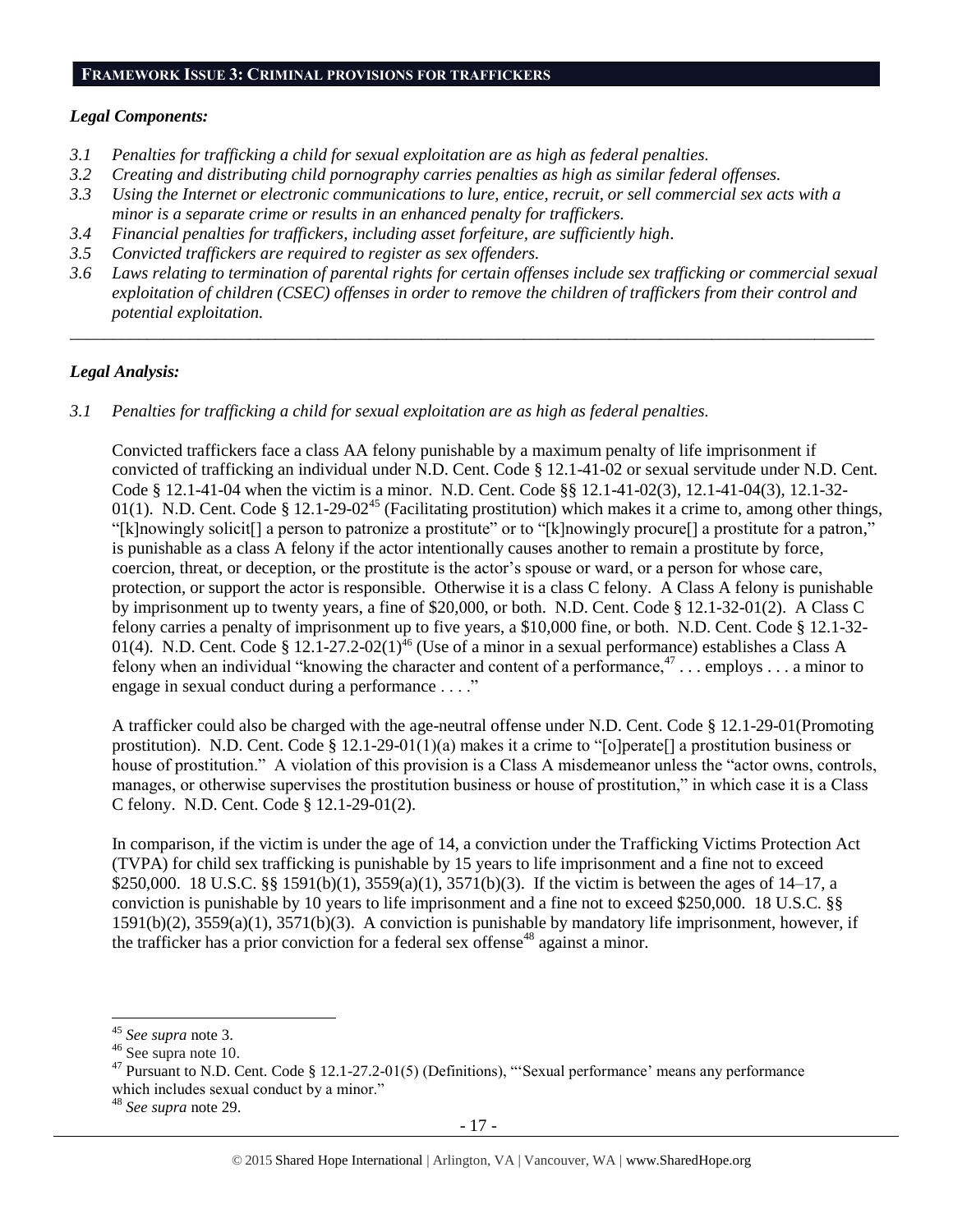## *3.2 Creating and distributing child pornography carries penalties as high as similar federal offenses*.

Several statutes prohibit the use of a minor to create pornography, as well as subsequently producing, promoting, and distributing of the materials.

<span id="page-17-0"></span>N.D. Cent. Code § 12.1-27.2-03<sup>49</sup> (Promoting or directing an obscene sexual performance by a minor) states, "A person is guilty of a class A felony if, knowing the character and content of a performance, that person produces, directs, or promotes<sup>50</sup> any obscene performance which includes sexual conduct by a person who was a minor at the time of the performance." A Class A felony is punishable by imprisonment up to 20 years, a \$20,000 fine, or both. N.D. Cent. Code § 12.1-32-01(2). This offense is also subject to the enhanced penalties in N.D. Cent. Code § 12.1-27.2-04.2.

N.D. Cent. Code § 12.1-27.1-03(2) (Promoting obscenity to minors—Minor performing in obscene performance) makes it a Class C felony "to permit a minor to participate in a performance which is harmful to minors."<sup>51</sup> A Class C felony is punishable by imprisonment up to five years, a fine of \$10,000, or both. N.D. Cent. Code § 12,1-32-01(4).

Lastly, N.D. Cent. Code § 12.1-27.2-04<sup>52</sup> (Promoting a sexual performance by a minor) is a Class B felony punishable by imprisonment up to ten years and possible fine of \$20,000. N.D. Cent. Code § 12.1-32-01(3). The provision states, "A person is guilty of a class C felony if, knowing the character and content of a performance, that person produces, directs, or promotes any performance which includes sexual conduct by a person who was a minor at the time of the performance." N.D. Cent. Code § 12.1-27.2-04.

In comparison, if the victim is under the age of 14, a conviction under the TVPA for child sex trafficking is punishable by 15 years to life imprisonment and a fine not to exceed \$250,000. 18 U.S.C. §§ 1591(b)(1),  $3559(a)(1)$ ,  $3571(b)(3)$ . If the victim is between the ages of  $14-17$ , a conviction is punishable by 10 years to life imprisonment and a fine not to exceed \$250,000. 18 U.S.C. §§ 1591(b)(2), 3559(a)(1), 3571(b)(3). A conviction is punishable by mandatory life imprisonment, however, if the trafficker has a prior conviction for a federal sex offense<sup>53</sup> against a minor. Additionally, a federal conviction for distribution of child pornography<sup>54</sup>

<sup>&</sup>lt;sup>49</sup> The text of N.D. Cent. Code. § 12.1-27.2-03 included here and elsewhere in this report includes amendments made by the passage of Senate Bill 2266 during the session of the 64th North Dakota Legislative Assembly (effective August 1, 2015).

 $50$  N.D. Cent. Code § 12.1-27.2-01(3) (Definitions—Sexual Performances by Children) defines "promote" as "to procure, manufacture, issue, sell, give, provide, lend, mail, deliver, transfer, transmit, ship, transport, publish, distribute, circulate, disseminate, present, exhibit, or advertise."

<sup>&</sup>lt;sup>51</sup> "Harmful to minors" is defined in N.D. Cent. Code § 12.1-27.1-02(2) (Promoting obscenity to minors— Definitions) to mean

that quality of any description or representation, in whatever form of sexual conduct or sexual excitement, when such description or representation:

a. Considered as a whole, appeals to the prurient sexual interest of minors;

b. Is patently offensive to prevailing standards in the adult community in North Dakota as a whole with respect to what is suitable material for minors; and

c. Considered as a whole, lacks serious literary, artistic, political, or scientific value for minors.

<sup>52</sup> *See supra* note [12.](#page-3-0)

<sup>53</sup> *See supra* note [29.](#page-10-0) 

 $54$  18 U.S.C. §§ 2252(a)(1), (a)(2), (a)(3) (Certain activities relating to material involving the sexual exploitation of minors),  $2252A(a)(2)$ ,  $(a)(3)$  (Certain activities relating to material constituting or containing child pornography), 1466A(a) (Obscene visual representations of the sexual abuse of children).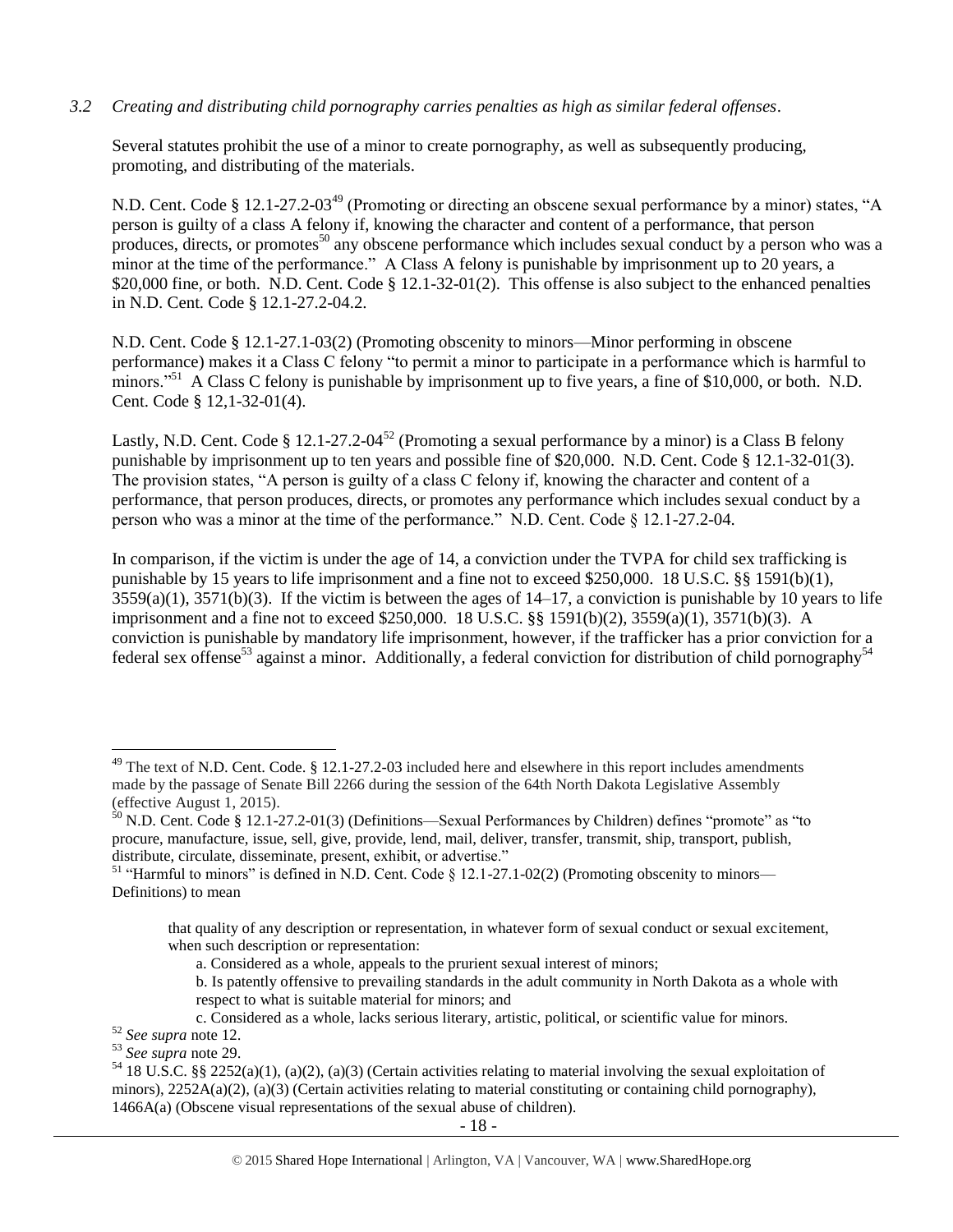is generally punishable by imprisonment for 5–20 years and a fine not to exceed \$250,000.<sup>55</sup> Subsequent convictions, however, are punishable by imprisonment up to 40 years and a fine not to exceed \$250,000.<sup>56</sup>

*3.3 Using the Internet or electronic communications to lure, entice, recruit, or sell commercial sex acts with a minor is a separate crime or results in an enhanced penalty for traffickers.*

Using the Internet to initiate or engage in communications to invite or induce minors to engage in sexual acts is prohibited under N.D. Cent. Code § 12.1-20-05.1 (Luring minors by computer or other electronic means). Although the offense does not specifically refer to a commercial sexual arrangement, it may apply to CSEC situations. Subsection (1) states,

1. An adult is guilty of luring minors by computer or other electronic means when:

a. The adult knows the character and content of a communication that, in whole or in part, implicitly or explicitly discusses or depicts actual or simulated nudity, sexual acts, sexual contact, sadomasochistic abuse, or other sexual performances and uses any computer communication system or other electronic means that allows the input, output, examination, or transfer of data or programs from one computer or electronic device to another to initiate or engage in such communication with a person the adult believes to be a minor; and

b. By means of that communication the adult importunes, invites, or induces a person the adult believes to be a minor to engage in sexual acts or to have sexual contact with the adult, or to engage in a sexual performance, obscene sexual performance, or sexual conduct for the adult's benefit, satisfaction, lust, passions, or sexual desires.

This offense has varying degrees of penalties depending on the age of the offender and the victim. It is a Class A misdemeanor with a maximum penalty of imprisonment for one year, a fine of \$3,000 if the offender is less than 22 and "reasonably believes the minor" is 15-17, or both. N.D. Cent. Code §§ 12.1-20-05.1(2), 12.1-32- 01(5). It is a Class C felony with a maximum penalty of imprisonment for five years, a fine of \$10,000 if the adult is less than 22 and "reasonably believes the minor is under" 15, or if the adult is 22 or older and "reasonably believes the minor is"  $15-17$ , or both. N.D. Cent. Code §§  $12.1-20-05.1(2)$ ,  $12.1-32-01(4)$ . Finally, it is a Class B felony with a maximum penalty of imprisonment for 10 years, a fine of \$20,000 if the adult is 22 or older and "reasonably believes the minor is under" 15, or both. N.D. Cent. Code §§ 12.1-20-05.1(2), 12.1- 32-01(3). "The court shall sentence an adult convicted of a class B or class C felony under this section to serve a term of imprisonment of at least one year, except the court may sentence an individual to less than one year if the individual did not take a substantial step toward meeting with the minor." N.D. Cent. Code  $\S$  12.1-20- $05.1(2)$ .

 $\overline{\phantom{a}}$ <sup>55</sup> 18 U.S.C. §§ 2252(b) (stating that a conviction under subsection (a)(1), (a)(2), or (a)(3) is punishable by imprisonment for 5–20 years and a fine), 2252A(b)(1) (a conviction is punishable by imprisonment for 5–20 years and a fine), 1466A(a), (b) (stating that a conviction under subsection (a) is "subject to the penalties provided in section 2252A(b)(1)," imprisonment for 5–20 years and a fine, while a conviction under subsection (b) is "subject to the penalties provided in section 2252A(b)(2)," imprisonment up to 10 years, a fine, or both); *see also* 18 U.S.C §§  $3559(a)(1)$  (classifying all of the above listed offenses as felonies),  $3571(b)(3)$  (providing a fine up to \$250,000 for any felony conviction).

<sup>&</sup>lt;sup>56</sup> 18 U.S.C. §§ 2252(b) (stating if a person has a prior conviction under subsection (a)(1), (a)(2), or (a)(3) or a list of other statutes, a conviction is punishable by a fine and imprisonment for 15–40 years), 2252A(b)(1) (stating if a person has a prior conviction under subsection (a)(2), (a)(3), or a list of other statutes, a conviction is punishable by a fine and imprisonment for  $15-40$  years),  $1466A(a)$ , (b) (stating that the penalty scheme for section  $2252A(b)$ applies); *see also* 18 U.S.C. §§ 3559(a)(1) (classifying all of the above listed offenses as felonies), 3571(b)(3) (providing a fine up to \$250,000 for any felony conviction).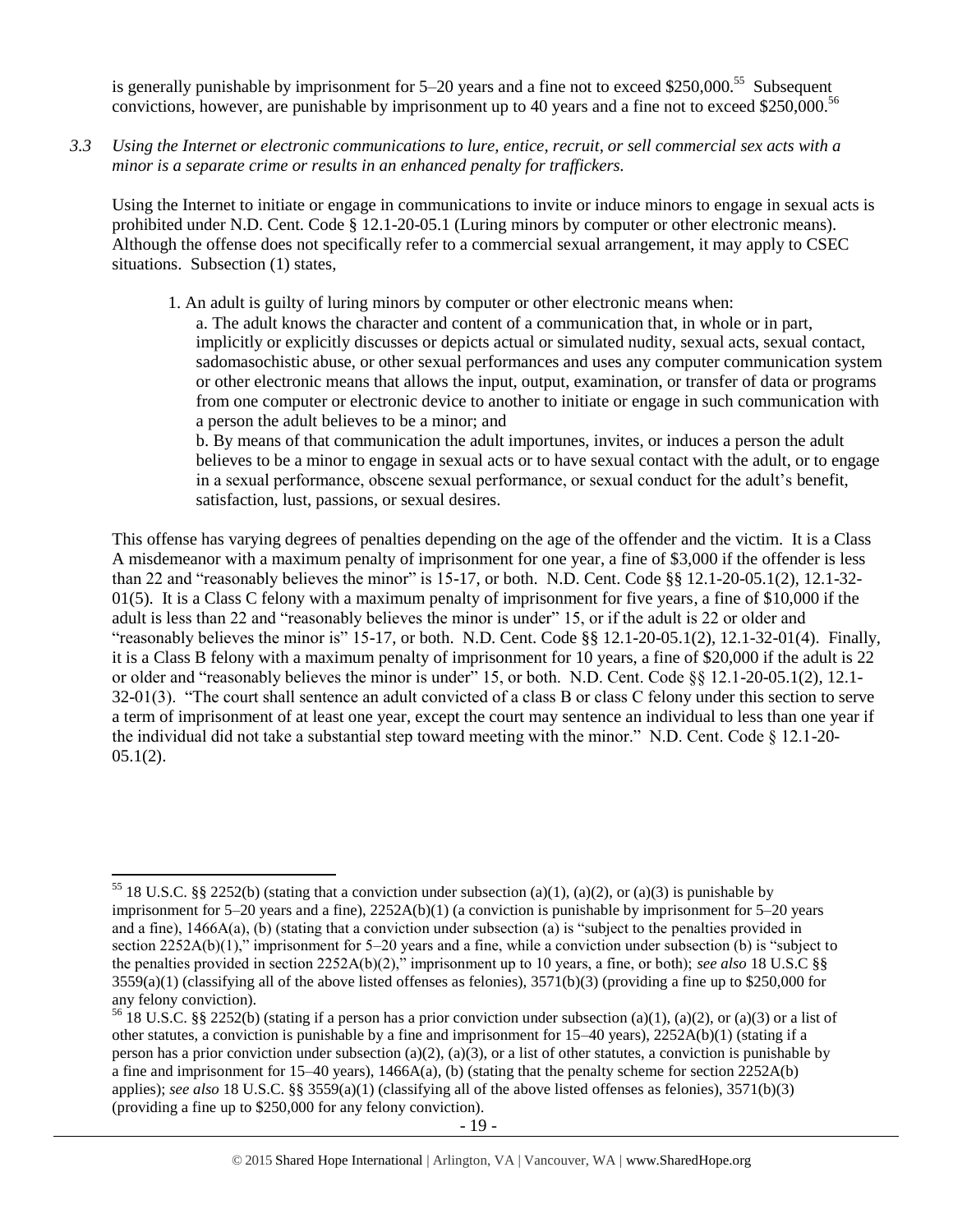## *3.4 Financial penalties for traffickers, including asset forfeiture, are sufficiently high*.

Various fines are associated with crimes traffickers commit but no fines apply to traffickers convicted under N.D. Cent. Code § 12.1-41-02 (Trafficking an individual) or § 12.1-41-04 (Sexual servitude) when the victim is a minor because the penalty structure for Class AA felonies does not include a fine. However, traffickers face fines if convicted under N.D. Cent. Code §§ 12.1-29-02 (Facilitating prostitution) which is punishable as a Class A felony with a fine of \$20,000 "if the actor intentionally causes another to remain a prostitute by force, coercion, threat, or deception, or the prostitute is the actor's spouse or ward, or a person for whose care, protection, or support the actor is responsible." N.D. Cent. Code §§ 12.1-29-02(1)(a)-(b), (2), 12.1-32-01(2). Otherwise, a trafficker convicted of facilitating prostitution faces a Class C felony with a possible fine of \$10,000. N.D. Cent. Code §§ 12.1-29-02(2), 12.1-32-01(4). Traffickers convicted of the age-neutral offense under N.D. Cent. Code § 12.1-29-01(1)(a) (Promoting prostitution) face a Class A misdemeanor with a possible fine of \$3,000. N.D. Cent. Code §§ 12.1-29-01(2), 12.1-32-01(5). However, a trafficker faces a Class C felony and a possible \$10,000 fine for promoting prostitution under N.D. Cent. Code § 12.1-29-01 if the trafficker "owns, controls, manages, or otherwise supervises the prostitution business or house of prostitution." N.D. Cent. Code §§ 12.1-29-01(2), 12.1-32-01(4). The trafficker may also be guilty of promoting prostitution and face a Class C felony if the trafficker "[i]nduces or otherwise intentionally causes another to become engaged in sexual activity as a business," or "[k]nowingly procures a prostitute for a prostitution business or a house of prostitution." N.D. Cent. Code § 12.1-29-01.

Fines may be assessed against traffickers who use a minor to create pornography. As a Class A felony, N.D. Cent. Code § 12.1-27.2-02<sup>57</sup> (Use of a minor in a sexual performance) carries a possible fine of \$20,000. N.D. Cent. Code § 12.1-32-01(2).

Traffickers convicted under the human trafficking law face mandatory restitution. N.D. Cent. Code § 12.1-41- 09(1),  $(2)^{58}$  (Restitution) states,

1. The court shall order a person convicted of an offense under section § 12.1-41-02 (Trafficking an individual), 12.1-41-03 (Forced labor), or 12.1-41-04 (Sexual servitude) to pay restitution to the victim of the offense for:

a. Expenses incurred or reasonably certain to be incurred by the victim as a result of the offense, including reasonable attorney's fees and costs; and

b. An amount equal to the greatest of the following, with no reduction for expenses the defendant incurred to maintain the victim:

(1) The gross income to the defendant for, or the value to the defendant of, the victim's labor or services or sexual activity;

(2) The amount the defendant contracted to pay the victim; or

(3) The value of the victim's labor or services or sexual activity, calculated under the minimum wage and overtime provisions of the Fair Labor Standards Act, [29 U.S.C. 201 et seq.] or section 34-06-22, whichever is higher, even if the provisions do not apply to the victim's labor or services or sexual activity.

2. The court shall order restitution under subsection 1 even if the victim is unavailable to accept payment of restitution.

A trafficker may also be required to pay restitution under N.D. Cent. Code § 12.1-32-08 (Hearing prior to ordering restitution, reparation, or reimbursement of indigent defense costs and expenses—Conditions— Collection of restitution for insufficient funds checks—Continuing appropriation), which provides for mandatory restitution only where the victim suffered pecuniary damages, and for discretionary restitution in other cases. Subsection (1) states in part,

<sup>57</sup> *See supra* note [10.](#page-2-3)

<sup>58</sup> See supra note [40.](#page-13-0)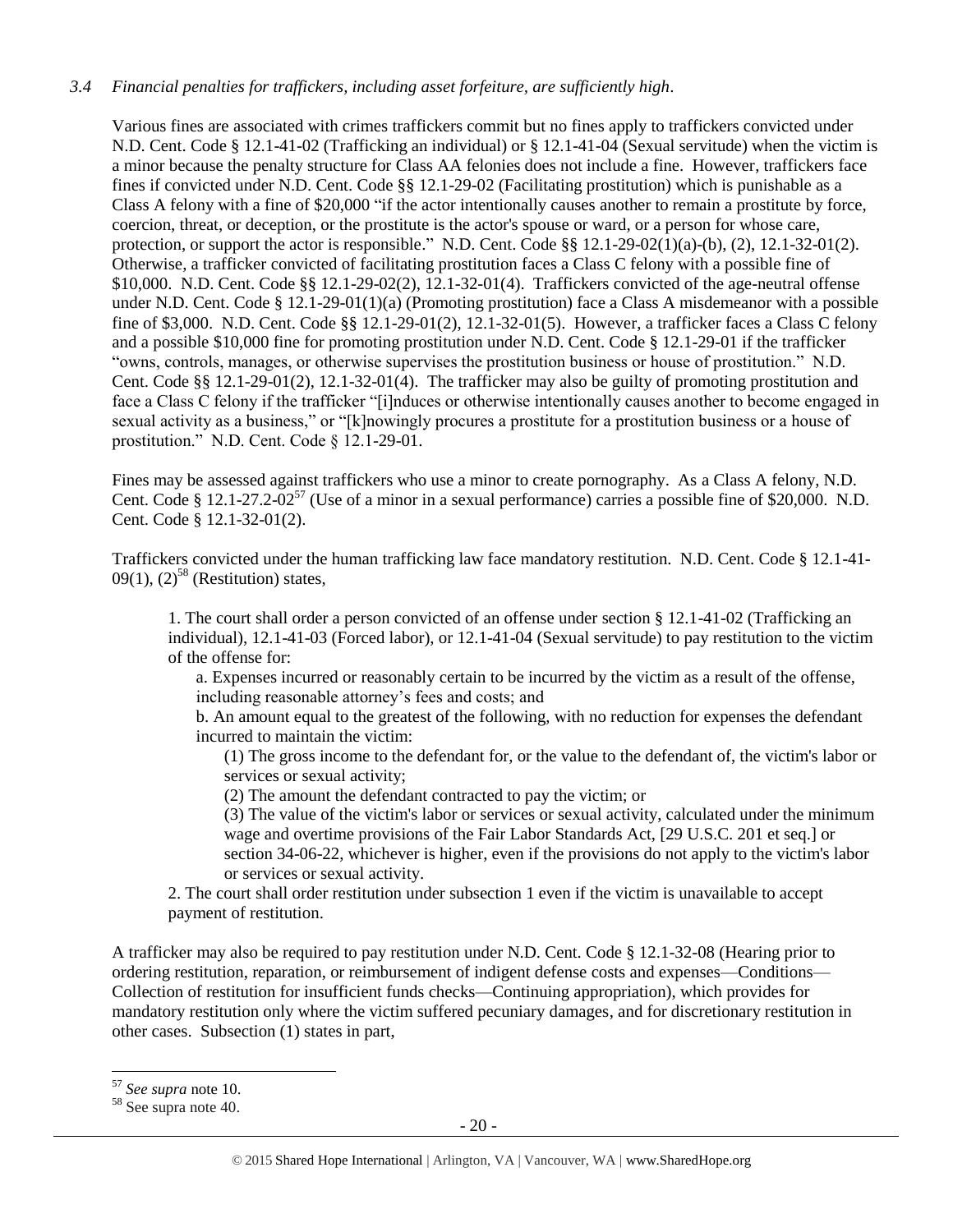Before imposing restitution or reparation as a sentence or condition of probation, the court shall hold a hearing on the matter with notice to the prosecuting attorney and to the defendant as to the nature and amount of restitution. The court, when sentencing a person adjudged guilty of criminal activities that have resulted in pecuniary damages, in addition to any other sentence the court may impose, shall order that the defendant make restitution to the victim or other recipient as determined by the court, unless the court states on the record, based upon the criteria in this subsection, the reason it does not order restitution or orders only partial restitution.

The section also sets forth items the court is to consider "[i]n determining whether to order restitution . . . ." One of those items, subsection  $(1)(a)$  states that "[t]he defendant may be required as part of the sentence imposed by the court to pay the prescribed treatment costs for a victim of a sexual offense as defined in chapters 12.1-20 [Sex offenses] and 12.1-27.2 [Sexual performances by children]."

Traffickers are also subject to discretionary civil asset forfeiture proceedings. N.D. Cent. Code § 29-31.1-04(1) (Forfeiture proceedings) states, "Forfeiture is a civil proceeding not dependent upon a prosecution for, or conviction of, a criminal offense and forfeiture proceedings are separate and distinct from any related criminal action."<sup>59</sup> Under N.D. Cent. Code § 29-31.1-01(1) "forfeitable property" is defined as including,

b. Property that has been used or is intended to be used to facilitate the commission of a criminal offense or to avoid detection or apprehension of a person committing a criminal offense . . . . c. Property that is acquired as or from the proceeds of a criminal offense.

d. Property offered or given to another as an inducement for the commission of a criminal offense. e. A vehicle or other means of transportation used in the commission of a felony, the escape from the scene of the commission of a felony, or in the transportation of property that is the subject matter of a

felony. . . . .

N.D. Cent. Code § 29-31.1-03 (Seizure of forfeitable property) states in part, "Forfeitable property may be seized whenever and wherever the property is found within this state. Forfeitable property may be seized by taking custody of the property or by serving upon the person in possession of the property a notice of forfeiture and seizure." N.D. Cent. Code. §29-31.1-03 also governs disposition of forfeited property and states,

If the court finds that the forfeiture is warranted, an order transferring ownership to the seizing agency must be entered and the property must be delivered to the seizing agency for disposition as directed by the court. Property that has been seized for forfeiture, and is not already secured as evidence in a criminal case, must be safely secured or stored by the agency that caused its seizure.

# *3.5 Convicted traffickers are required to register as sex offenders.*

Convicted traffickers may be required to register as sex offenders. In North Dakota, offenders could be required to register both for offenses against children and sexual offenses under N.D. Cent. Code § 12.1-32-15(2) (Offenders against children and sexual offenders—Sexually violent predators—Registration requirement— Penalty). Under N.D. Cent. Code § 12.1-32-15(1)(f),<sup>60</sup> "sexual offender" is defined as

a person who has pled guilty to or been found guilty, including juvenile delinquent adjudications, of a violation of section 12.1-20-03 [Gross sexual imposition], 12.1-20-03.1 [Continuous sexual abuse of a child], 12.1-20-04 [Sexual imposition], 12.1-20-05 [Corruption or solicitation of minors], 12.1-20-05.1 [Luring minors by computer or other electronic means], 12.1-20-06 [Sexual abuse of wards], 12.1-20-

<sup>59</sup> *See supra*, note [39](#page-12-0)*.*

<sup>60</sup> *See supra* note [44.](#page-14-0)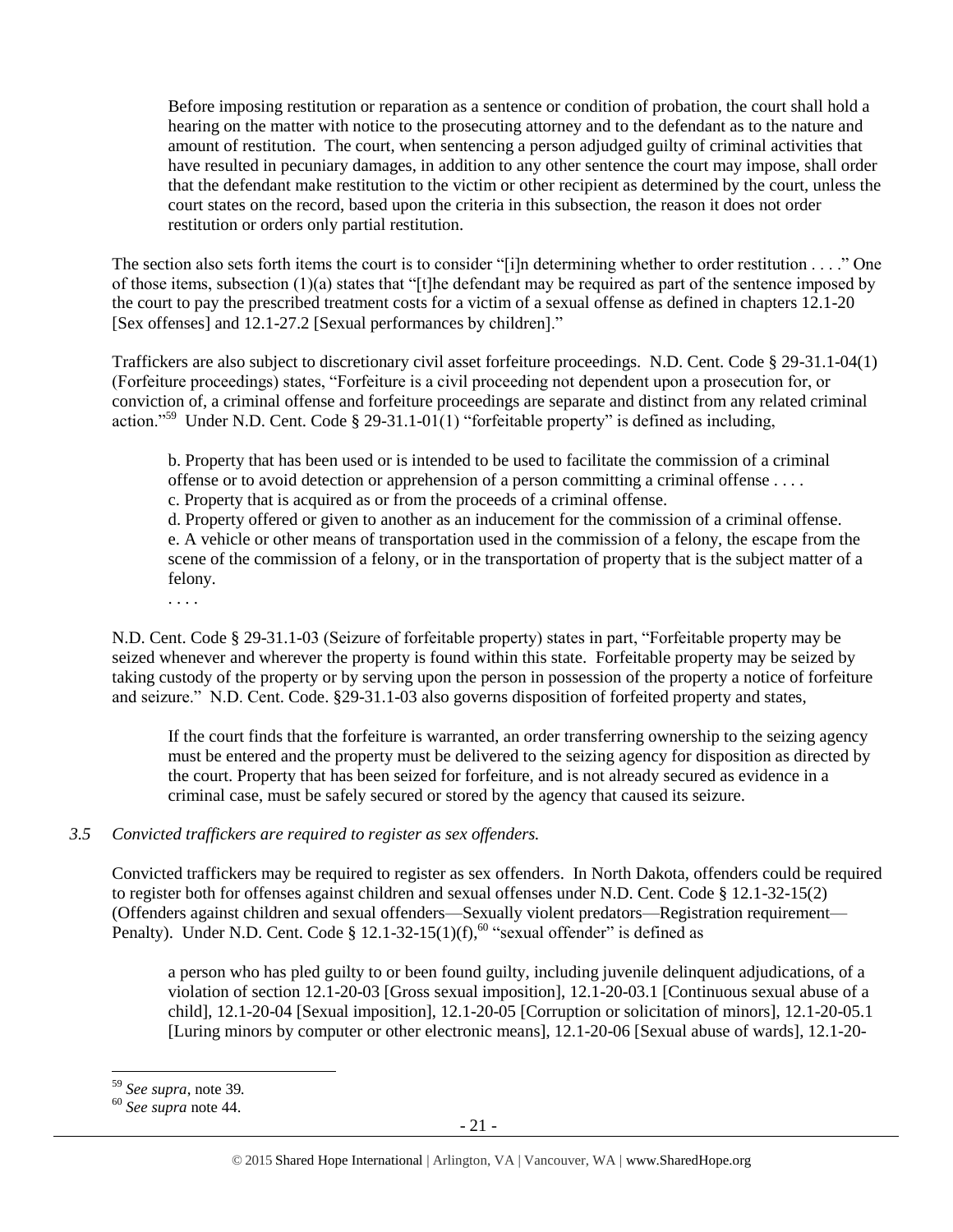06.1 [Sexual exploitation by therapist], 12.1-20-07 [Sexual assault] except for subdivision a, . . . chapter 12.1-27.2 [Sexual performances by children], or subsection 2 of section 12.1-22-03.1, subdivision b of subsection 1 of section 12.1-41.02 [Trafficking an individual], section 12.1-41-04 [Sexual servitude], 12.1-41-05 [Patronizing a victim of sexual servitude], or 12.1-41-06 [Patronizing a minor for commercial sexual activity], or an equivalent offense from another court in the United States, a tribal court, or court of another country, or an attempt or conspiracy to commit these offenses.

However, N.D. Cent. Code § 12.1-32-15(2)(b) states in part,

. . . .

 $\overline{\phantom{a}}$ 

The court shall require an individual to register by stating this requirement on the court records, if that individual:

b. Has pled guilty or nolo contendere to, or been found guilty as a sexual offender for, a misdemeanor or attempted misdemeanor. The court may deviate from requiring an individual to register if the court first finds the individual is no more than three years older than the victim if the victim is a minor, the individual has not previously been convicted as a sexual offender or of a crime against a child, and the individual did not exhibit mental abnormality or predatory conduct in the commission of the offense.

Additionally "a crime against a child" potentially requiring registration includes all prostitution related offenses under chapter 12.1-29, "in which the victim is a minor or is otherwise of the age required for the act to be a crime or an attempt or conspiracy to commit these offenses." N.D. Cent. Code § 12.1-32-15(1)(a).

*3.6 Laws relating to termination of parental rights for certain offenses include sex trafficking or CSEC offenses in order to remove the children of traffickers from their control and potential exploitation.* 

Under N.D. Cent. Code § 27-20-44(1) (Termination of parental rights),

1. The court by order may terminate the parental rights of a parent with respect to the parent's child if: a. The parent has abandoned the child;

b. The child is subjected to aggravated circumstances as defined under subsection 3 of section 27- 20-02 [Definitions];

c. The child is a deprived child $<sup>61</sup>$  and the court finds:</sup>

(1) The conditions and causes of the deprivation are likely to continue or will not be remedied and that by reason thereof the child is suffering or will probably suffer serious physical, mental, moral, or emotional harm; or

(2) The child has been in foster care, in the care, custody, and control of the department, or a county social service board, or, in cases arising out of an adjudication by the juvenile court that a child is an unruly child, the division of juvenile services, for at least four hundred fifty out of the previous six hundred sixty nights; or

d. The written consent of the parent acknowledged before the court has been given.

"Aggravated circumstances" is defined in part in N.D. Cent. Code  $\S 27-20-02(3)(a)$ , (c), (d)<sup>62</sup> as "circumstances" in which a parent: a. Abandons, tortures, chronically abuses, or sexually abuses a child; . . . ; c. Engages in

<sup>&</sup>lt;sup>61</sup> N.D. Cent. Code § 27-20-02(8)(h) states, "Deprived child' means a child who. . . [i]s a victim of human trafficking as defined in title 12.1." The text of N.D. Cent. Code. § 27-20-02 included here and elsewhere in this report includes amendments made by the passage of House Bill 1347 during the session of the 64th North Dakota Legislative Assembly (effective August 1, 2015).

 $62$  The text of N.D. Cent. Code. § 27-20-02 included here and elsewhere in this report includes amendments made by the passage of House Bill 1029 during the session of the 64th North Dakota Legislative Assembly (effective August 1, 2015).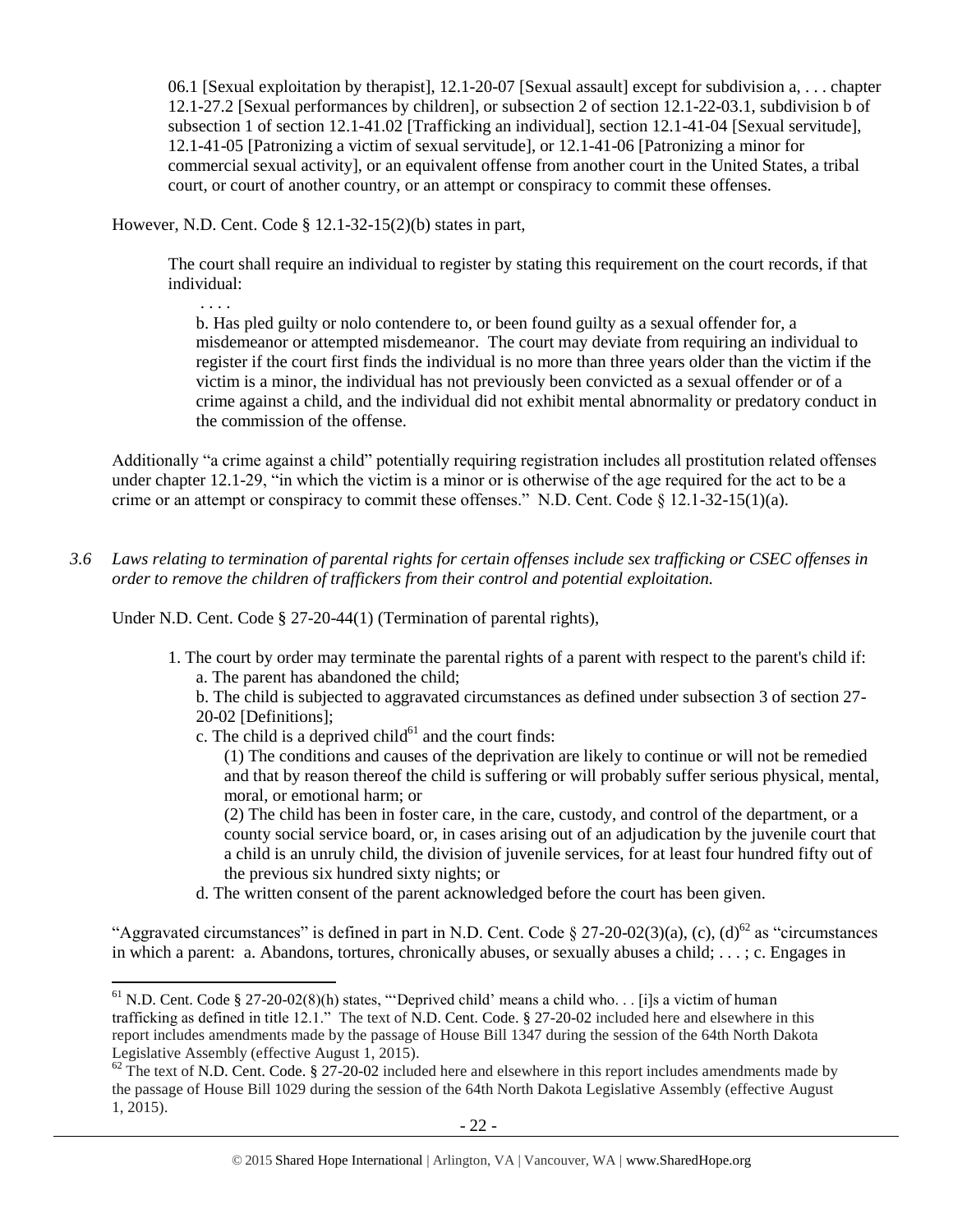conduct prohibited under sections 12.1-20-01 through 12.1-20-08 or chapter 12.1-27.2 [Sexual performances by children], in which a child is the victim or intended victim; d. Engages in conduct that constitutes one of the following crimes, or of an offense under the laws of another jurisdiction which requires proof of substantially similar elements: (1) A violation of . . . . 14-09-22 [Abuse of child – Penalty] in which the victim is another child of the parent; ...." The provisions in N.D. Cent. Code  $\S$ § 12.1-20-01 through 12.1-20-08, include gross sexual imposition, sexual imposition, continuous sexual abuse of a child, corruption or solicitation of minors, luring minors by computer or other electronic means, and sexual assault.

Additionally, N.D. Cent. Code § 27-20-20.1 (Petition to terminate parental rights—When bought—Definitions) sets out certain circumstances, subject to some exceptions, when "a petition for termination of parental rights must be filed," including, under subsection  $(2)(c)(1)$ , "A violation of ... subdivision a of subsection 1 of section 14-09-22<sup>63</sup> in which the victim is another child of the parent." N.D. Cent. Code § 14-09-22(1) (Abuse or neglect of child) states,

Except as provided in subsection 2 or 3, a parent, adult family or household member, guardian, or other custodian of any child, who willfully inflicts or allows to be inflicted upon the child mental injury or bodily injury, substantial bodily injury, or serious bodily injury as defined by section  $12.1-01-04^{64}$  is guilty of a class C felony except if the victim of an offense under this section is under the age of six years in which case the offense is a class B felony.

l

 $63$  The text of N.D. Cent. Code. § 14-09-22 included here and elsewhere in this report includes amendments made by the passage of House Bill 1029 during the session of the 64th North Dakota Legislative Assembly (effective August 1, 2015).

 $64$  N.D. Cent. Code § 12.1-01-04(4),(29), (31) (General definitions) defines "bodily injury" as "any impairment of physical condition, including physical pain," "serious bodily injury" as "bodily injury that creates a substantial risk of death or which causes serious permanent disfigurement, unconsciousness, extreme pain, permanent loss or impairment of the function of any bodily member or organ, a bone fracture, or impediment of air flow or blood flow to the brain or lungs," and "substantial bodily injury" as "a substantial temporary disfigurement, loss, or impairment of the function of any bodily member or organ."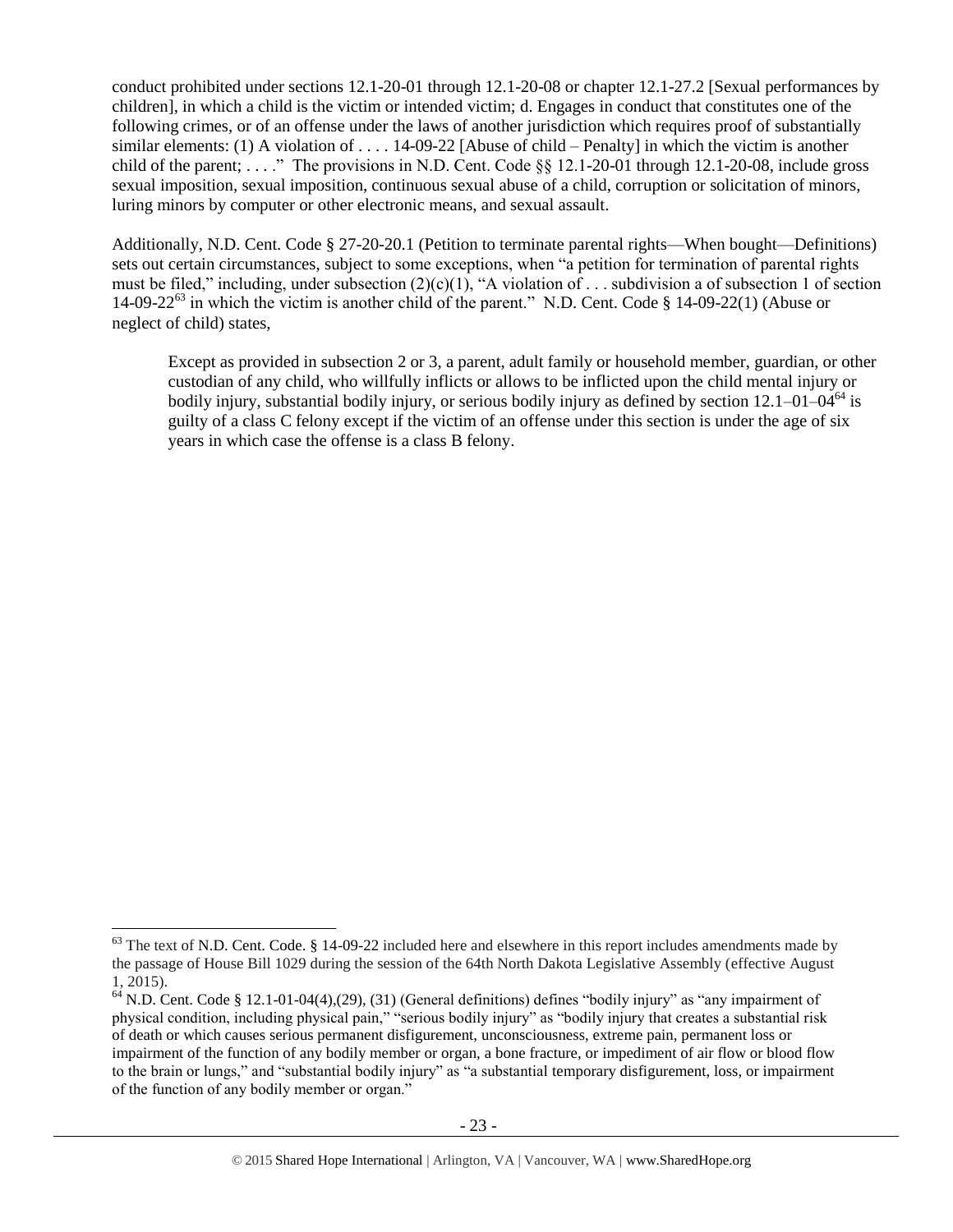## **FRAMEWORK ISSUE 4: CRIMINAL PROVISIONS FOR FACILITATORS**

## *Legal Components:*

- *4.1 The acts of assisting, enabling, or financially benefitting from child sex trafficking are included as criminal offenses in the state sex trafficking statute.*
- *4.2 Financial penalties, including asset forfeiture laws, are in place for those who benefit financially from or aid and assist in committing domestic minor sex trafficking.*

*\_\_\_\_\_\_\_\_\_\_\_\_\_\_\_\_\_\_\_\_\_\_\_\_\_\_\_\_\_\_\_\_\_\_\_\_\_\_\_\_\_\_\_\_\_\_\_\_\_\_\_\_\_\_\_\_\_\_\_\_\_\_\_\_\_\_\_\_\_\_\_\_\_\_\_\_\_\_\_\_\_\_\_\_\_\_\_\_\_\_\_\_\_\_*

- *4.3 Promoting and selling child sex tourism is illegal.*
- *4.4 Promoting and selling child pornography is illegal.*

## *Legal Analysis:*

*4.1 The acts of assisting, enabling, or financially benefitting from child sex trafficking are included as criminal offenses in the state sex trafficking statute.*

N.D. Cent. Code § 12.1-41-02 (Trafficking an individual) does not criminalize assisting, enabling or financially benefitting from human trafficking but it may apply to some facilitators who knowingly recruit, transport, transfer, harbor, receive, provide, obtain, isolate, maintain, or entice individuals in furtherance of sexual servitude. This crime is a class AA felony when minors are being trafficked. N.D. Cent. Code § 12.1-32-01(1).

Business entities that commit a violation under N.D. Cent. Code Chapter 12.1-41 (Uniform Act on Prevention of and Remedies for Human Trafficking face specific financial penalties. Pursuant to N.D. Cent. Code § 12.1- 41-07 (Business entity liability),

1. A person that is a business entity may be prosecuted for an offense under sections 12.1-41-02 through 12.1-41-06 [12.1-41-02 – Trafficking an individual.; 12.1-41-03 – Forced labor.; 12.1-41-04 – Sexual servitude.; 12.1-41-05 – Patronizing a victim of sexual servitude.; 12.1-41-06 – Patronizing a minor for commercial sexual activity.] as provided by chapter 12.1-03 [Accomplices – Corporations – Agents].

2. When a person that is a business entity is prosecuted for an offense under sections 12.1-41-02 through 12.1-41-06, the court may consider the severity of the entity's conduct and order penalties in addition to those otherwise provided for the offense, including:

- a. A fine of not more than one million dollars per offense;
- b. Disgorgement of profit from activity in violation of this chapter; and
- c. Debarment from state and local government contracts.

N.D. Cent. Code § 12.1-29-02 (Facilitating prostitution) also applies to facilitators. N.D. Cent. Code § 12.1-29-  $02(1)$  makes it a crime, among other things, when an individual does the following:

c. Knowingly leases or otherwise permits a place controlled by the actor, alone or in association with others, to be regularly used for prostitution, promoting prostitution, or facilitating prostitution, or fails to make reasonable effort to abate such use by ejecting the tenant, notifying law enforcement authorities, or taking other legally available means; or

d. Knowingly induces or otherwise intentionally causes another to remain a prostitute. A person who is supported in whole or substantial part by the proceeds of prostitution, other than the prostitute or the prostitute's minor child or a person whom the prostitute is required by law to support, is presumed to be knowingly inducing or intentionally causing another to remain a prostitute.

Facilitating prostitution is a class A felony "if the actor intentionally causes another to remain a prostitute by force, coercion, threat, or deception, or the prostitute is the actor's spouse or ward, or a person for whose care,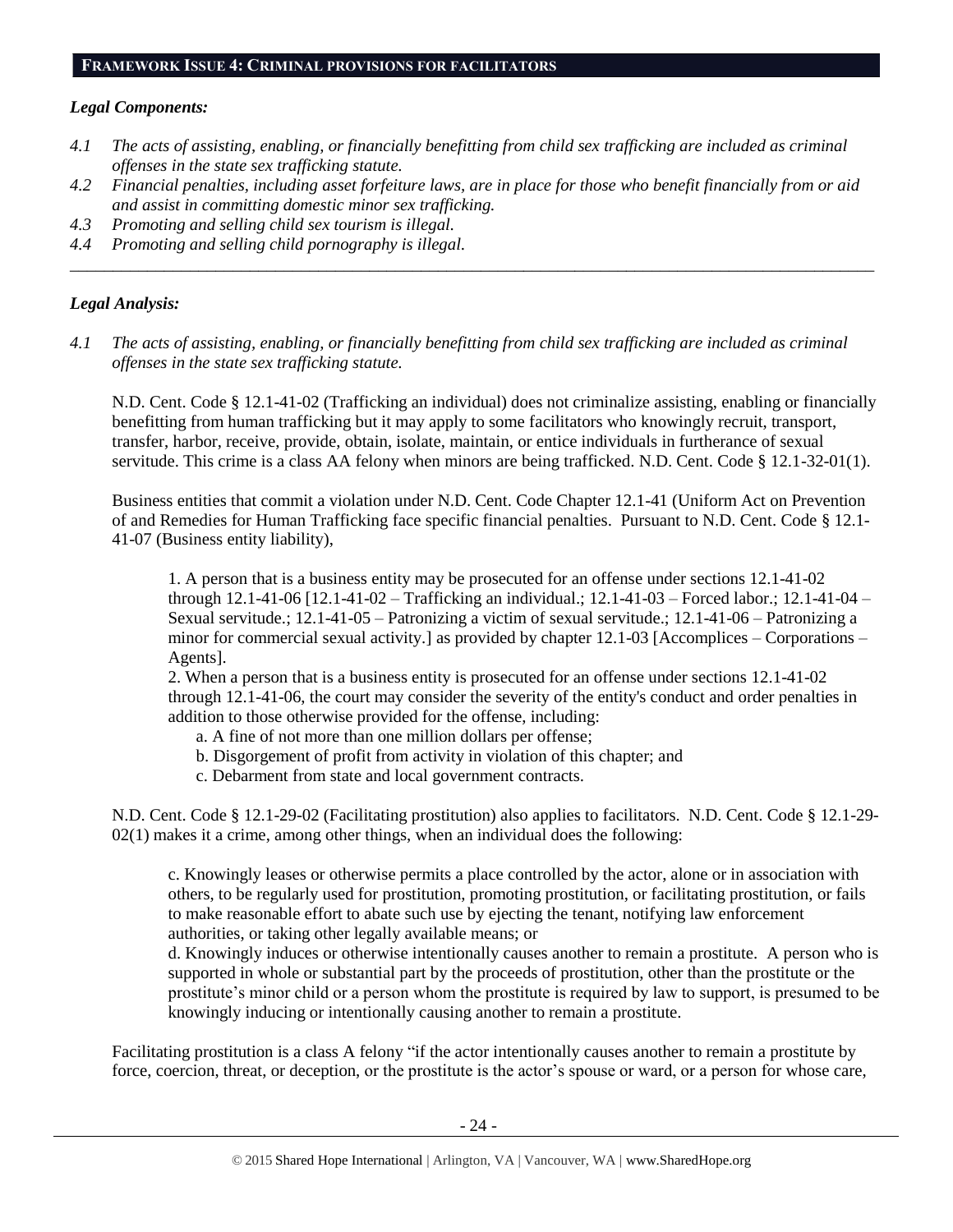protection, or support the actor is responsible. Otherwise it is a class C felony." N.D. Cent. Code §§ 12.1-29-  $02(2)$ , 12.1-32-01(2), (4).

*4.2 Financial penalties, including asset forfeiture laws, are in place for those who benefit financially from or aid and assist in committing domestic minor sex trafficking.*

Various fines are associated with crimes facilitators commit. For facilitating prostitution, a facilitator faces a Class C felony with a fine of \$10,000, or a Class A felony with a fine of \$20,000 "if the actor intentionally causes another to remain a prostitute by force, coercion, threat, or deception, or the prostitute is the actor's spouse or ward, or a person for whose care, protection, or support the actor is responsible." N.D. Cent. Code §§  $12.1-29-02(1)(a)-(b), (2),<sup>65</sup>12.1-32-01(2), (4).$ 

If convicted under the human trafficking law, facilitators face mandatory restitution. N.D. Cent. Code § 12.1- 41-09(1),  $(2)^{66}$  (Restitution) states,

1. The court shall order a person convicted of an offense under section § 12.1-41-02 (Trafficking an individual), 12.1-41-03 (Forced labor), or 12.1-41-04 (Sexual servitude) to pay restitution to the victim of the offense for:

a. Expenses incurred or reasonably certain to be incurred by the victim as a result of the offense, including reasonable attorney's fees and costs; and

b. An amount equal to the greatest of the following, with no reduction for expenses the defendant incurred to maintain the victim:

(1) The gross income to the defendant for, or the value to the defendant of, the victim's labor or services or sexual activity;

(2) The amount the defendant contracted to pay the victim; or

(3) The value of the victim's labor or services or sexual activity, calculated under the minimum wage and overtime provisions of the Fair Labor Standards Act, [29 U.S.C. 201 et seq.] or section 34-06-22, whichever is higher, even if the provisions do not apply to the victim's labor or services or sexual activity.

2. The court shall order restitution under subsection 1 even if the victim is unavailable to accept payment of restitution.

A facilitator may also be required to pay restitution under N.D. Cent. Code § 12.1-32-08 (Hearing prior to ordering restitution, reparation, or reimbursement of indigent defense costs and expenses—Conditions— Collection of restitution for insufficient funds checks—Continuing appropriation), which provides for mandatory restitution only where the victim suffered pecuniary damages. Subsection (1) states in part,

Before imposing restitution or reparation as a sentence or condition of probation, the court shall hold a hearing on the matter with notice to the prosecuting attorney and to the defendant as to the nature and amount of restitution. The court, when sentencing a person adjudged guilty of criminal activities that have resulted in pecuniary damages, in addition to any other sentence the court may impose, shall order that the defendant make restitution to the victim or other recipient as determined by the court, unless the court states on the record, based upon the criteria in this subsection, the reason it does not order restitution or orders only partial restitution.

The section also sets forth items the court is to consider "[i]n determining whether to order restitution . . . ." One of those items, subsection (1)(a) states that "[t]he defendant may be required as part of the sentence imposed by the court to pay the prescribed treatment costs for a victim of a sexual offense as defined in chapters 12.1-20 [Sex offenses] and 12.1-27.2 [Sexual performances by children]."

<sup>&</sup>lt;sup>65</sup> See supra note [insert cross reference after changes are accepted].

<sup>66</sup> See supra note [40.](#page-13-0)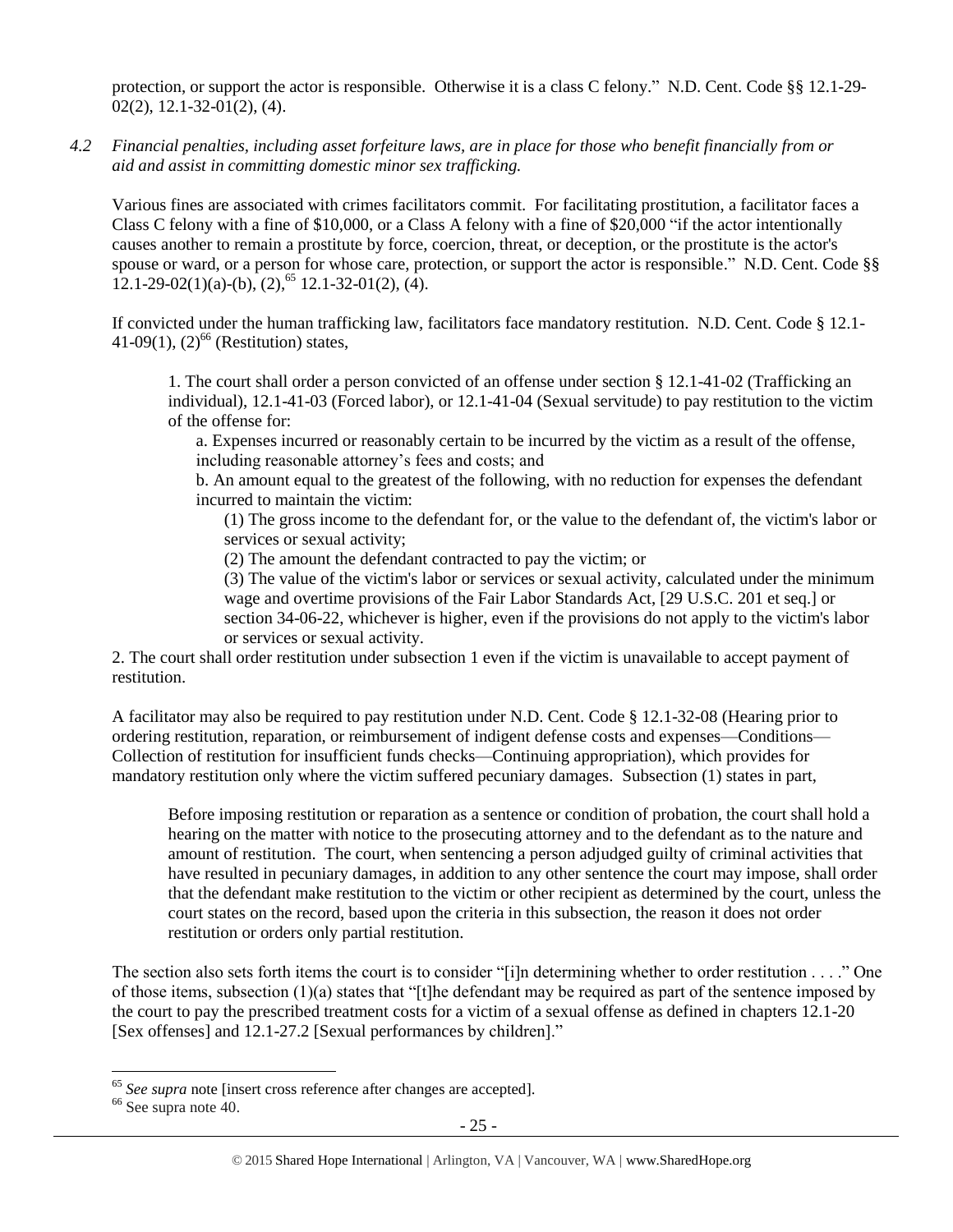Through civil forfeiture proceedings facilitators could be subject to property forfeiture. "Forfeiture is a civil proceeding not dependent upon a prosecution for, or conviction of, a criminal offense and forfeiture proceedings are separate and distinct from any related criminal action."<sup>67</sup> N.D. Cent. Code § 29-31.1-04 (Forfeiture proceedings). N.D. Cent. Code § 29-31.1-01(1) defines "forfeitable property" as including the following:

a. Property that is illegally possessed or is contraband.

b. Property that has been used or is intended to be used to facilitate the commission of a criminal offense or to avoid detection or apprehension of a person committing a criminal offense. . . .

c. Property that is acquired as or from the proceeds of a criminal offense.

d. Property offered or given to another as an inducement for the commission of a criminal offense. e. A vehicle or other means of transportation used in the commission of a felony, the escape from the scene of the commission of a felony, or in the transportation of property that is the subject matter of a felony.

N.D. Cent. Code § 29-31.1-03 (Seizure of forfeitable property) states in part, "Forfeitable property may be seized whenever and wherever the property is found within this state. Forfeitable property may be seized by taking custody of the property or by serving upon the person in possession of the property a notice of forfeiture and seizure." N.D. Cent. Code. §29-31.1-03, also governs the disposition of property and, in relevant part, requires

If the court finds that the forfeiture is warranted, an order transferring ownership to the seizing agency must be entered and the property must be delivered to the seizing agency for disposition as directed by the court. Property that has been seized for forfeiture, and is not already secured as evidence in a criminal case, must be safely secured or stored by the agency that caused its seizure.

*4.3 Promoting and selling child sex tourism is illegal*.

There are no laws in North Dakota related to sex tourism.

- 4.3.1 Recommendation: Enact a law prohibiting selling or offering to sell travel services that include or facilitate travel for the purpose of engaging in commercial sexual exploitation of a minor or prostitution of a minor, if occurring in North Dakota.
- *4.4 Promoting and selling child pornography is illegal.*

N.D. Cent. Code § 12.1-27.2-03<sup>68</sup> (Promoting or directing an obscene sexual performance by a minor) states, "A person is guilty of a class A felony if, knowing the character and content of a performance, that person produces, directs, or promotes any obscene performance which includes sexual conduct by a person who was a minor at the time of the performance." A Class A felony typically carries a maximum penalty of imprisonment for 20 years, a fine up to \$20,000, or both. N.D. Cent. Code § 12.1-32-01(2).

N.D. Cent. Code § 12.1-27.1-03(2) (Promoting obscenity to minors—Minor performing in obscene performance) makes it a Class C felony "to permit a minor to participate in a performance which is harmful to minors."<sup>69</sup> A Class C felony is punishable by imprisonment up to five years, a fine of \$10,000, or both. N.D. Cent. Code 12.1-32-01(4).

<sup>67</sup> *See supra*, note [39.](#page-12-0)

<sup>68</sup> *See supra* note [49.](#page-17-0)

 $69$  "Harmful to minors" is defined in N.D. Cent. Code § 12.1-27.1-02(2) (Promoting obscenity to minors— Definitions) to mean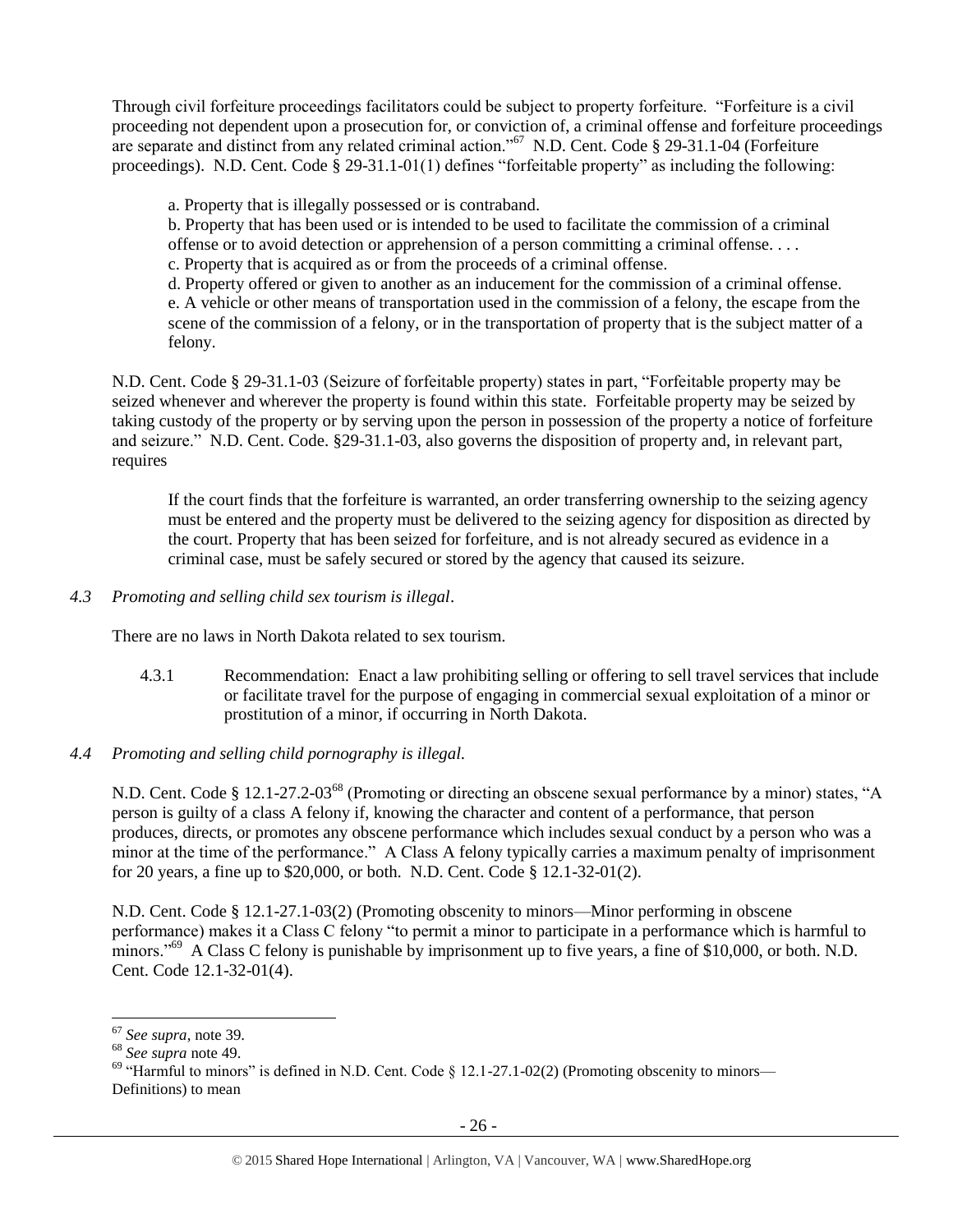N.D. Cent. Code § 12.1-27.2-04<sup>70</sup> (Promoting a sexual performance by a minor) makes it a Class B felony if "knowing the character and content of a performance, [a] person produces, directs, or promotes any performance which includes sexual conduct by a person who was a minor at the time of the performance." A Class B felony is punishable by imprisonment up to ten years, a fine of \$20,000, or both. N.D. Cent. Code § 12.1-32-01(3). This offense is also subject to the enhanced penalties in N.D. Cent. Code § 12.1-27.2-04.2.

These offenses are subject to enhanced penalties. N.D. Cent. Code § 12.1-27.2-04.2(1) (Sexual performance by a minor—Enhanced penalties) states, "[a] person who commits an offense under this chapter and who acts in the course of a commercial or for-profit activity or transaction in which the offender had or shared ownership, control, managerial responsibility, or a financial interest other than wages is subject to" a fine of up to \$10,000 for individual offenders or a fine up to \$25,000 for a "corporation, limited liability company, association, partnership, or other legal entity." Subsequent offenses receive increased penalties of up to \$50,000 for individuals and up to \$100,000 for a "corporation, limited liability company, association, partnership, or other legal entity." N.D. Cent. Code § 12.1-27.2-04.2(2).

The obscenity laws serve as a means for prosecuting promoters, as well as sellers. N.D. Cent. Code § 12.1-27.1-01(1) (Obscenity—Definitions—Dissemination—Classification of offenses) makes it a Class C felony "if, knowing of its character, [a] person disseminates obscene material or if the person produces, transports, or sends obscene material with intent that it be disseminated." "Disseminate" in this section means "to sell, lease, rent, advertise, broadcast, transmit, exhibit, or distribute for pecuniary gain." N.D. Cent. Code § 12.1-27.1-01(6).

In comparison, if the victim is under the age of 14, a conviction under the TVPA for child sex trafficking is punishable by 15 years to life imprisonment and a fine not to exceed \$250,000. 18 U.S.C. §§ 1591(b)(1),  $3559(a)(1)$ ,  $3571(b)(3)$ . If the victim is between the ages of  $14-17$ , a conviction is punishable by 10 years to life imprisonment and a fine not to exceed \$250,000. 18 U.S.C. §§ 1591(b)(2), 3559(a)(1), 3571(b)(3). A conviction is punishable by mandatory life imprisonment, however, if the trafficker has a prior conviction for a federal sex offense<sup>71</sup> against a minor. Additionally, a federal conviction for distribution of child pornography<sup>72</sup> is generally punishable by imprisonment for  $5-20$  years and a fine not to exceed \$250,000.<sup>73</sup> Subsequent convictions, however, are punishable by imprisonment up to 40 years and a fine not to exceed \$250,000.<sup>74</sup>

that quality of any description or representation, in whatever form of sexual conduct or sexual excitement, when such description or representation:

a. Considered as a whole, appeals to the prurient sexual interest of minors;

b. Is patently offensive to prevailing standards in the adult community in North Dakota as a whole with respect to what is suitable material for minors; and

c. Considered as a whole, lacks serious literary, artistic, political, or scientific value for minors.

l

<sup>71</sup> *See supra* note [29.](#page-10-0) 

<sup>72</sup> 18 U.S.C. §§ 2252(a)(1), (a)(2), (a)(3) (Certain activities relating to material involving the sexual exploitation of minors),  $2252A(a)(2)$ , (a)(3) (Certain activities relating to material constituting or containing child pornography), 1466A(a) (Obscene visual representations of the sexual abuse of children).

<sup>73</sup> 18 U.S.C. §§ 2252(b) (stating that a conviction under subsection (a)(1), (a)(2), or (a)(3) is punishable by imprisonment for 5–20 years and a fine), 2252A(b)(1) (a conviction is punishable by imprisonment for 5–20 years and a fine),  $1466A(a)$ , (b) (stating that a conviction under subsection (a) is "subject to the penalties provided in section 2252A(b)(1)," imprisonment for 5–20 years and a fine, while a conviction under subsection (b) is "subject to the penalties provided in section 2252A(b)(2)," imprisonment up to 10 years, a fine, or both); *see also* 18 U.S.C §§  $3559(a)(1)$  (classifying all of the above listed offenses as felonies),  $3571(b)(3)$  (providing a fine up to \$250,000 for any felony conviction).

<sup>74</sup> 18 U.S.C. §§ 2252(b) (stating if a person has a prior conviction under subsection (a)(1), (a)(2), or (a)(3) or a list of other statutes, a conviction is punishable by a fine and imprisonment for 15–40 years), 2252A(b)(1) (stating if a person has a prior conviction under subsection (a)(2), (a)(3), or a list of other statutes, a conviction is punishable by a fine and imprisonment for  $15-40$  years),  $1466A(a)$ , (b) (stating that the penalty scheme for section  $2252A(b)$ 

<sup>70</sup> *See supra* note 11.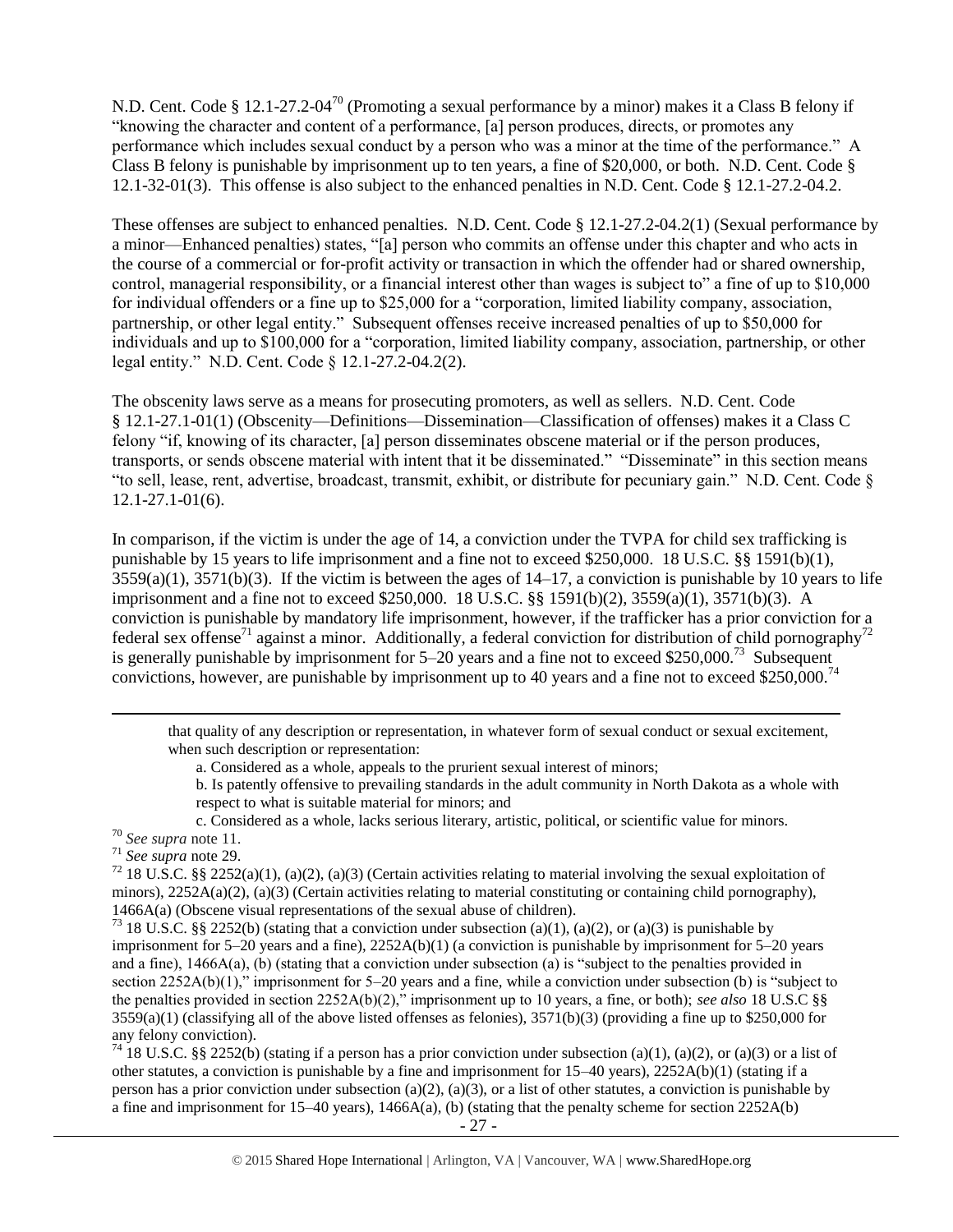applies); *see also* 18 U.S.C. §§ 3559(a)(1) (classifying all of the above listed offenses as felonies), 3571(b)(3) (providing a fine up to \$250,000 for any felony conviction).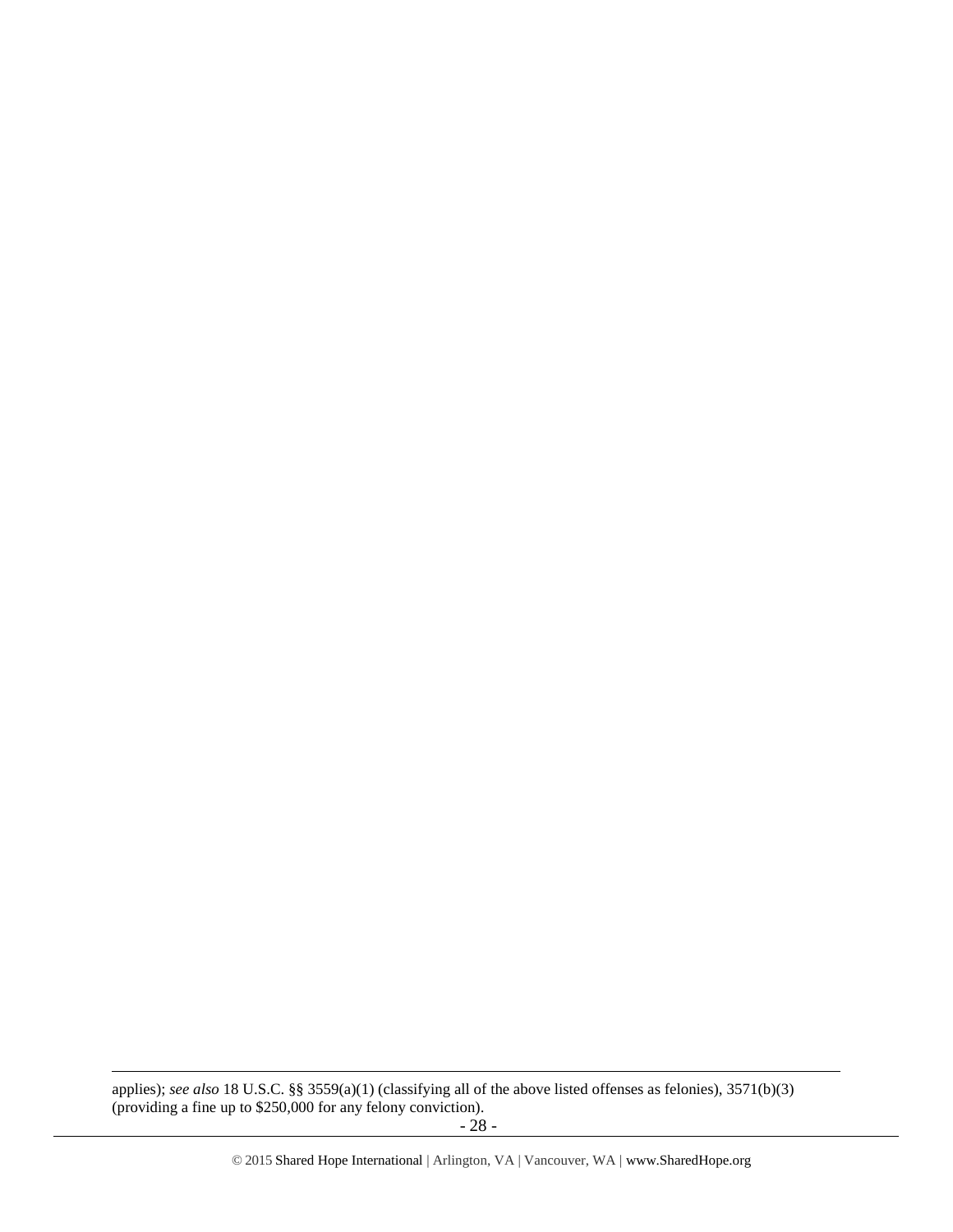# **FRAMEWORK ISSUE 5: PROTECTIVE PROVISIONS FOR THE CHILD VICTIMS**

### *Legal Components:*

- *5.1 Statutorily-mandated victim services define "victim" to specifically include victims of domestic minor sex trafficking or commercial sexual exploitation of children (CSEC) to ensure prompt identification and access to victims' rights and services.*
- *5.2 The state sex trafficking statute expressly prohibits a defendant from raising consent of the minor to the commercial sex acts as a defense.*
- *5.3 Prostitution laws apply only to adults, preventing criminalization of minors under 18 for prostitution offenses.*
- *5.4 State law provides a non-punitive avenue to specialized services through one or more points of entry.*
- *5.5 Commercial sexual exploitation or sex trafficking is identified as a type of abuse and neglect within child protection statutes.*
- *5.6 The definition of "caregiver" or another related term in the child welfare statutes is not a barrier to a sex trafficked child accessing the protection of child welfare.*
- *5.7 Crime victims' compensation is specifically available to a child victim of sex trafficking or commercial sexual exploitation of children (CSEC) without regard to ineligibility factors.*
- *5.8 Victim-friendly procedures and protections are provided in the trial process for minors under 18.*
- *5.9 Expungement or sealing of juvenile delinquency records resulting from arrests or adjudications for prostitution-related offenses committed as a result of, or in the course of, the commercial sexual exploitation of a minor is available within a reasonable time after turning 18.*
- *5.10 Victim restitution and civil remedies for victims of domestic minor sex trafficking or commercial sexual exploitation of children (CSEC) are authorized by law.*
- *5.11 Statutes of limitations for civil and criminal actions for child sex trafficking or commercial sexual exploitation of children (CSEC) offenses are eliminated or lengthened sufficiently to allow prosecutors and victims a realistic opportunity to pursue criminal action and legal remedies.*

*\_\_\_\_\_\_\_\_\_\_\_\_\_\_\_\_\_\_\_\_\_\_\_\_\_\_\_\_\_\_\_\_\_\_\_\_\_\_\_\_\_\_\_\_\_\_\_\_\_\_\_\_\_\_\_\_\_\_\_\_\_\_\_\_\_\_\_\_\_\_\_\_\_\_\_\_\_\_\_\_\_\_\_\_\_\_\_\_\_\_\_\_\_*

### *Legal Analysis:*

*5.1 Statutorily-mandated victim services define "victim" to specifically include victims of domestic minor sex trafficking or commercial sexual exploitation of children (CSEC) to ensure prompt identification and access to victims' rights and services.*

For the purposes of crime victim compensation under N.D. Cent. Code Chapter 54-23.4 (Crime victims compensation), victim restitution under N.D. Cent. Code § 12.1-41-09 (Restitution), victim confidentiality under N.D. Cent. Code § 12.1-41-10 (Victim confidentiality), prohibiting criminalization of minor victims under N.D. Cent. Code § 12.1-41-12 (Immunity of minor), expungement of convictions under N.D. Cent. Code § 12.1-41-14 (Motion to vacate and expunge conviction), and general eligibility for benefits or services under N.D. Cent. Code § 12.1-41-17 (Eligibility for benefit or service), North Dakota defines a "victim" as "an individual who is subjected to human trafficking or to conduct that would have constituted human trafficking had this chapter been in effect when the conduct occurred regardless of whether a perpetrator is identified, apprehended, prosecuted, or convicted." N.D. Cent. Code  $\S 12.1-41-01(12)^{75}$  (Definitions).

*5.2 The state sex trafficking statute expressly prohibits a defendant from raising consent of the minor to the commercial sex acts as a defense.*

N.D. Cent. Code § 12.1-41-04(2) (Sexual servitude) specifically prohibits a defense based on consent of the minor victim to engage in commercial sex.<sup>76</sup> It states in part, "It is not a defense in a prosecution under subdivision a of subsection 1 that the minor consented to engage in commercial sexual activity."

 $\overline{a}$ <sup>75</sup> *See supra* note [5.](#page-1-2)

<sup>&</sup>lt;sup>76</sup> Under N.D. Cent. Code § 12.1-17-08(1) (Consent as a defense),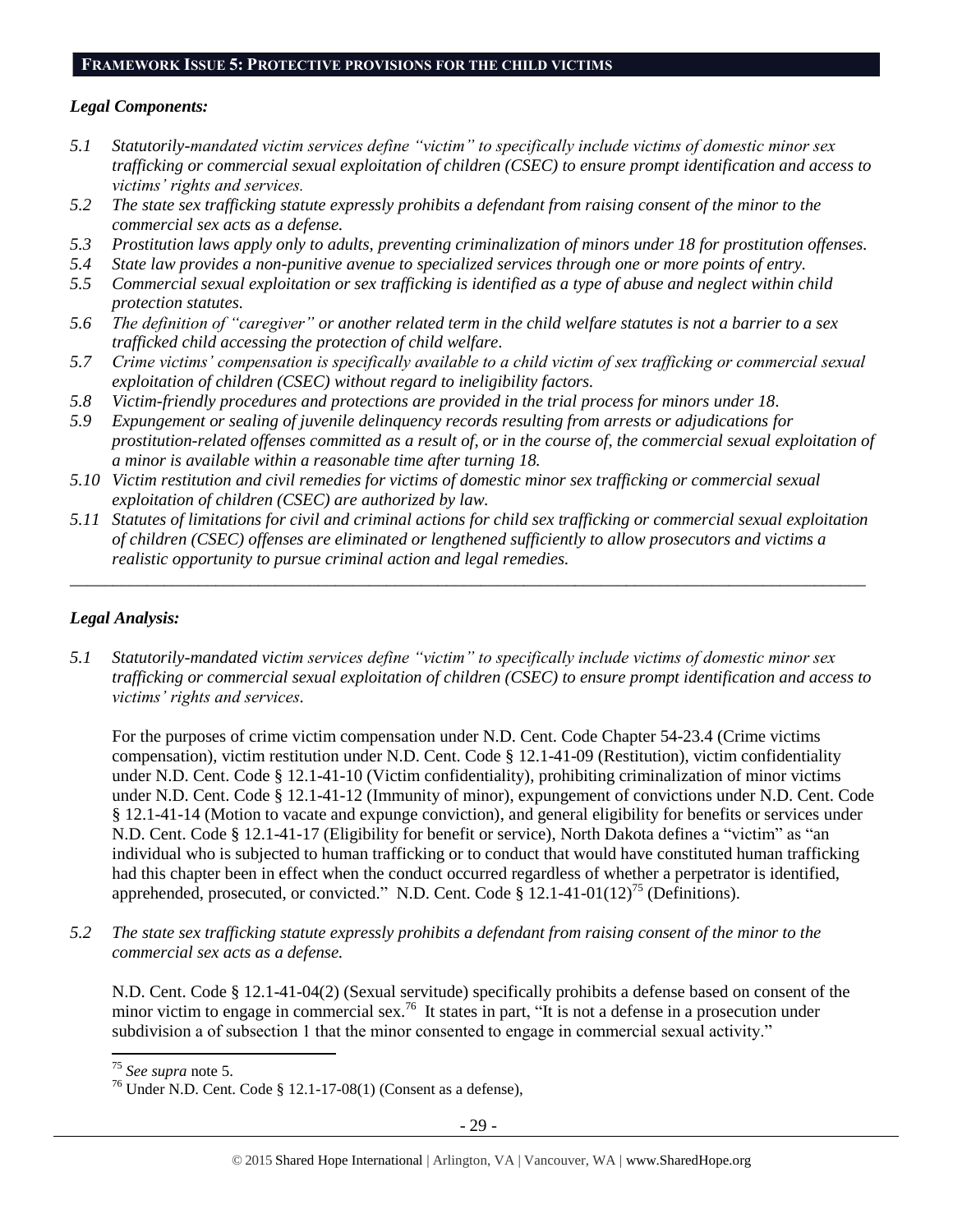*5.3 Prostitution laws apply only to adults, preventing criminalization of minors under 18 for prostitution offenses.*

North Dakota's prostitution law, N.D. Cent. Code § 12.1-29-03<sup>77</sup> (Prostitution) restricts application to adults, stating,

An adult is guilty of prostitution, a class B misdemeanor, if the adult:

- 1. Is an inmate of a house of prostitution or is otherwise engaged in sexual activity as a business;
- 2. Solicits another person with the intention of being hired to engage in sexual activity; or
- 3. Agrees to engage in sexual activity with another for money or other items of pecuniary value.

Criminal liability for minors for prostitution offenses and other offenses related to the minor's victimization is also eliminated under N.D. Cent. Code § 12.1-41-12(1)<sup>78</sup> (Immunity of minor). N.D. Cent. Code § 12.1-41-12(1) states that "if the individual was a minor at the time of the offense and committed the offense as a direct result of being a victim, the individual is not criminally liable or subject to a juvenile delinquency proceeding under chapter 27-20 for: a. Prostitution under section 12.1-29-03; . . ." N.D. Cent. Code § 12.1.-41-12(3) further states that "an individual who has engaged in commercial sexual activity is not criminally liable or subject to a juvenile delinquency proceeding under chapter 27-20 for prostitution if the individual was a minor at the time of the offense."

*5.4 State law provides a non-punitive avenue to specialized services through one or more points of entry.*

### **Child Identified as Child in Need of Services (Abused/Neglected)**

Juvenile sex trafficking victims are presumed to be a child in need of services under N.D. Cent. Code § 12.1-41- 12(4) (Immunity of minor) which states, "A minor, who under subsection 1 or  $3<sup>79</sup>$  is not subject to criminal

When conduct is an offense because it causes or threatens bodily injury, consent to such conduct or to the infliction of such injury by all persons injured or threatened by the conduct is a defense if:

a. Neither the injury inflicted nor the injury threatened is such as to jeopardize life or seriously impair health; . . .; or

c. The conduct and the injury are reasonably foreseeable hazards of an occupation or profession or of medical or scientific experimentation conducted by recognized methods, and the persons subjected to such conduct or injury, having been made aware of the risks involved, consent to the performance of the conduct or the infliction of the injury.

Under subsection (2),

 $\overline{\phantom{a}}$ 

Assent does not constitute consent, within the meaning of this section, if:

- a. It is given by a person who is legally incompetent to authorize the conduct charged to constitute the offense and such incompetence is manifest or known to the actor;
- b. It is given by a person who by reason of youth, mental disease or defect, or intoxication is manifestly unable or known by the actor to be unable to make a reasonable judgment as to the nature or harmfulness of the conduct charged to constitute the offense; or
- c. It is induced by force, duress, or deception.
- <sup>77</sup> *See supra* note [8.](#page-2-1)

<sup>78</sup> *See supra* note [16.](#page-5-0)

<sup>79</sup> N.D. Cent. Code § 12.1-41-12(1) and (3) provide,

If the individual was a minor at the time of the offense and committed the offense as a direct result of being a victim, the individual is not criminally liable or subject to a juvenile delinquency proceeding under chapter 27-20 for:

a. Prostitution under section 12.1-29-03;

. . . .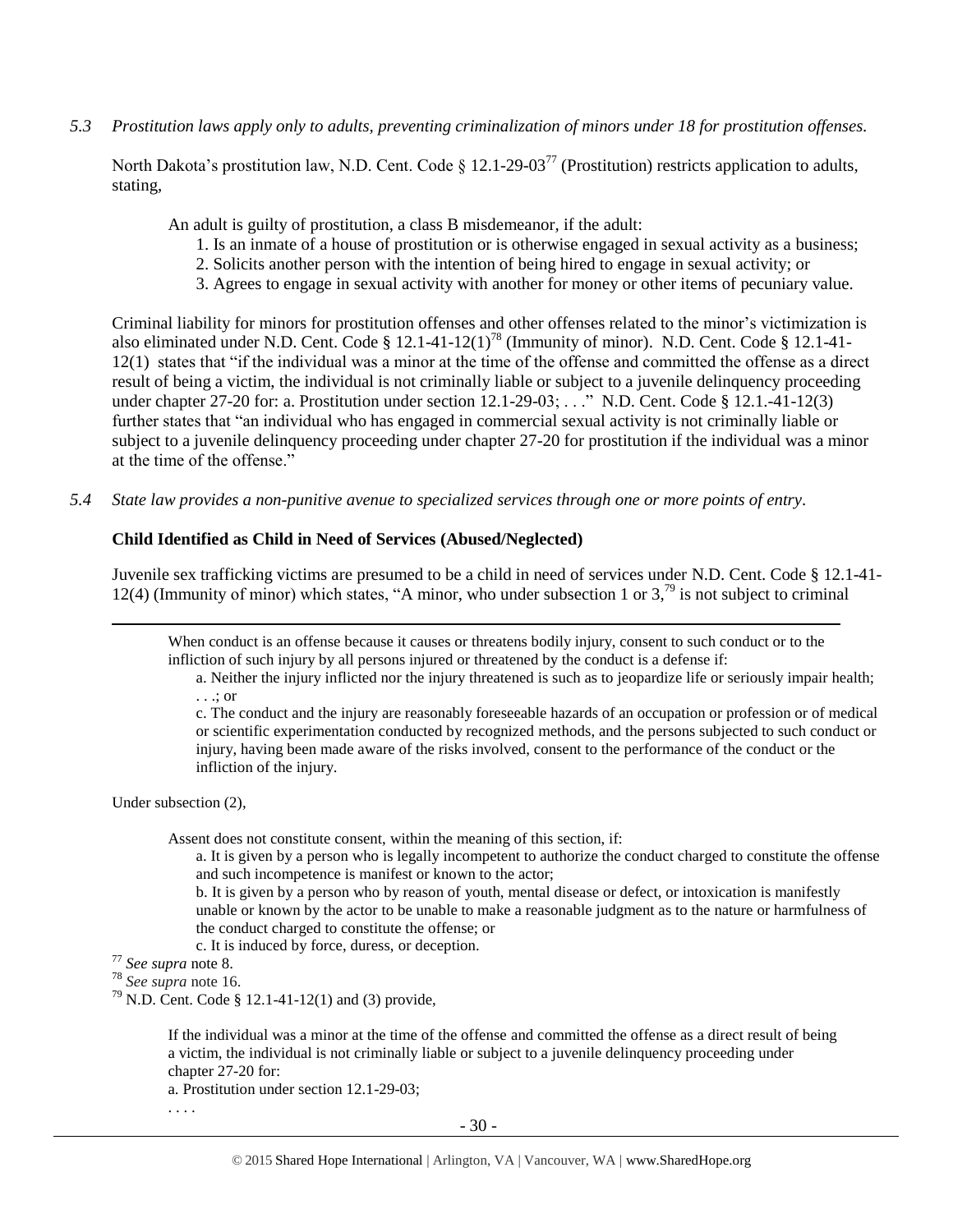liability or a juvenile delinquency proceeding is presumed to be a child in need of services under chapter 50- 25.1." Pursuant to N.D. Cent. Code § 12.1-41-17(2)<sup>80</sup> (Eligibility for benefit or service), "A minor who has engaged in commercial sexual activity is eligible for a benefit or service available through the state, regardless of immigration status." However, N.D. Cent. Code § 12.1-41-17(4) states, "For purposes of this section, 'a benefit or service available through the state' does not include a benefit or service of a program administered by the department of human services using federal or special funds, if the victim or minor does not meet program eligibility requirements including an eligibility requirement that is based on immigration status."

If found to be an abused or neglected child<sup>81</sup> or presumed to be a child in need of services under N.D. Cent. Code § 12.1-41-12(4), a commercially sexually exploited minor could be brought under the protections of N.D. Cent. Code § 50-25.1 (Child Abuse and Neglect), which serves "to protect the health and welfare of children by encouraging the reporting of children who are known to be or suspected of being abused or neglected; the providing of adequate services for the protection and treatment of abused and neglected children and to protect them from further harm; . . . ." N.D. Cent. Code § 50-25.1-01 (Purpose). Upon a report of abuse or neglect, N.D. Cent. Code § 50-25.1-05(1) (Assessment) states that

[t]he [human services] department, in accordance with rules adopted by the department, immediately shall initiate an assessment, or cause an assessment, of any report of child abuse or neglect including, when appropriate, the assessment of the home or the residence of the child, any school or child care facility attended by the child, and the circumstances surrounding the report of abuse or neglect.

Under subsection (2), "If the report alleges a violation of a criminal statute involving sexual or physical abuse, the department and an appropriate law enforcement agency shall coordinate the planning and execution of their investigation efforts to avoid a duplication of fact finding efforts and multiple interviews." N.D. Cent. Code § 50-25.1-05(2) further states that law enforcement may do any of the following:

a. Refer the case to a children's advocacy center for a forensic interview, forensic medical examination, and other services.

b. Interview, without the consent of a person responsible for the child's welfare, the alleged abused or neglected child and any other child who currently resides or who has resided with the person responsible for the child's welfare or the alleged perpetrator.

c. Conduct the interview at a school, child care facility, or any other place where the alleged abused or neglected child or other child is found.

If the report implicates a person who is not "responsible for the child's health or welfare" then "[u]pon determination by the department or the department's designee that a report made under this chapter implicates a person other than a person responsible for a child's welfare, the department may refer the report to an appropriate law enforcement agency for investigation and disposition." N.D. Cent. Code § 50-25.1-05.3 (Disposition of reports implicating a person not responsible for the child's health or welfare). However, since juvenile sex trafficking victims are presumed to be a child in need of services under N.D. Cent. Code § 12.1-41- 12(4) (Immunity of minor), they appear to retain access to services of child welfare regardless of whether they were exploited by a person "responsible for the child's health or welfare."

N.D. Cent. Code § 50-25.1-05.1 (Services required—How determined) requires the human services department to make a decision "whether services are required to provide for the protection and treatment of an abused or

3. An individual who has engaged in commercial sexual activity is not criminally liable or subject to a juvenile delinquency proceeding under chapter 27-20 for prostitution if the individual was a minor at the time of the offense.

<sup>81</sup> *See infra* Sections 5.5 and 5.6 for discussion of abuse and neglect definitions.

<sup>&</sup>lt;sup>80</sup> The text of N.D. Cent. Code. § 12.1-41-17 included here and elsewhere in this report includes amendments made by the passage of Senate Bill 2107 during the session of the 64th North Dakota Legislative Assembly (effective August 1, 2015).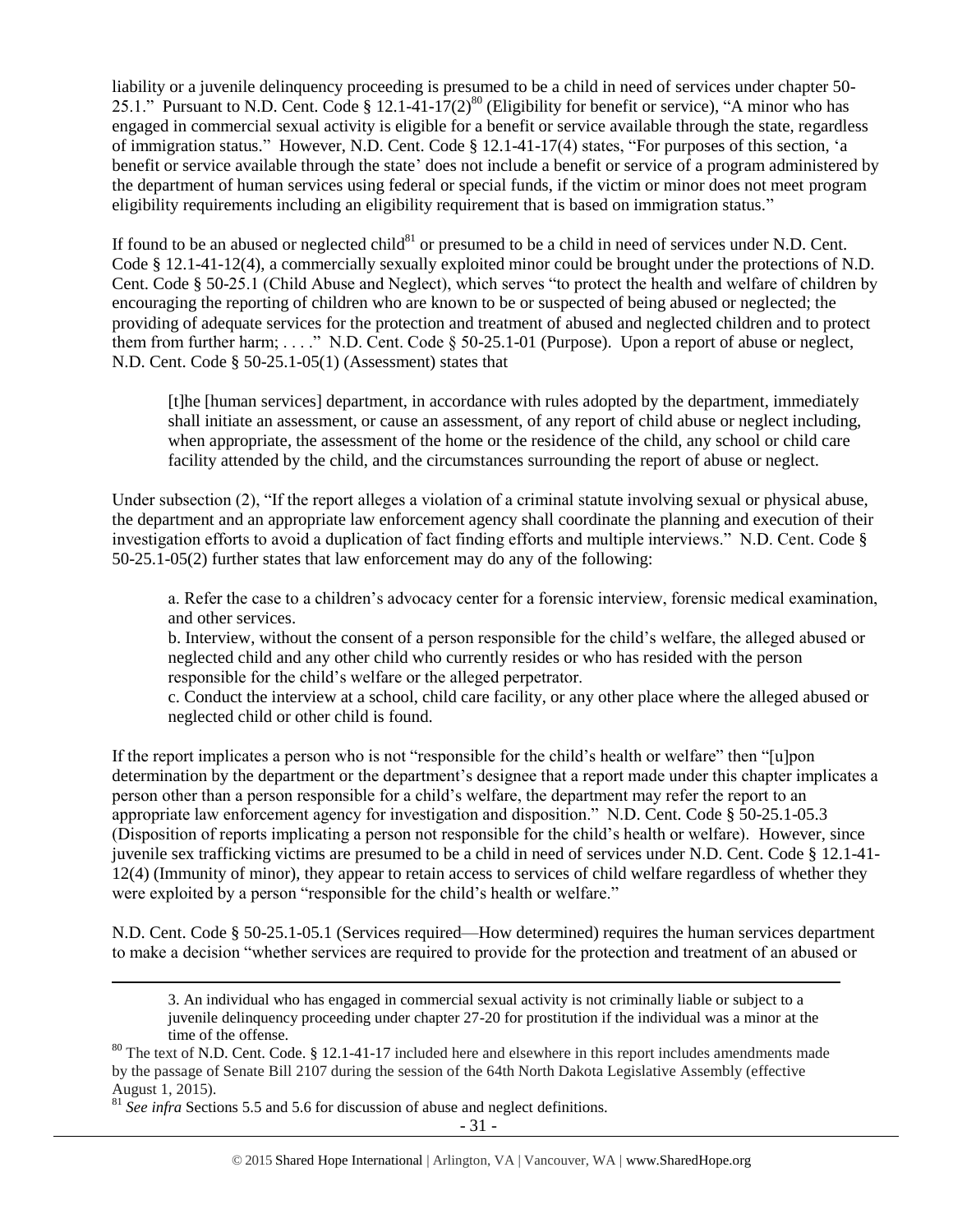neglected child" after an assessment of the reported child abuse or neglect is completed. Under N.D. Cent. Code § 50-25.1-06 (Protective and other services to be provided), the human services department or an authorized agent

shall provide protective services for the abused or neglected child and other children under the same care as may be necessary for their well-being and shall provide other appropriate social services, as the circumstances warrant, to the parents, custodian, or other persons serving in loco parentis with respect to the child or the other children.<sup>82</sup>

## *I. Initial Custody:*

## a. Authority for initial custody

North Dakota's laws appear to allow for law enforcement to take a commercially sexually exploited child into custody in certain circumstances. Specifically, N.D. Cent. Code § 27-20-13(1) (Taking into custody) allows a child to be taken into custody through the following means:

a. Pursuant to an order of the court under this chapter;

- … c. By a law enforcement officer if there are reasonable grounds to believe:
	- (1) That the child is suffering from illness or injury or is in immediate danger from the child's surroundings, and that the child's removal is necessary; or
- … d. By order of the director made pursuant to subdivision h of subsection 1 of section 27-20-06.<sup>83</sup>

A person who stands 'in loco parentis' is a person who stands in the place of a parent; charged, factitiously, with a parent's rights, duties and responsibilities. Black's Law Dictionary, 4th Ed., p. 896. The cases relating to the application of the terms 'in loco parentis' indicate that it does not refer to such a transitory arrangement as the defendant claims he had with some of the parents of the minors involved in this case. Nor does it refer to a temporary situation in which a minor is accompanied by someone over 18 to a public dance.

For the purpose of carrying out the objectives and purposes of this chapter and subject to the limitations of this chapter or imposed by the court, a director shall:

. . . .

 $\overline{\phantom{a}}$ 

. . . .

Additionally, pursuant to N.D. Cent. Code § 27-20-13(4), "Without a compelling reason to the contrary, a court order transferring a child into custody shall provide a reasonable period of time to facilitate a beneficial transition for the child and other parties involved." The text of N.D. Cent. Code. § 27-20-13 included here and elsewhere in this report includes amendments made by the passage of House Bill 1210 during the session of the 64th North Dakota Legislative Assembly (effective August 1, 2015).

<sup>82</sup> "In loco parentis" does not appear to be defined in the Code; however, *State v. Johnson*, 88 N.W.2d 209, 216 (N.D. 1958) (superseded by statute with the adoption of the North Dakota Rules of Criminal Procedure (State v. Allen, 237 N.W.2d 154, 159 (N.D. 1975)). states,

 $83$  N.D. Cent. Code § 27-20-06(1)(e), (h) (Powers and duties of director of juvenile court) states in part that

e. Issue a temporary custody order concerning a child who is referred to the director's supervision or care as a delinquent, unruly, or deprived child. Except as provided by this chapter, a director does not have the powers of a law enforcement officer.

h. Make such temporary order not to exceed ninety-six hours for the custody and control of a child alleged to be deprived as may be deemed appropriate. The order must be reduced to writing within twenty-four hours, excluding holidays and weekends.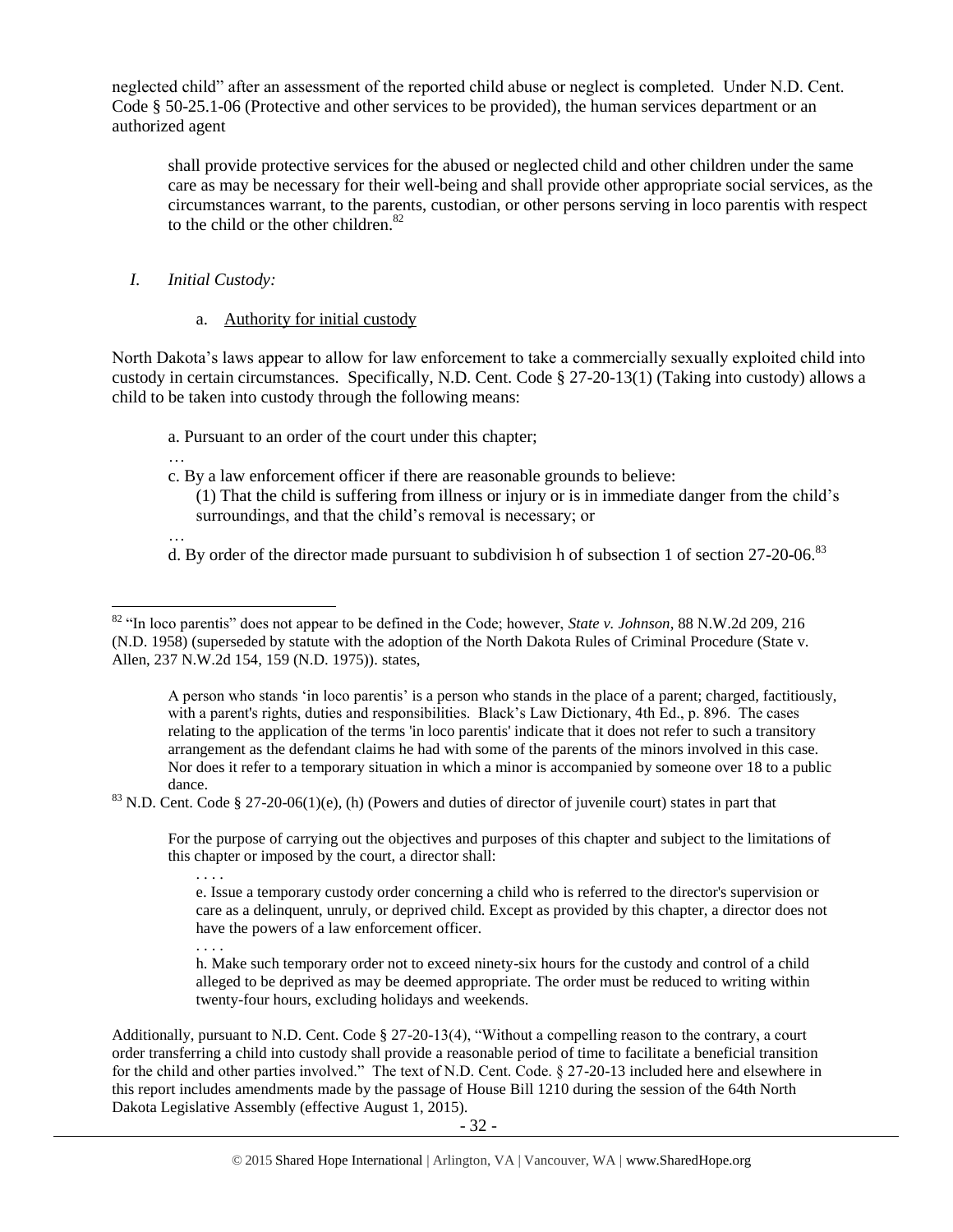If taken into custody under N.D. Cent. Code § 27-20-13, this is not considered an arrest, "except for the purpose of determining its validity under the Constitution of North Dakota or the Constitution of the United States." N.D. Cent. Code § 27-20-13(2).

Pursuant to N.D. Cent. Code § 50-25.1-07,

Any physician examining a child with respect to whom abuse or neglect is known or suspected, after reasonable attempts to advise the parents, guardian, or other person having responsibility for the care of the child that the physician suspects has been abused or neglected, may keep the child in the custody of the hospital or medical facility for not to exceed ninetysix hours and must immediately notify the juvenile court and the department in order that child protective proceedings may be instituted.

b. Placement:

After being taken into custody the child

may not be…placed in shelter care prior to the hearing on the petition unless the child's…care is required to protect the person or property of others or of the child or because the child may abscond or be removed from the jurisdiction of the court or because the child has no parent, guardian, or custodian or other person able to provide supervision and care for the child and return the child to the court when required, or an order for the child's…shelter care has been made by the court pursuant to this chapter. N.D. Cent. Code § 27-20-14(1) (Detention of child—Juvenile drug court exception).

## **Child Identified as Deprived**

Pursuant to N.D. Cent. Code § 27-20-02(8)(h) (Definitions), "[d]eprived child" is defined to include a child who: . . . [i]s a victim of human trafficking as defined in title  $12.1$ ."<sup>84</sup>

*I. Initial Custody:* 

 $\overline{\phantom{a}}$ 

a. Authority for initial custody

N.D. Cent. Code § 27-20-13(1) (Taking into custody) allows a child to be taken into custody through the following means:

<sup>&</sup>lt;sup>84</sup> N.D. Cent. Code § 27-20-02(8)(h) (Definitions), also defines "[d]eprived child" to include a child who

a. Is without proper parental care or control, subsistence, education as required by law, or other care or control necessary for the child's physical, mental, or emotional health, or morals, and the deprivation is not due primarily to the lack of financial means of the child's parents, guardian, or other custodian;

b. Has been placed for care or adoption in violation of law;

c. Has been abandoned by the child's parents, guardian, or other custodian;

d. Is without proper parental care, control, or education as required by law, or other care and control necessary for the child's well-being because of the physical, mental, emotional, or other illness or disability of the child's parent or parents, and that such lack of care is not due to a willful act of commission or act of omission by the child's parents, and care is requested by a parent;

e. Is in need of treatment and whose parents, guardian, or other custodian have refused to participate in treatment as ordered by the juvenile court;

f. Was subject to prenatal exposure to chronic or severe use of alcohol or any controlled substance as defined in chapter 19-03.1 in a manner not lawfully prescribed by a practitioner;

g. Is present in an environment subjecting the child to exposure to a controlled substance, chemical substance, or drug paraphernalia as prohibited by section 19-03.1-22.2.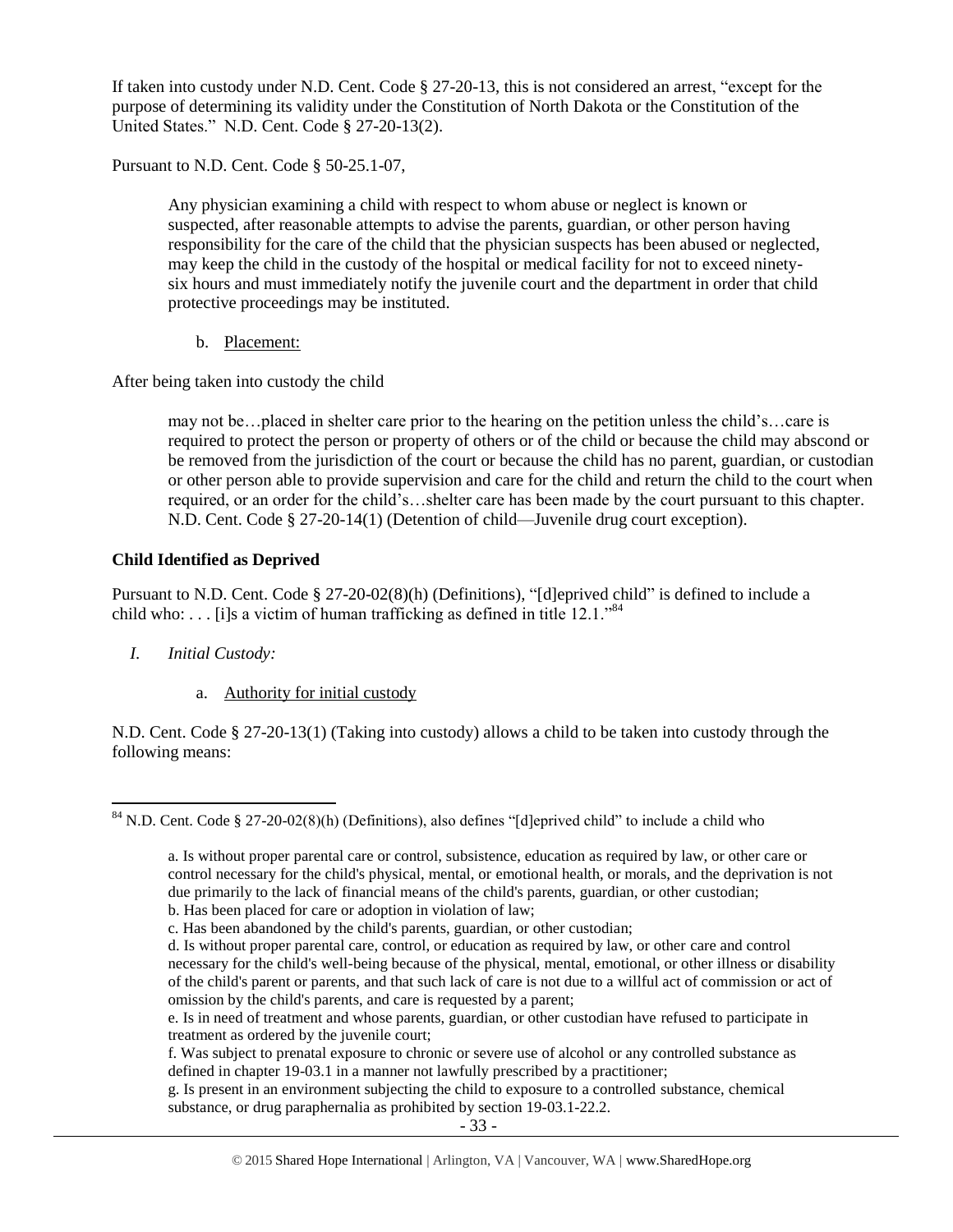- a. Pursuant to an order of the court under this chapter;
- b. Pursuant to the laws of arrest;
- c. By a law enforcement officer if there are reasonable grounds to believe:

(1) That the child is suffering from illness or injury or is in immediate danger from the child's surroundings, and that the child's removal is necessary; or

(2) That the child has run away from the child's parents, guardian, or other custodian; or d. By order of the director made pursuant to subdivision h of subsection 1 of section 27-20-06.<sup>85</sup> If taken into custody under N.D. Cent. Code § 27-20-13, this is not considered an arrest, "except for the purpose of determining its validity under the Constitution of North Dakota or the Constitution of the United States." N.D. Cent. Code § 27-20-13(2).

*b.* Placement:

N.D. Cent. Code § 27-20-16 (Place of detention) limits the places where allegedly deprived children may be detained. A deprived child may be detained to the facilities listed below and "may not be detained in a jail or other facility intended or used for the detention of adults charged with criminal offenses or of children alleged to be delinquent or unruly." In accordance with subsection (1), a child alleged to be deprived may only be detained in:

a) A licensed foster home or a home approved by the court;

b) A facility operated by a licensed child welfare agency;

…

d) Any other suitable place or facility, including a medical facility for the treatment of mental illness, alcoholism, or drug addiction, designated by the court…

## *II. Outcomes*

Deprived children, under N.D. Cent. Code § 27-20-30(1)<sup>86</sup> (Disposition of deprived child), may receive the following disposition orders "best suited to the protection and physical, mental, and moral welfare of the child:"

a) Permit the child to reside with the child's parents, guardian, or other custodian, subject to conditions and limitations as the court prescribes, including supervision as directed by the court for the protection of the child.

b) Subject to conditions and limitations as the court prescribes, transfer temporary legal custody to any of the following:

(1) An agency or other private organization licensed or otherwise authorized by law to receive and provide care for the child.

 $\overline{a}$  $85$  N.D. Cent. Code § 27-20-06(1)(e), (h) (Powers and duties of director of juvenile court) states in part that

For the purpose of carrying out the objectives and purposes of this chapter and subject to the limitations of this chapter or imposed by the court, a director shall:

. . . . e. Issue a temporary custody order concerning a child who is referred to the director's supervision or care as a delinquent, unruly, or deprived child. Except as provided by this chapter, a director does not have the powers of a law enforcement officer.

. . . . h. Make such temporary order not to exceed ninety-six hours for the custody and control of a child alleged to be deprived as may be deemed appropriate. The order must be reduced to writing within twenty-four hours, excluding holidays and weekends.

<sup>86</sup> The text of N.D. Cent. Code. § 27-20-30 included here and elsewhere in this report includes amendments made by the passage of House Bills 1119 and 1210 during the session of the 64th North Dakota Legislative Assembly (effective August 1, 2015).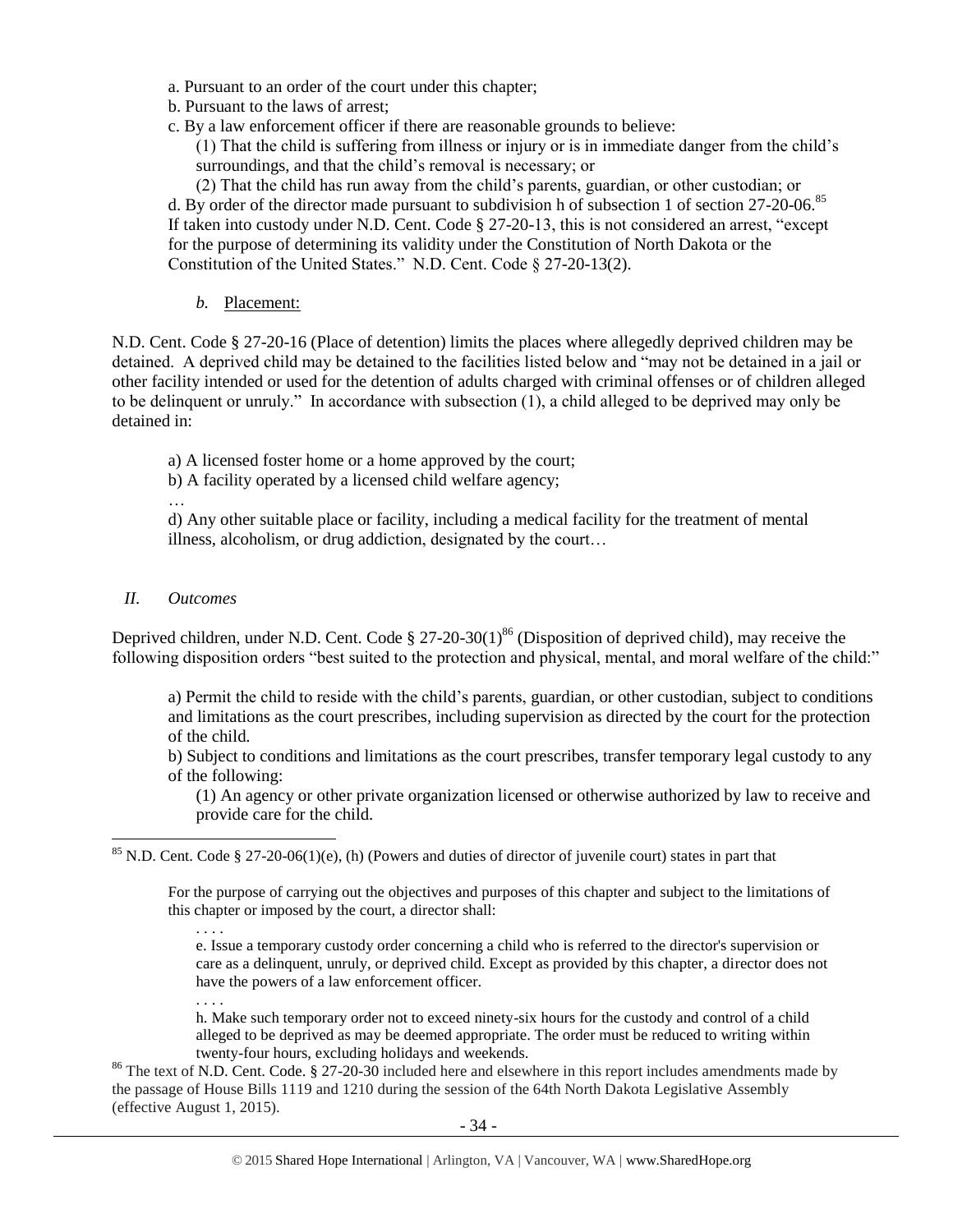(2) The director of the county social service board or other public agency authorized by law to receive and provide care for the child.

. . . .

d) Appoint a fit and willing relative or other appropriate individual as the child's legal guardian. e) In cases in which a compelling reason has been shown that it would not be in the child's best interests to return home, to have parental rights terminated, to be placed for adoption, to be placed with a fit and willing relative, or to be placed with a legal guardian, establish, by order, some other planned permanent living arrangement.

f. Without a compelling reason to the contrary, a court order that transfers the child from the current protective placement to a parent or other biological family must provide a reasonable period of time to facilitate a beneficial transition for the child and other parties involved.

Pursuant to N.D. Cent. Code § 27-20-30(2), "Unless a child found to be deprived is found also to be delinquent or unruly and not amenable to treatment, the child may not be committed to or confined in an institution or other facility designed or operated for the benefit of delinquent children."

## **Child Identified as Delinquent**

Juvenile sex trafficking victims are not subject to criminal or delinquency charges for violations of North Dakota's prostitution law. N.D. Cent. Code  $\S \ S 12.1-29-03$ ,  $\S 3 \ S 12.1-41-12(3)$ . Additionally, N.D. Cent. Code § 12.1-41-12(1) (Immunity of minor) provides that juvenile sex trafficking victims are "not criminally liable or subject to a juvenile delinquency proceeding under chapter 27-20 for: a. Prostitution under section 12.1-29-03; b. Misdemeanor forgery under section 12.1-24-01; c. Misdemeanor theft offenses under chapter 12.1-23; d. Insufficient funds or credit offenses under section 6-08-16; e. Manufacture or possession of a controlled or counterfeit substance offenses under section 19-03.1-23; and f. Drug paraphernalia offenses under chapter 19- 03.4," if they "committed the offense as a direct result of being a victim."

However, juvenile sex trafficking victims charged with other offenses may be found to be an unruly child or a delinquent child. Pursuant to N.D. Cent. Code § 27-20-02(19) (Definitions—Uniform Juvenile Court Act), an "unruly child" is one that does any of the following:

a) Is habitually and without justification truant from school;

b) Is habitually disobedient of the reasonable and lawful commands of the child's parent,

guardian, or other custodian and is ungovernable or who is willfully in a situation dangerous or injurious to the health, safety, or morals of the child or others;

c) Has committed an offense applicable only to a child, except for an offense committed by a minor fourteen years of age or older under subsection 2 of section 12.1-31-03[Sale of tobacco to minors and use by minors prohibited] or an equivalent local ordinance or resolution;

. . .

f) In any of the foregoing instances is in need of treatment or rehabilitation.

N.D. Cent. Code § 27-20-02(7) (Definitions) defines "[d]elinquent child" as "a child who has committed a delinquent act and is in need of treatment or rehabilitation." Pursuant to N.D. Cent. Code § 27-20-02(6), ""Delinquent act" means an act designated a crime under the law, including local ordinances or resolutions of this state, or of another state if the act occurred in that state, or under federal law, and the crime does not fall under subdivision c of subsection 19 [status offenses].

<sup>87</sup> *See supra* note [8.](#page-2-1)

<sup>88</sup> *See supra* note [16.](#page-5-0)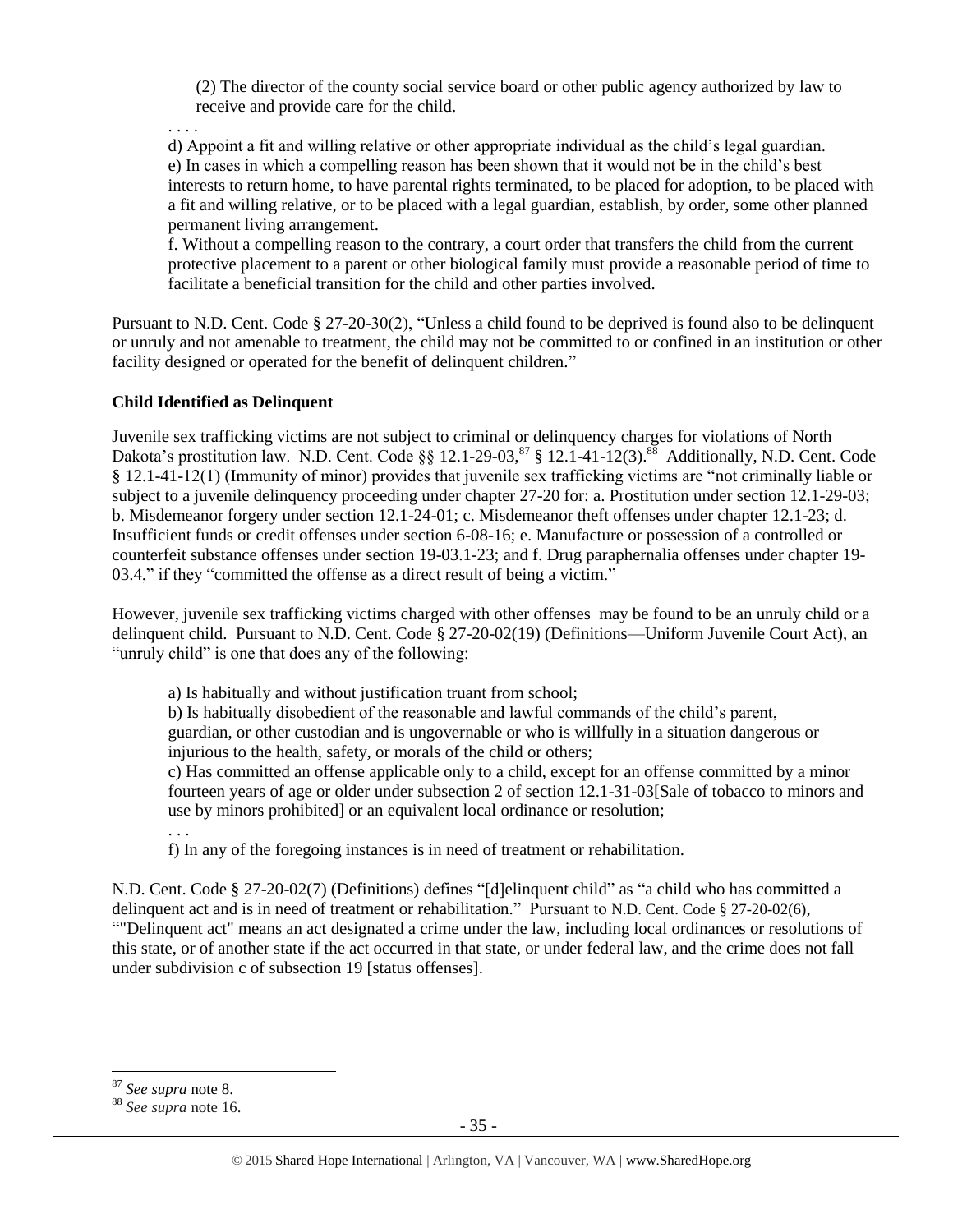## *I. Initial Custody:*

a. Authority for initial custody

N.D. Cent. Code § 27-20-13(1) (Taking into custody) allows a child to be taken into custody through the following means:

- a) Pursuant to an order of the court under this chapter;
- b) Pursuant to the laws of arrest;
- c) By a law enforcement officer if there are reasonable grounds to believe:

(1) That the child is suffering from illness or injury or is in immediate danger from the child's surroundings, and that the child's removal is necessary; or

- (2) That the child has run away from the child's parents, guardian, or other custodian; or
- d) By order of the director made pursuant to subdivision h of subsection 1 of section 27-20-06.<sup>89</sup>
	- *b.* Placement:

If taken into custody under N.D. Cent. Code § 27-20-13, this is not considered an arrest, "except for the purpose of determining its validity under the Constitution of North Dakota or the Constitution of the United States." N.D. Cent. Code § 27-20-13(2). After being taken into custody the child

may not be detained or placed in shelter care prior to the hearing on the petition unless the child's detention or care is required to protect the person or property of others or of the child or because the child may abscond or be removed from the jurisdiction of the court or because the child has no parent, guardian, or custodian or other person able to provide supervision and care for the child and return the child to the court when required, or an order for the child's detention or shelter care has been made by the court pursuant to this chapter. N.D. Cent. Code § 27-20-14(1) (Detention of child—Juvenile drug court exception).

However, under subsection (2),

If a child is participating in a juvenile drug court program as a result of an adjudication for a delinquent offense, the drug court may order the child detained in a juvenile detention center operated pursuant to chapter 12-44.1. The child may be detained twice during the child's participation in the program but the total period of detention under this subsection may not exceed four days in a one-year period.

N.D. Cent. Code § 27-20-16 (Place of detention) limits the places where allegedly…unruly, or delinquent children may be detained. Under subsection (5), "a child alleged to be unruly may be detained only in the facilities listed in subdivisions a, b, c, and d of subsection 1." Subsection (1) states,

. . . .

h. Make such temporary order not to exceed ninety-six hours for the custody and control of a child alleged to be deprived as may be deemed appropriate. The order must be reduced to writing within twenty-four hours, excluding holidays and weekends.

 $\overline{a}$  $89$  N.D. Cent. Code § 27-20-06(1)(e), (h) (Powers and duties of director of juvenile court) states in part that

For the purpose of carrying out the objectives and purposes of this chapter and subject to the limitations of this chapter or imposed by the court, a director shall:

<sup>. . . .</sup>  e. Issue a temporary custody order concerning a child who is referred to the director's supervision or care as a delinquent, unruly, or deprived child. Except as provided by this chapter, a director does not have the powers of a law enforcement officer.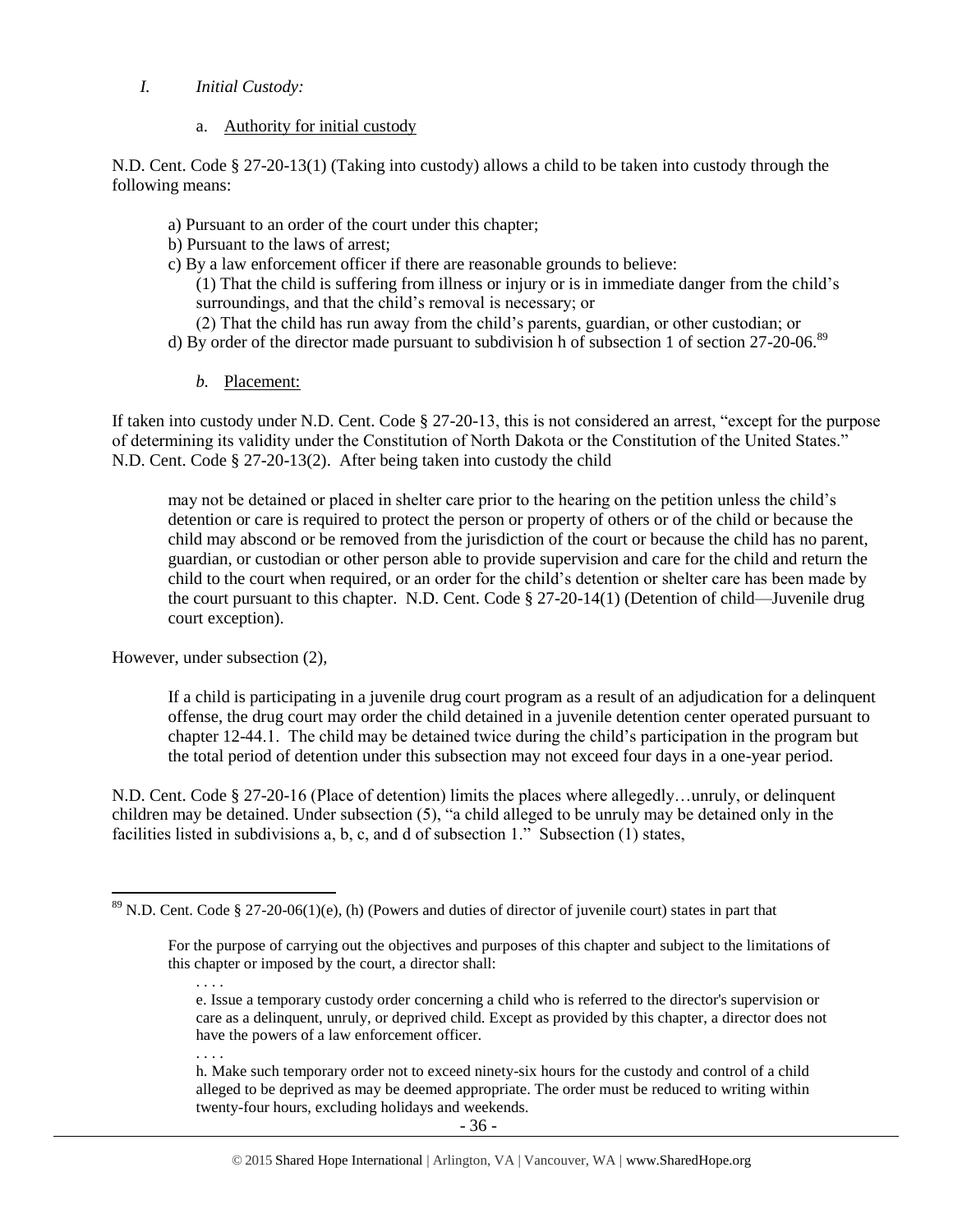- 1. A child alleged to be delinquent or unruly may be detained only in:
	- a) A licensed foster home or a home approved by the court;
	- b) A facility operated by a licensed child welfare agency;

c) A detention home or center for delinquent or unruly children which is under the direction or supervision of the court or other public authority or of a private agency approved by the court;

d) Any other suitable place or facility, including a medical facility for the treatment of mental illness, alcoholism, or drug addiction, designated by the court; or

e) A jail or other facility for the detention of adults only if the facility in subdivision c is not available, the detention is in a room separate and removed from those for adults, it appears to the satisfaction of the court or the juvenile supervisor, intake officer, or other authorized officer of the court, that public safety and protection reasonably require detention, and it is so authorized.

## *II. Outcomes (Final permanent placement)*

. . .

An unruly child may receive any of the same disposition orders as a delinquent child, other than "commitment to a secure facility." N.D. Cent. Code § 27-20-32 (Disposition of unruly child). However, under N.D. Cent. Code § 27-20-32, "If after making the disposition the court finds upon a further hearing that the child is not amenable to treatment or rehabilitation under the disposition made, it may make a disposition otherwise authorized by section 27-20-31."

A "delinquent child" is "a child who has committed a delinquent act and is in need of treatment or rehabilitation." N.D. Cent. Code § 27-20-02(7). A "delinquent act" is "an act designated a crime under the law, including local ordinances or resolutions of this state, or of another state if the act occurred in that state, or under federal law, and the crime does not fall under subdivision c of subsection 19,<sup>090</sup> which would include the crime of prostitution. N.D. Cent. Code § 27-20-02(6). Under N.D. Cent. Code § 27-20-31<sup>91</sup> (Disposition of delinquent child),

If the child is found to be a delinquent child, the court may make any of the following orders of disposition best suited to the child's treatment, rehabilitation, and welfare:

1) Any order authorized by section 27-20-30 for the disposition of a deprived child; 2) Placing the child on probation under the supervision of the director, probation officer, or other appropriate officer of the court or the director of the county social service board under conditions and limitations the court prescribes;

. . . 4) Committing the child to the division of juvenile services or to another state department to which commitment of delinquent or unruly children may be made. When necessary, the commitment order may provide that the child initially be placed in a secure facility;

- 7) Ordering the child's participation in a juvenile drug court program.
- 5.4.1 Recommendation: Enact a law mandating a specialized service response for juvenile sex trafficking victims.

 $\overline{\phantom{a}}$ <sup>90</sup> N.D. Cent. Code § 27-20-02(19)(c) states, "c. Has committed an offense applicable only to a child, except for an offense committed by a minor fourteen years of age or older under subsection 2 of section 12.1-31-03[Sale of tobacco to minors and use by minors prohibited] or an equivalent local ordinance or resolution."

 $91$  The text of N.D. Cent. Code. § 27-20-31 included here and elsewhere in this report includes amendments made by the passage of House Bill 1119 during the session of the 64th North Dakota Legislative Assembly (effective August 1, 2015).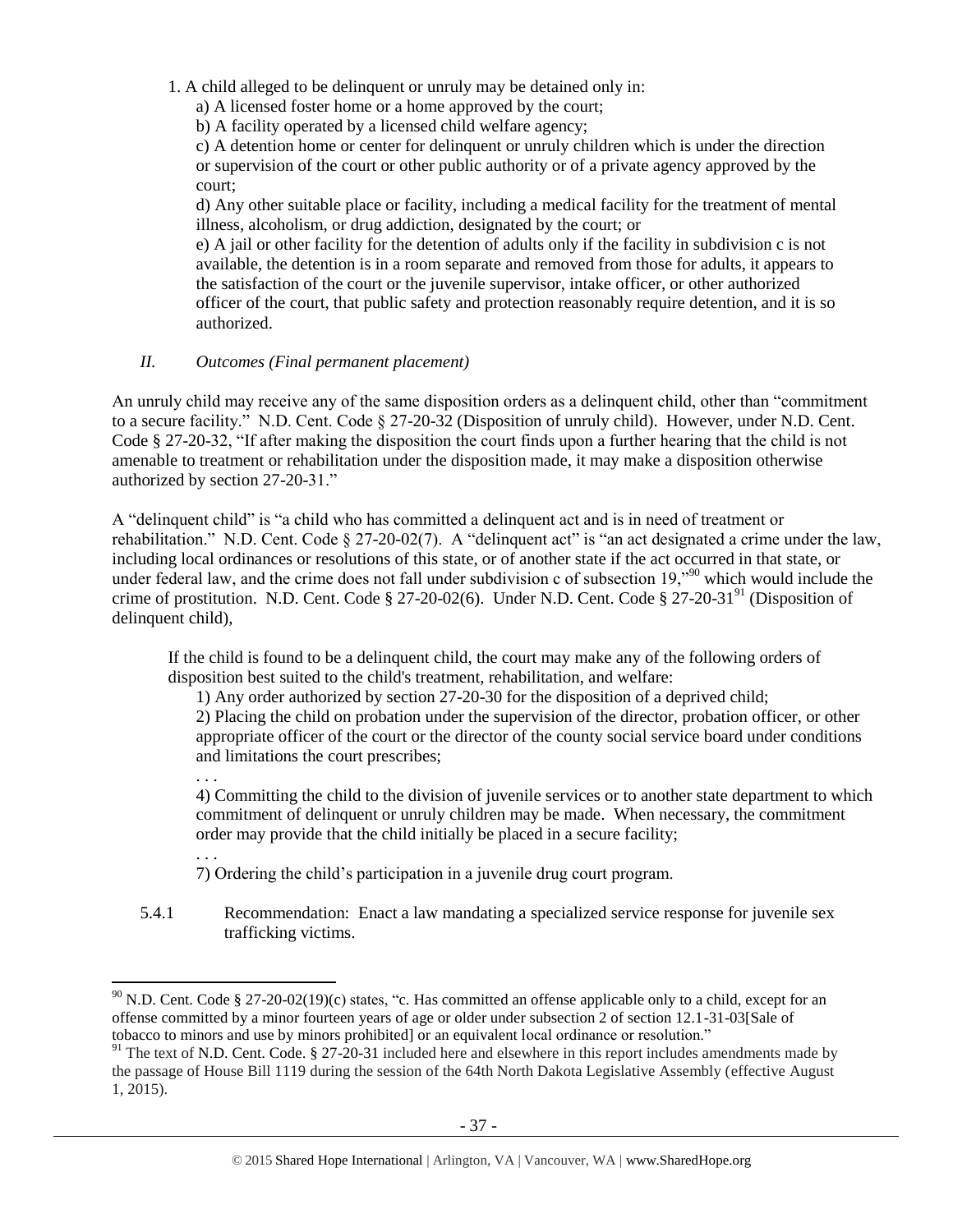## *5.5 Commercial sexual exploitation or sex trafficking is identified as a type of abuse and neglect within child protection statutes.*

N.D. Cent. Code § 50-25.1-02(3)<sup>92</sup> (Definitions—Child Abuse and Neglect) defines "abused child" to include a child who is commercially sexually exploited. It defines the term as:

<span id="page-37-0"></span>[A]n individual under the age of eighteen years who is suffering from abuse as defined in section 14-09-  $22<sup>93</sup>$  [Abuse of child – Penalty] caused by a person responsible for the child's welfare and 'sexually abused child' means an individual under the age of eighteen years who is subjected by a person responsible for the child's welfare, or by any individual who acts in violation of sections 12.1-20-01 through 12.1-20-07 [Sexual offenses, including luring a minor by computer and corruption or solicitation of minors], sections 12.1-20-11 through 12.1-20-12.2 [Non-commercial sexual offenses], or chapter 12.1-27.2 [Sexual performances by children].

While this definition does not specify sex trafficking or commercial sexual exploitation as forms of abuse, N.D. Cent. Code § 50-25.1-02(12) (Definitions) defines "[n]eglected child" as "a deprived child as defined in chapter 27-20," and N.D. Cent. Code § 27-20-02(8)(h) defines "[d]eprived child" to include "a child who: . . . [i]s a victim of human trafficking as defined in title 12.1."

2. A person who provides care, supervision, education, or guidance for a child unaccompanied by the child's parent, adult family or household member, guardian, or custodian in exchange for money, goods, or other services and who while providing such services commits an offense under this section is guilty of a class B felony. Any such person that commits, allows to be committed, or conspires to commit, against the child, a sex offense as defined in chapter 12.1-20 is subject to the penalties provided in that chapter. 3. A person that commits an offense under this section is guilty of a class B felony if the victim suffers permanent loss or impairment of the function of a bodily member or organ, except if the victim of the offense is under the age of six years in which case the offense is a class A felony.

*See supra* note 78. Pursuant to N.D. Cent. Code § 14-09-22.1, the offense of neglecting a child is committed when

A parent, adult family or household member, guardian, or other custodian of any child, . . . willfully commits any of the following offenses . . . :

1. Fails to provide proper parental care or control, subsistence, education as required by law, or other care or control necessary for the child's physical, mental, or emotional health, or morals.

2. Permits the child to be, or fails to exercise reasonable diligence in preventing the child from being, in a disreputable place or associating with vagrants or vicious or immoral persons.

3. Permits the child to engage in, or fails to exercise reasonable diligence in preventing the child from engaging in, an occupation forbidden by the laws of this state or an occupation injurious to the child's health or morals or the health or morals of others.

The text of N.D. Cent. Code. § 14-09-22.1 included here and elsewhere in this report includes amendments made by the passage of House Bill 1029 during the session of the 64th North Dakota Legislative Assembly (effective August 1, 2015).

 $\overline{\phantom{a}}$ <sup>92</sup> *See supra* note 94.

<sup>93</sup> North Dakota Century Code outlines "abuse" and "neglect" of a child as two distinct offenses. N.D. Cent. Code § 14-09-22 states,

<sup>1.</sup> Except as provided in subsection 2 or 3, a parent, adult family or household member, guardian, or other custodian of any child, who willfully inflicts or allows to be inflicted upon the child mental injury or bodily injury, substantial bodily injury, or serious bodily injury as defined by section 12.1-01-04 is guilty of a class C felony except if the victim of an offense under this section is under the age of six years in which case the offense is a class B felony.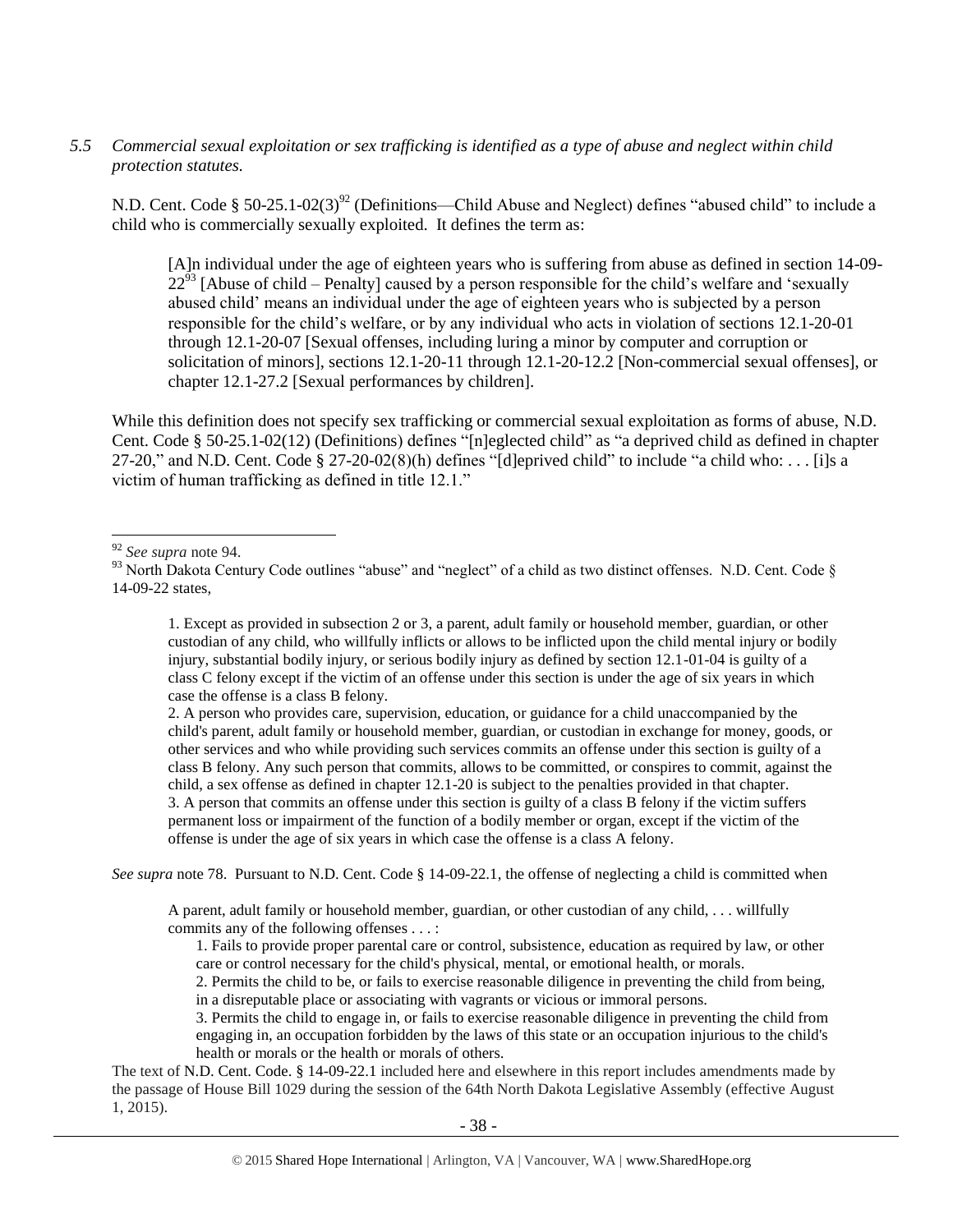Additionally, juvenile sex trafficking victims are presumed to be a child in need of services under N.D. Cent. Code § 12.1-41-12<sup>94</sup> (Immunity of minor). N.D. Cent. Code § 12.1-41-12(4) states, "A minor, who under subsection 1 or  $3<sup>95</sup>$  is not subject to criminal liability or a juvenile delinquency proceeding is presumed to be a child in need of services under chapter 50-25.1." Pursuant to N.D. Cent. Code  $\S 27-20-30<sup>96</sup>$  (Disposition of deprived child).

*5.6 The definition of "caregiver" or another related term in the child welfare statutes is not a barrier to a sex trafficked child accessing the protection of child welfare.*

N.D. Cent. Code § 50-25.1-02(3)<sup>97</sup> (Definitions—Child Abuse and Neglect) states, "'Abused child' means an individual under the age of eighteen years who is suffering from abuse . . . caused by a person responsible for the child's welfare and "sexually abused child" means an individual under the age of eighteen years who is subjected by a person responsible for the child's welfare, or by any individual who acts in violation of sections 12.1-20-01 through 12.1-20-07<sup>98</sup> [Sexual offenses, including luring a minor by computer and corruption or solicitation of minors], sections 12.1-20-11 through 12.1-20-12.2 [Non-commercial sexual offenses], or chapter 12.1-27.2<sup>99</sup> [Sexual performances by children]. N.D. Cent. Code  $\S 50-25.1-02(1)^{100}$  (Definitions—Child Abuse and Neglect) defines "a person responsible for the child's welfare" for the chapter on "child abuse and neglect" in the title on "public welfare" as including "a person who has responsibility for the care or supervision of a child and who is the child's parent, an adult family member of the child, any member of the child's household, the child's guardian, or the child's foster parent . . . ."

Therefore, the definition of "sexually abused child" is not restricted to conduct perpetrated by a person responsible for the child's welfare only for violations of sections 12.1-20-01 through 12.1-20-07, sections 12.1- 20-11 through 12.1-20-12.2, or chapter 12.1-27.2, which are non-commercial sex offenses that may not apply to juvenile sex trafficking victims. However, juvenile sex trafficking victims may still access the protection of child welfare since a neglected child includes "a child who: . . . [i]s a victim of human trafficking as defined in title 12.1." N.D. Cent. Code § 50-25.1-02(12), N.D. Cent. Code § 27-20-02(8)(h).

Additionally, juvenile sex trafficking victims are presumed to be a child in need of services under N.D. Cent. Code § 12.1-41-12<sup>101</sup> (Immunity of minor). N.D. Cent. Code § 12.1-41-12(4) states, "A minor, who under subsection 1 or  $3$ ,  $^{102}$  is not subject to criminal liability or a juvenile delinquency proceeding is presumed to be a child in need of services under chapter 50-25.1."

 $\overline{\phantom{a}}$ 

a. Prostitution under section 12.1-29-03;

<sup>94</sup> *See supra* note 24.

<sup>95</sup> N.D. Cent. Code § 12.1-41-12(1) and (3) provide,

If the individual was a minor at the time of the offense and committed the offense as a direct result of being a victim, the individual is not criminally liable or subject to a juvenile delinquency proceeding under chapter 27-20 for:

<sup>3.</sup> An individual who has engaged in commercial sexual activity is not criminally liable or subject to a juvenile delinquency proceeding under chapter 27-20 for prostitution if the individual was a minor at the time of the offense.

<sup>96</sup> *See supra* note 101.

<sup>97</sup> *See supra* note 94.

<sup>98</sup> *See supra* section 1.2.

<sup>99</sup> *See supra* section 1.2.

<sup>100</sup> *See supra* not[e 92.](#page-37-0) S*ee supra* note 94.

<sup>101</sup> *See supra* note 24.

 $102$  N.D. Cent. Code § 12.1-41-12(1) and (3) provide,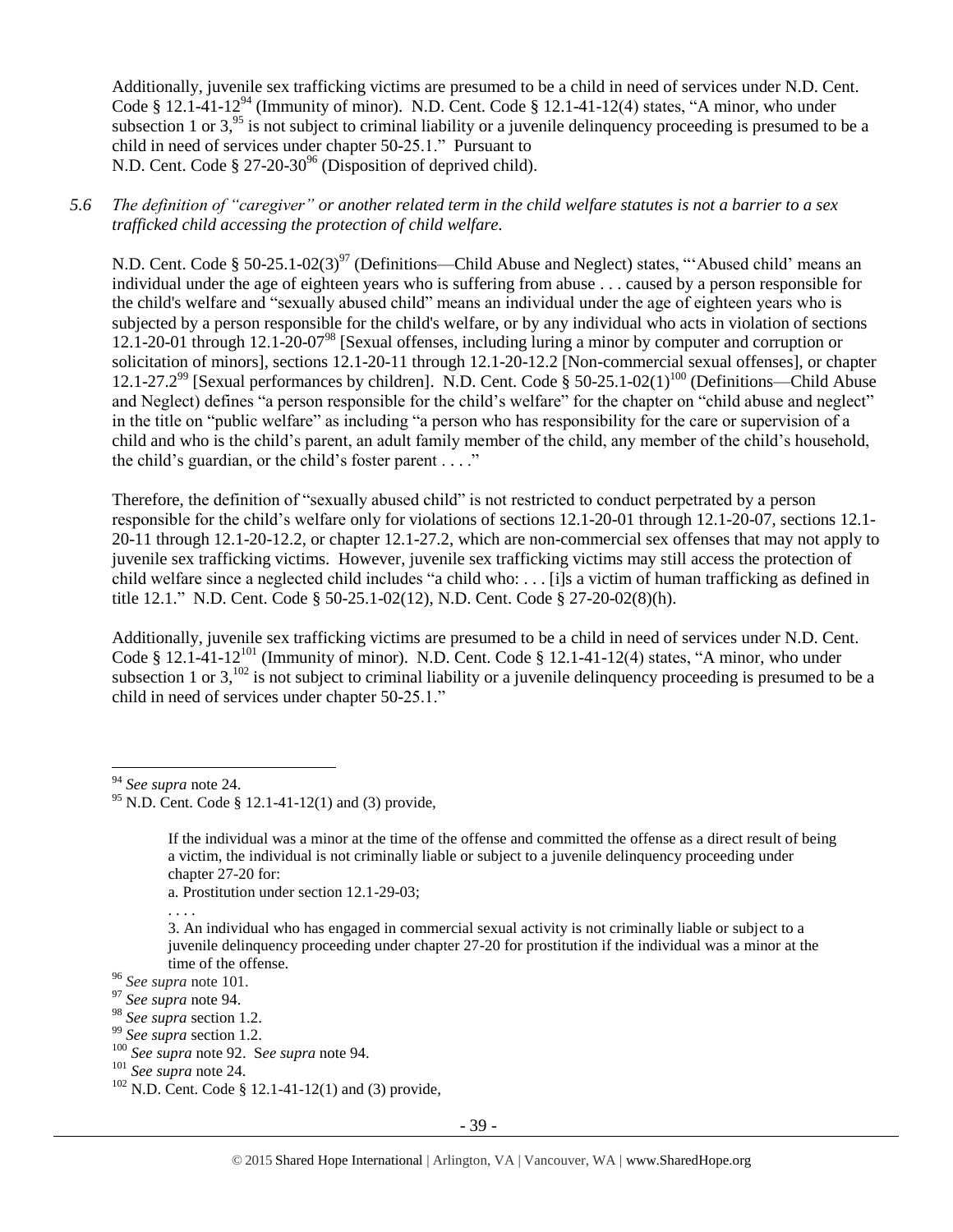*5.7 Crime victims' compensation is specifically available to a child victim of sex trafficking or commercial sexual exploitation of children (CSEC) without regard to ineligibility factors.*

N.D. Cent. Code § 12.1-41-17(1)<sup>103</sup> (Eligibility for benefit or service) expressly provides that human trafficking victims are entitled to victim compensation by stating, "A victim<sup>104</sup> is eligible for a benefit or service available through the state, including compensation under chapter 54-23.4, regardless of immigration status."

Upon successful application for compensation, under N.D. Cent. Code § 54-23.4-02 (Award of compensation), a victim of a crime may be awarded "economic loss arising directly from criminally injurious conduct if satisfied by a preponderance of the evidence that the requirements for compensation have been met." Under N.D. Cent. Code § 54-23.4-01(7), "economic loss" is defined as "economic detriment consisting only of allowable expense, work loss, replacement services loss, and, if injury causes death, dependent's economic loss and dependent's replacement services loss. Noneconomic detriment is not loss. The term includes economic detriment caused by pain and suffering or physical impairment." N.D. Cent. Code § 54-23.4-01(7)(d) defines "noneconomic detriment" as "pain, suffering, inconvenience, physical impairment, and other nonpecuniary damage." N.D. Cent. Code § 54-23.4-01(7)(a) includes in its definition of "allowable expense" "reasonable charges incurred for reasonably needed products, services, and accommodations required due to the injury, including those for medical care, rehabilitation, rehabilitative occupational training, and other remedial treatment and care."

However, several eligibility criteria in the victim of crime compensation statutes under N.D. Cent. Code §§ 54- 23.4-01 et seq. might result in the inability of a domestic minor sex trafficking victim to receive compensation for injuries suffered as a result of commercial sexual exploitation. N.D. Cent. Code § 54-23.4-06(2) (Application for compensation—Awards—Limitations on awards) limits the time period to file a claim for compensation to "one year from the date the criminally injurious conduct was reported to a law enforcement officer." However, "The division may extend the time for filing if it determines that the interests of justice so require." Under N.D. Cent. Code § 54-23.4-06(3), "Compensation may not be awarded to a claimant who is the offender or an accomplice of the offender, nor to any claimant if the award would unjustly benefit the offender or an accomplice." N.D. Cent. Code § 54-23.4-06(4) requires, "In the case of child abuse or sexual molestation of a child, the criminally injurious conduct must be reported to a law enforcement officer within three years after the child reaches the age of majority." For other crimes, compensation will not be awarded unless reported within 96 hours of the commission of the crime, unless there was good cause for failure to report. Under subsection (5), "The division, upon finding that the claimant has not fully cooperated with appropriate law enforcement agencies, may deny, reconsider, or reduce an award of compensation." Moreover, N.D. Cent. Code § 54-23.4-06(6) states, "Compensation otherwise payable to a claimant must be reduced or denied:  $\dots$ ; b. To the extent the division deems reasonable because of the contributory misconduct of the claimant or of a victim on whose behalf compensation is claimed . . . ." Lastly, compensation may not exceed a total of \$25,000. N.D. Cent. Code § 54-23.4-06(8).

a. Prostitution under section 12.1-29-03;

. . . .

 $\overline{\phantom{a}}$ 

3. An individual who has engaged in commercial sexual activity is not criminally liable or subject to a juvenile delinquency proceeding under chapter 27-20 for prostitution if the individual was a minor at the time of the offense.

<sup>103</sup> *See supra* note 96.

 $104$  N.D. Cent. Code § 12.1-41-01(12) (Definitions) defines "victim" as "an individual who is subjected to human trafficking or to conduct that would have constituted human trafficking had this chapter been in effect when the conduct occurred, regardless of whether a perpetrator is identified, apprehended, prosecuted, or convicted." N.D. Cent. Code § 12.1-41-01(5) defines "human trafficking" as the commission of an offense created by sections 12.1- 41-02 through 12.1-41-06."

If the individual was a minor at the time of the offense and committed the offense as a direct result of being a victim, the individual is not criminally liable or subject to a juvenile delinquency proceeding under chapter 27-20 for: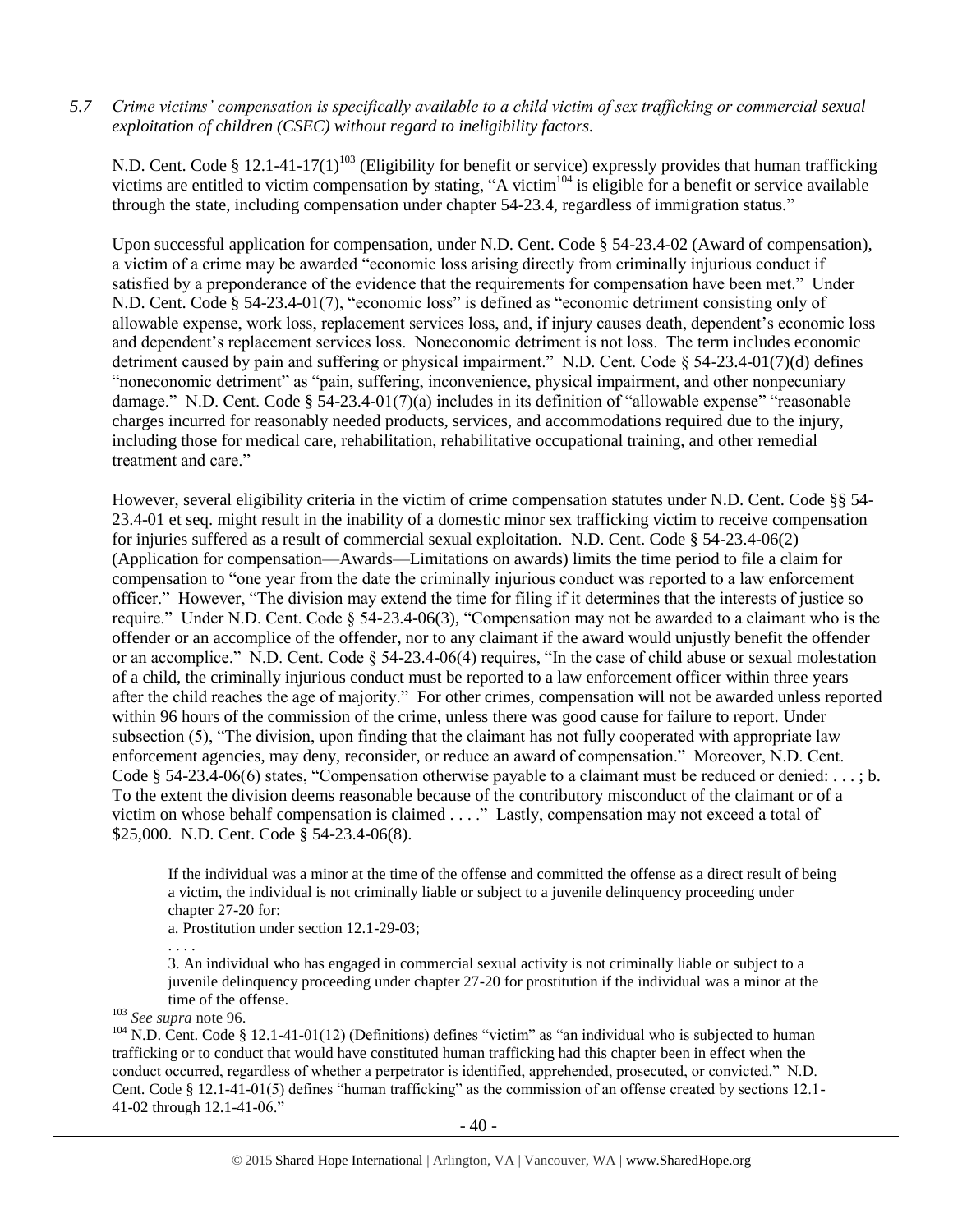5.7.1 Recommendation: Amend Chapter 54-23.4 (Crime Victims Compensation) to add a specific exception to the ineligibility criteria for domestic minor sex trafficking victims.

## *5.8 Victim-friendly procedures and protections are provided in the trial process for minors under 18.*

Several victim-friendly criminal justice procedures and protections are provided to children. N.D. Cent. Code § 31-04-04.1(1) (Videotaped statement of a child sexual offense victim—Criteria for admission as evidence) allows "the oral statement of the child victim" to be recorded prior to trial and entered into evidence subject to certain conditions "[i]n any prosecution for a violation of section 12.1-20-03 [Gross sexual imposition], 12.1- 20-03.1 [Continuous sexual abuse of a child], 12.1-20-04 [Sexual imposition], 12.1-20-05 [Corruption or solicitation of minors], 12.1-20-06 [Sexual abuse of wards], 12.1-20-07 [Sexual assault], or 12.1-20-11[Incest] in which the victim is less than fifteen years of age . . . ." N.D. Cent. Code § 31-04-04.1(1). For this to be admitted into evidence, N.D. Cent. Code § 31-04-04.1(1) states that the following conditions must be satisfied:

a. The court determines there is reasonable cause to believe that the child victim would experience serious emotional trauma as a result of in-court participation in the proceeding;

b. The accused must be given reasonable written notice of the time and place for taking the videotaped statement;

c. The accused must be afforded the opportunity to hear and view the testimony from outside the presence of the child by means of a two-way mirror or other similar method that will ensure that the child cannot hear or see the accused;

d. The accused must have the opportunity to communicate orally with counsel by electronic means while the videotaped statement is being made; and

e. All questioning must be done by the prosecutor or counsel for the defendant unless the defendant is an attorney pro se. An attorney pro se must conduct all questioning from outside the presence of the child. Upon request of any of the parties or upon the determination of the court that it would be appropriate, the court may appoint a person who is qualified as an expert and who has dealt with the child in a therapeutic setting to aid the court throughout proceedings conducted under this section and the court may appoint a guardian ad litem to protect the interests of the child.

Additionally, for the videotaped statement to be admitted into evidence, the court must find "that the child is unavailable as a witness to testify at trial and, upon viewing the videotape recording before it is shown to the jury, determines that it is sufficiently reliable and trustworthy and that the interests of justice will best be served by admission of the statement into evidence." N.D. Cent. Code § 31-04-04.1(2). Under this subsection,

"[U]navailable" includes a determination, based on medical or psychological evidence or expert testimony, that the child would suffer serious emotional or psychological strain if required to testify at trial. The court, in making its findings and determinations under this subsection, shall consider at least the following:

a. The nature of the offense;

b. The significance of the child's testimony to the case;

c. The child's age;

d. The child's psychological maturity and understanding; and

e. The nature, degree, and duration of potential injury to the child from testifying.

N.D. Cent. Code § 12.1-35-02 (Additional services) encourages state's attorneys to provide additional services to "children who are involved in criminal proceedings as victims or witnesses." These include the following:

1. Explanations, in language understood by the child, of all legal proceedings in which the child will be involved.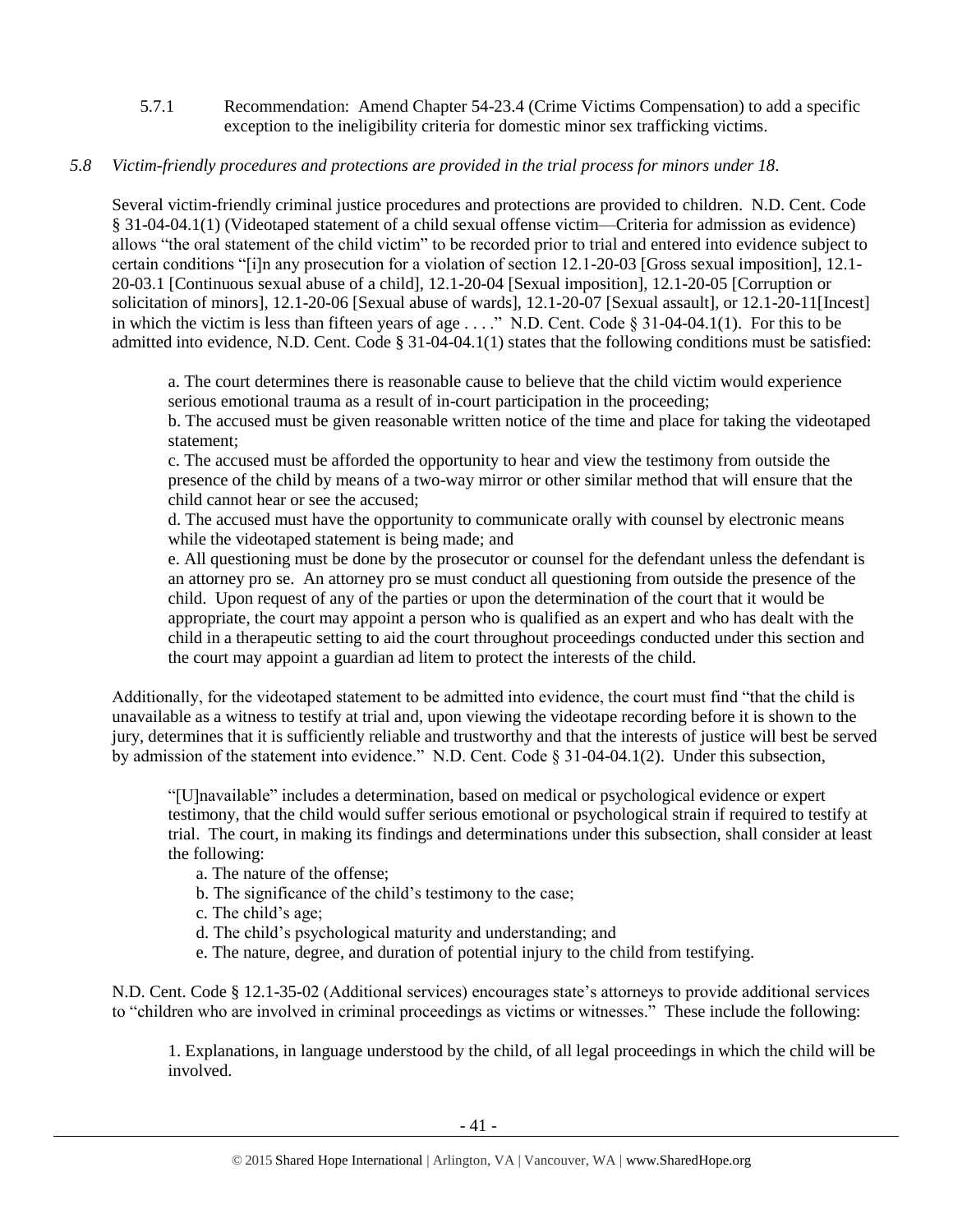2. Advice to the court concerning the ability of a child witness to cooperate with the prosecution and the potential effects of the proceedings on the child.

3. Information about, and referrals to, appropriate social services programs to assist the child and the child's family members in coping with the emotional impact of the crime and the subsequent proceedings in which the child is involved.

4. Information about the availability of a child development specialist to ensure questions asked of the witness are chronologically and developmentally appropriate. N.D. Cent. Code § 12.1-35-02.

N.D. Cent. Code § 12.1-35-04 (Limits on interviews and testimony) states, "The prosecuting attorney, the court, and appropriate law enforcement personnel, to the extent possible, shall protect the victim or witness from the psychological damage of repeated or lengthy interview, testimony, or discovery proceedings while preserving the rights of the public, the victim, and the person charged with the violation." N.D. Cent. Code § 12.1-35-05 (Prompt disposition) states in part, "In all criminal cases and juvenile proceedings involving a child victim or witness, the court and the state's attorney shall take appropriate action to ensure a speedy trial in order to minimize the length of time the child must endure the stress of involvement in the proceedings." Pursuant to the procedures in N.D. Cent. Code § 12.1-35-05.1 (Assistance during proceedings), child witnesses may be accompanied by a court selected person during proceedings for support while giving testimony. Certain information about child victims or witnesses, subject to exceptions, may not appear in public record. N.D. Cent. Code § 12.1-35-03 (Information about child victims or witnesses of crimes generally may not appear in public record).

Pursuant to N.D. Cent. Code § 12.1-41-10 (Victim confidentiality)

In an investigation of or a prosecution for an offense under this chapter [Uniform Act on Prevention of and Remedies for Human Trafficking], a law enforcement agency and state's attorney shall keep confidential the identity, pictures, and images of the alleged victim and the family of the alleged victim, except to the extent that disclosure is:

- 1. Necessary for the purpose of investigation or prosecution;
- 2. Required by law or court order; or
- 3. Necessary to ensure provision of services or benefits for the victim or the victim's family

Additionally, pursuant to N.D. Cent. Code 12.1-35-05.2 (Confidentiality of testimony),

In any criminal proceeding in which the defendant is charged with a violation of chapter 12.1-20 [Sex offenses, including luring a minor and solicitation of a minor] involving a child, the court, upon the motion of the prosecuting attorney, shall conduct a hearing to determine whether the testimony of and relating to a child may be closed to the public in order to protect the child's reputation.

North Dakota Rules of Evidence 412 (commonly called the "rape shield law") protects testifying victims of sex crimes from examination leading to evidence about past or other sexual behavior. It states,

(a) Evidence generally inadmissible.

The following evidence is not admissible in any criminal proceeding involving alleged sexual misconduct except as provided in subdivisions (b) and (c):

(1) evidence offered to prove that any alleged victim engaged in other sexual behavior; and

(2) evidence offered to prove any alleged victim's sexual predisposition.

- (b) Exceptions
- In a criminal case, the following evidence is admissible, if otherwise admissible under these rules:

(1) evidence of specific instances of sexual behavior by the alleged victim offered to prove that a person other than the accused was the source of semen, injury, or other physical evidence;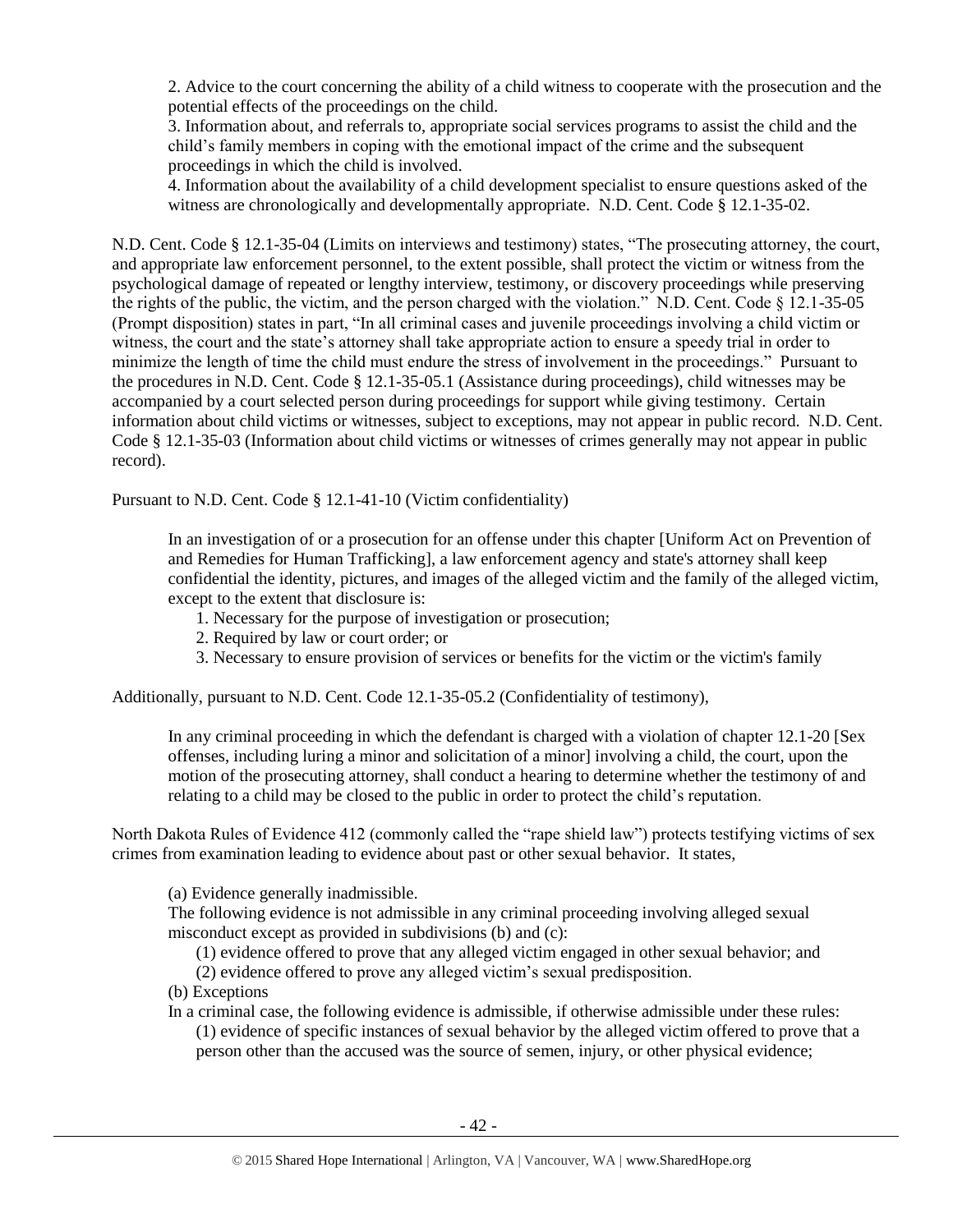(2) evidence of specific instances of sexual behavior by the alleged victim with respect to the person accused of the sexual misconduct, offered by the accused to prove consent or by the prosecution; and

(3) evidence the exclusion of which would violate the constitutional rights of the defendant.

. . . .

Although public records are made accessible under N.D. Cent. Code § 44-04-18 (Access to public records), domestic violence and victim record information of law enforcement are exempt pursuant to N.D. Cent. Code § 44-04-18.20.<sup>105</sup> "The address, telephone number, or any identifying information that, if released, could reasonably be used to locate or identify a victim or alleged victim . . . of a sex offense under chapter 12.1-20, of sexual performances by a child under chapter 12.1-27.2, or of human trafficking under chapter 12.1-40, contained in any record maintained by a law enforcement facility is exempt . . . and may be redacted from the record before it is released." N.D. Cent. Code § 44-04-18.20.

N.D. Cent. Code § 12.1-41-11<sup>106</sup> (Past sexual behavior of victim) specifically extends rape shield protections to sex trafficking victims. It states,

In a prosecution for an offense under this chapter [Uniform Act on Prevention of and Remedies for Human Trafficking] or a civil action under section 12.1-41-15 [Civil action], evidence of a specific instance of the alleged victim's past sexual behavior or reputation or opinion evidence of past sexual behavior of the alleged victim and the admissible unless the evidence is:

- 1. Admitted in accordance with the North Dakota rules of evidence; or
- 2. Offered by the prosecution to prove a pattern of human trafficking by the defendant.

Lastly, N.D. Cent. Code § 12.1-31.2-01<sup>107</sup> (Disorderly conduct restraining order – Penalty) allows human trafficking victims to request a restraining order against their exploiters:

1. "Disorderly conduct" means intrusive or unwanted acts, words, or gestures that are intended to adversely affect the safety, security, or privacy of another person. For the purposes of this section, disorderly conduct includes human trafficking or attempted human trafficking as defined in this title.<sup>108</sup> Disorderly conduct does not include constitutionally protected activity.

2. A person who is a victim of disorderly conduct or the parent or guardian of a minor who is a victim of disorderly conduct may seek a disorderly conduct restraining order from any court of competent jurisdiction in the manner provided in this section.

*5.9 Expungement or sealing of juvenile delinquency records resulting from arrests or adjudications for prostitution-related offenses committed as a result of, or in the course of, the commercial sexual exploitation of a minor is available within a reasonable time after turning 18.*

 $\overline{a}$ <sup>105</sup> The text of N.D. Cent. Code. § 44-04-18.20 included here and elsewhere in this report includes amendments made by the passage of House Bill 1337 during the session of the 64th North Dakota Legislative Assembly (effective August 1, 2015).

<sup>&</sup>lt;sup>106</sup> The text of N.D. Cent. Code. § 12.1-41-11 included here and elsewhere in this report includes amendments made by the passage of Senate Bill 2107 during the session of the 64th North Dakota Legislative Assembly (effective August 1, 2015).

<sup>&</sup>lt;sup>107</sup> The text of N.D. Cent. Code. § 12.1-31.2-01 included here and elsewhere in this report includes amendments made by the passage of House Bill 1347 during the session of the 64th North Dakota Legislative Assembly (effective August 1, 2015).

<sup>108</sup> Pursuant to N.D. Cent. Code. § 12.1-41-01(5) (Definitions), "[h]uman trafficking" is defined as "the commission of an offense created by sections 12.1-41-02 [Trafficking an individual] through 12.1-41-06 [Patronizing a minor for commercial sexual activity]."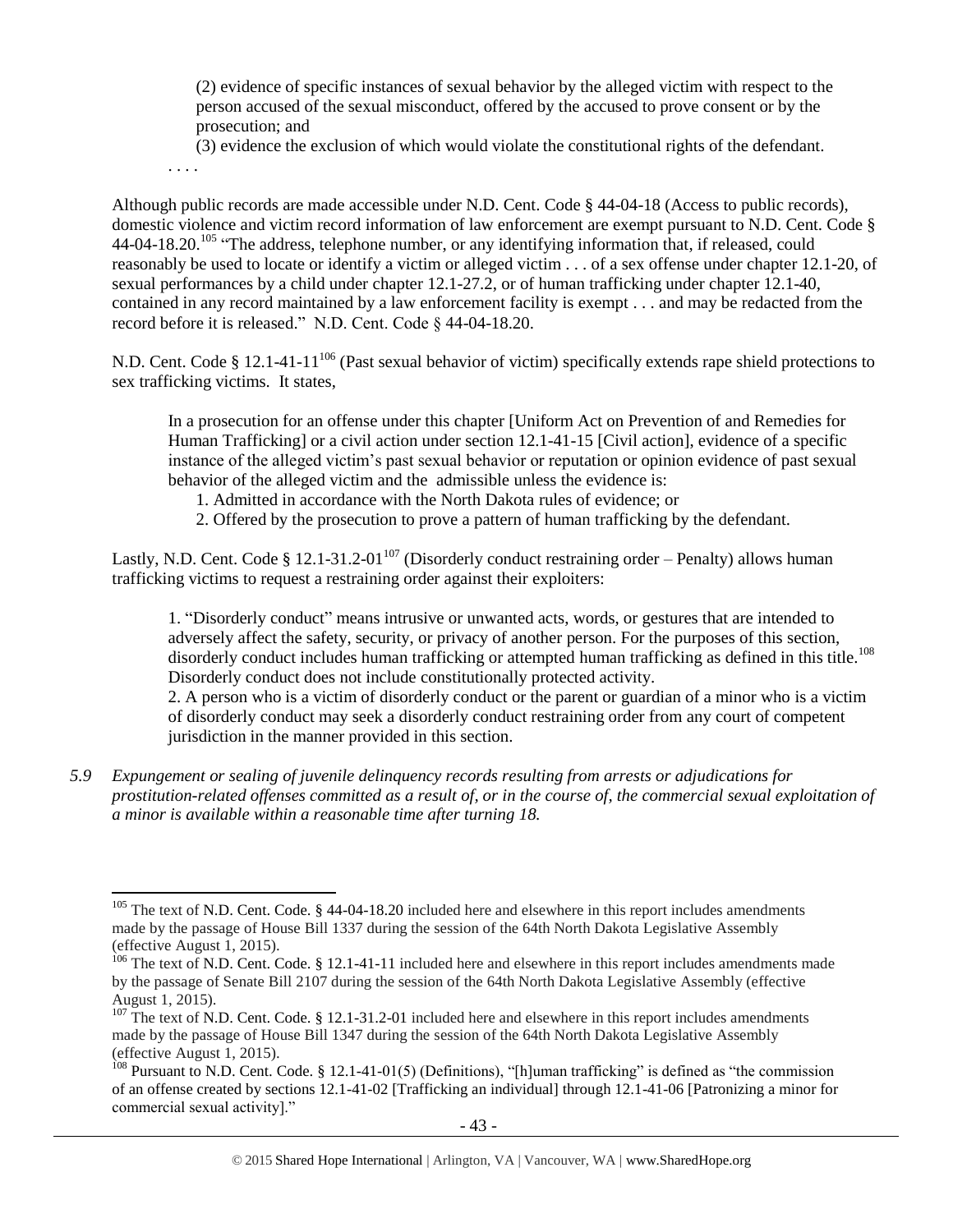Under N.D. Cent. Code § 12.1-41-14(1)<sup>109</sup> (Motion to vacate and expunge conviction), "[a]n individual convicted of prostitution or an offense listed in subsection 1 of section 12.1-41-12 [Immunity of minor] which was committed as a direct result of being a victim may apply by motion to the court to vacate the conviction and expunge the record of conviction. The court may grant the motion on a finding that the individual's participation in the offense was a direct result of being a victim." N.D. Cent. Code § 12.1-41-14(2) states that an "[o]fficial determination or documentation is not required to grant a motion by an individual under subsection 1, but an official determination or documentation from a federal, state, local, or tribal agency that the individual was a victim at the time of the offense creates a presumption that the individual's participation was a direct result of being a victim." However, there is no mention made of a time frame within which expungement or sealing of juvenile delinquency records can be made available after turning 18.

Juvenile delinquency adjudications are not considered a crime. N.D. Cent. Code § 27-20-33 (Order of adjudication—Noncriminal). Under N.D. Cent. Code, § 27-20-33(2),

The disposition of a child and evidence adduced in a hearing in juvenile court may not be used against the child in any proceeding in any court other than a juvenile court, whether before or after reaching majority, except for impeachment or in dispositional proceedings after conviction of a felony for the purposes of a presentence investigation and report.

Under N.D. Cent. Code § 27-20-54 (Destruction of juvenile court records), "Except as otherwise required under section 25-03.3-04, all juvenile court records must be retained and disposed<sup>110</sup> of pursuant to rules and policies established by the North Dakota supreme court." Records of juvenile delinquency adjudications are "[r]etain[ed] for 10 years after expiration of final order, or age 18, whichever is later." Unruly juvenile records are "[r]etain[ed] for 1 year after child turns 18 or final expiration of order, whichever is later." Deprivation records (absent termination of parental rights) are "[r]etain[ed] for 10 years after child turns 18 or final expiration of order, whichever is later." N.D. Admin. Code 19 (2011) (Records Retention Schedule–courts: Juvenile Case Files).<sup>111</sup>

- 5.9.1 Recommendation: Amend N.D. Cent. Code § 27-20-54 (Destruction of juvenile court records) to require that all records pertaining to a minor adjudicated delinquent for prostitution offenses be expunged upon attaining the age of 18.
- *5.10 Victim restitution and civil remedies for victims of domestic minor sex trafficking or commercial sexual exploitation of children (CSEC) are authorized by law.*

Victim restitution is mandatory when traffickers are convicted but not buyers. N.D. Cent. Code § 12.1-41- 09(1),  $(2)^{112}$  (Restitution) states,

a.transfer of a record to the possession of the state archivist pursuant to the procedure in Section 10; b.destruction by burning or shredding, if the record is confidential; or

<sup>112</sup> See supra note [40.](#page-13-0)

 $\overline{a}$  $109$  The text of N.D. Cent. Code. § 12.1-41-14 included here and elsewhere in this report includes amendments made by the passage of Senate Bill 2107 during the session of the 64th North Dakota Legislative Assembly (effective August 1, 2015).

<sup>&</sup>lt;sup>110</sup> N.D. Admin. Code 19, Sec. 5 (2011) (Disposition of Court Records),

The term "disposition" means:

c.destruction by ordinary means, such as landfill or recycling, if the record is not confidential. *See also* North Dakota Supreme Court Rules, http://www.ndcourts.gov/rules/Administrative/frameset.htm. (last visited July 13, 2012)

<sup>&</sup>lt;sup>111</sup> The retention schedule can also be found at North Dakota Supreme Court Rules,

http://www.ndcourts.gov/rules/Administrative/frameset.htm (click on Rule 19 and then on "records retention schedule") (last visited July 13, 2012).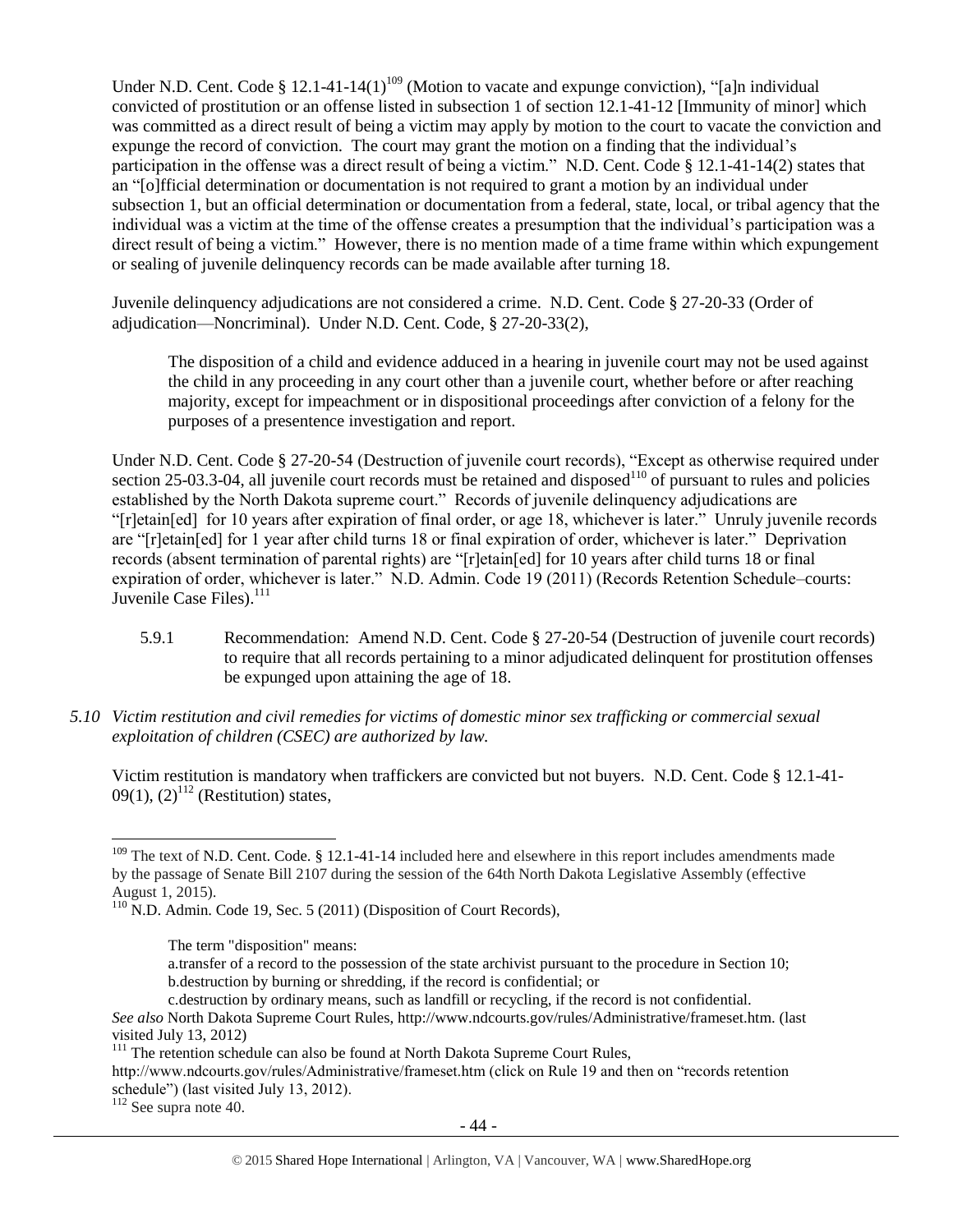1. The court shall order a person convicted of an offense under section § 12.1-41-02 (Trafficking an individual), 12.1-41-03 (Forced labor), or 12.1-41-04 (Sexual servitude) to pay restitution to the victim of the offense for:

a. Expenses incurred or reasonably certain to be incurred by the victim as a result of the offense, including reasonable attorney's fees and costs; and

b. An amount equal to the greatest of the following, with no reduction for expenses the defendant incurred to maintain the victim:

(1) The gross income to the defendant for, or the value to the defendant of, the victim's labor or services or sexual activity;

(2) The amount the defendant contracted to pay the victim; or

(3) The value of the victim's labor or services or sexual activity, calculated under the minimum wage and overtime provisions of the Fair Labor Standards Act, [29 U.S.C. 201 et seq.] or section 34-06-22, whichever is higher, even if the provisions do not apply to the victim's labor or services or sexual activity.

2. The court shall order restitution under subsection 1 even if the victim is unavailable to accept payment of restitution.

According to N.D. Cent. Code § 12.1-41-09(3), if the victim does not claim restitution ordered under subsection 1 for five years after entry of order, the restitution must be paid to the crime victims restitution and gift fund under section 54-23.4-05. 113

Unclaimed restitution, as well as forfeited assets directed into the attorney general assets forfeiture fund must be used to fund services to the extent the funds were related to human trafficking. N.D. Cent. Code  $\S 54-12-14^{114}$ (Assets forfeiture fund - Created - Purpose - Continuing appropriation) states,

1. The attorney general assets forfeiture fund consists of funds appropriated by the legislative assembly and additional funds obtained from moneys, assets, and proceeds seized and forfeited pursuant to section 19-03.1-36, amounts received through court proceedings as restitution, amounts remaining from the forfeiture of property after the payment of expenses for forfeiture and sale authorized by law, and amounts received from a multijurisdictional drug task force as defined in section  $54-12-26...$ 

. . . . . . . .

 $\overline{\phantom{a}}$ 

3. Notwithstanding subsection 1, the amount of deposits into the fund related to human trafficking are appropriated, as a standing and continuing appropriation, to the attorney general for awarding grants to organizations providing prevention and treatment services for human trafficking victims.

Restitution is also available under N.D. Cent. Code § 12.1-32-08 (Hearing prior to ordering restitution, reparation, or reimbursement of indigent defense costs and expenses—Conditions—Collection of restitution for

 $113$  Pursuant to N.D. Cent. Code § 54-23.4-05 (Restitution funds, gifts, grants, and bequests - Restitution and gift fund),

The division may accept on behalf of the state all restitution funds, gifts, grants, or bequests of property tendered to the state for any purpose pertaining to the activities of the division in implementing this chapter. The crime victims restitution and gift fund is established as a special fund in the state treasury. All restitution funds, gifts, grants, and bequests of property or money, and any interest occurring thereon, must be placed in the crime victims restitution and gift fund. Subject to legislative appropriation, the fund may be used and disbursed by the division in accordance with the terms of the payment or donation or, if there are no terms, for costs and expenses incurred by the division in the implementation of this chapter.

<sup>&</sup>lt;sup>114</sup> The text of N.D. Cent. Code. § 54-12-14 included here and elsewhere in this report includes amendments made by the passage of Senate Bill 2199 during the session of the 64th North Dakota Legislative Assembly (effective April 23, 2015).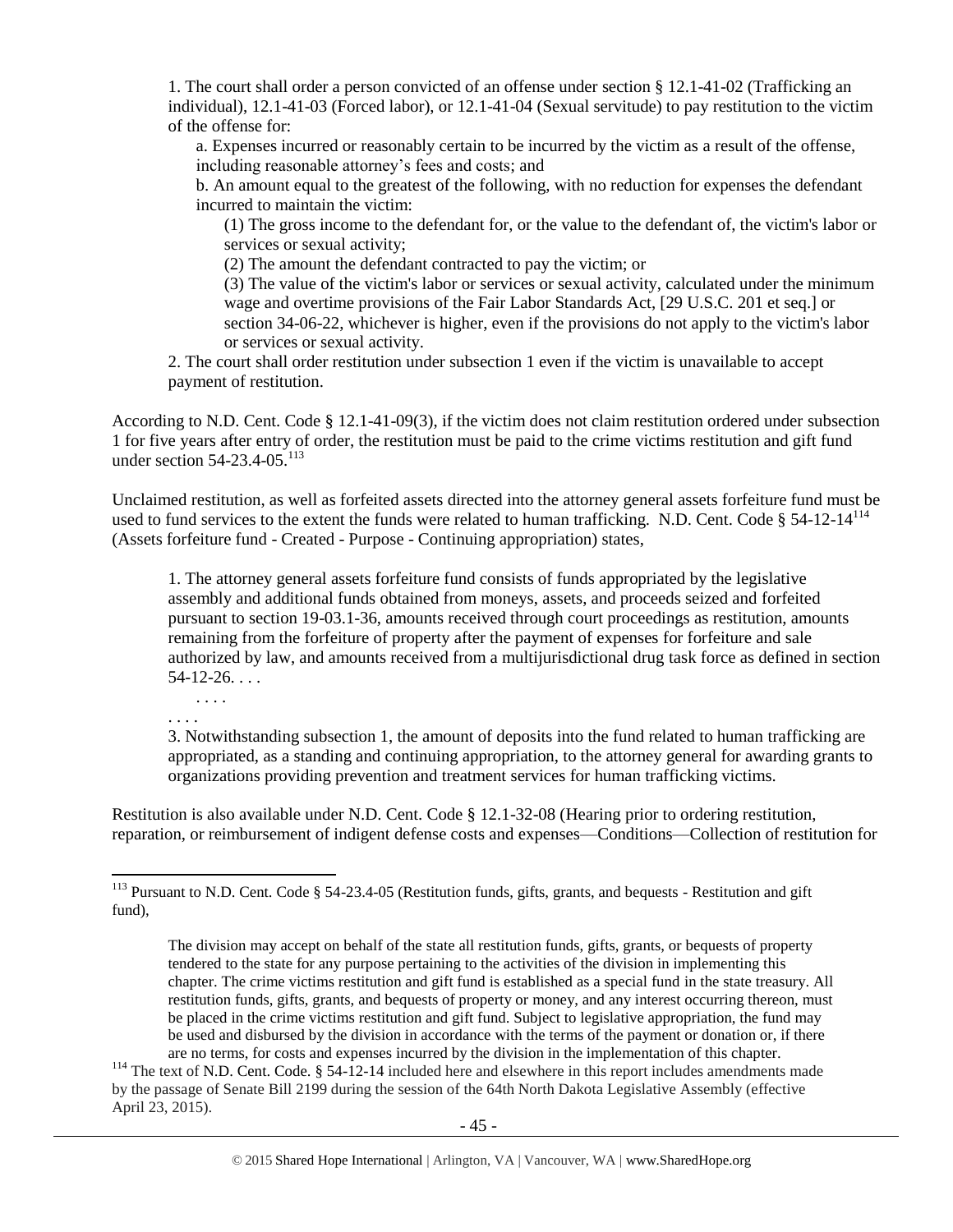insufficient funds checks—Continuing appropriation), which provides for mandatory restitution only where the victim suffered pecuniary damages. Subsection (1) states in part,

Before imposing restitution or reparation as a sentence or condition of probation, the court shall hold a hearing on the matter with notice to the prosecuting attorney and to the defendant as to the nature and amount of restitution. The court, when sentencing a person adjudged guilty of criminal activities that have resulted in pecuniary damages, in addition to any other sentence the court may impose, shall order that the defendant make restitution to the victim or other recipient as determined by the court, unless the court states on the record, based upon the criteria in this subsection, the reason it does not order restitution or orders only partial restitution.

The section also sets forth items the court is to consider "[i]n determining whether to order restitution . . . ." One of those items, subsection (1)(a) states that "[t]he defendant may be required as part of the sentence imposed by the court to pay the prescribed treatment costs for a victim of a sexual offense as defined in chapters 12.1-20 [Sex offenses] and 12.1-27.2 [Sexual performances by children]."

Under N.D. Cent. Code § 12.1-41-15 (Civil action), "[a] victim may bring a civil action against a person that commits an offense against the victim under section 12.1-41-02 (Trafficking an individual), 12.1-41-03 (Forced labor), or 12.1-41-04 (Sexual servitude) for compensatory damages, exemplary or punitive damages, injunctive relief, and any other appropriate relief. . . . An action under this section must be commenced not later than ten years after the later of the date on which the victim: a. No longer was subject to human trafficking; or b. Attained eighteen years of age. N..D. Cent. Code § 12.1-41-15(1), (3).

A domestic minor sex trafficking victim may avail herself of civil remedies if the victim is also a victim of a racketeering offense. N.D. Cent. Code § 12.1-06.1-05(1) (Racketeering—Civil remedies) provides that

[a] person who sustains injury to person, business, or property by a pattern of racketeering activity or by a violation of section 12.1-06.1-02 [Leading a criminal association] or 12.1-06.1-03 [Illegal control of an enterprise] may file an action in district court for the recovery of treble damages and the costs of the suit, including reasonable attorney fees. The state may file an action in behalf of those persons injured or to prevent, restrain, or remedy a pattern of racketeering activity or a violation of section 12.1-06.1-02 or 12.1-06.1-03.

N.D. Cent. Code § 12.1-06.1-05(4) states,

Following a determination of liability, orders may include:

. . . .

d. Ordering the payment of treble damages and appropriate restitution to those persons injured by a pattern of racketeering activity or a violation of section 12.1-06.1-02 or 12.1-06.1-03. e. Ordering the payment of all costs and expenses and reasonable attorneys' fees concerned with the prosecution and investigation of any offense included in the definition of racketeering if upon application for the order it is shown to the satisfaction of the court that the racketeering offense has occurred as a part of a pattern of racketeering activity or a violation of section 12.1-06.1-02 or 12.1- 06.1-03, civil and criminal, incurred by the state or county as appropriate to be paid to the general fund of the state or county that brings the action.

*5.11 Statutes of limitations for civil and criminal actions for child sex trafficking or commercial sexual exploitation of children (CSEC) offenses are eliminated or lengthened sufficiently to allow prosecutors and victims a realistic opportunity to pursue criminal action and legal remedies.*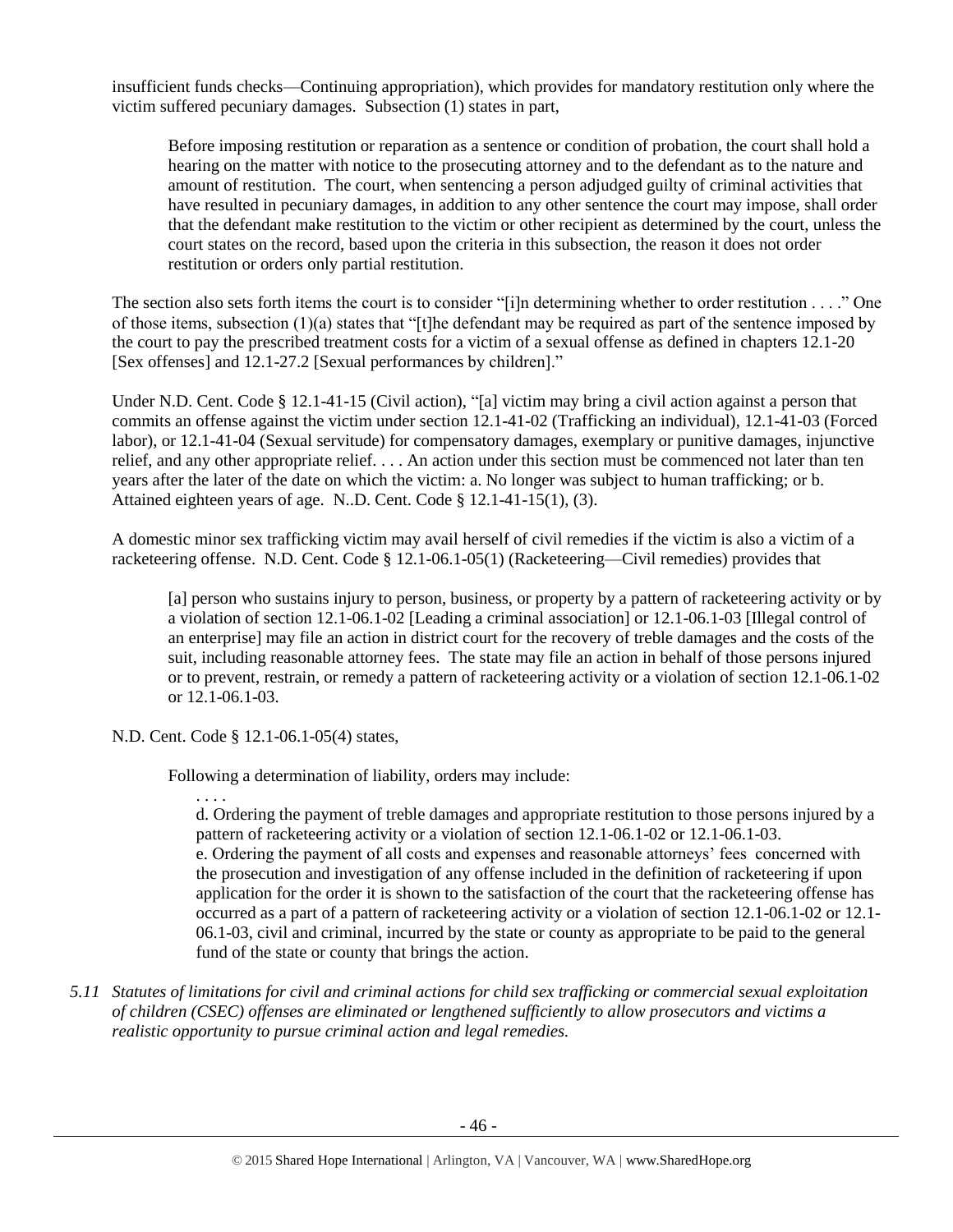N.D. Cent. Code § 29-04-02 (Prosecution for felony other than murder within three years) provides a three-year statute of limitations for prosecution of felonies (other than murder). However, N.D. Cent. Code § 29-04-03.1  $(1)^{115}$  (Prosecution for sexual abuse of minors) lengthens this in certain cases, as follows:

Except as provided in subsection 2, a prosecution for a violation of sections 12.1-20-03 through 12.1- 20-08 [Continuous sexual abuse, sexual imposition, corruption or solicitation of minors, luring, sexual assault, fornication] or of section 12.1-20-11 [Incest] if the victim was under eighteen years of age at the time the offense was committed must be commenced in the proper court within ten years after the commission of the offense or, if the victim failed to report the offense within this limitation period, within three years after the offense was reported to law enforcement authorities.

N.D. Cent. Code § 29-04-02.1<sup>116</sup> (Prosecution for gross sexual imposition) provides a seven year statute of limitations for prosecution of N.D. Cent. Code § 12.1-20-03(1)(a) (Gross sexual imposition) or for the crime of human trafficking. In addition, N.D. Cent. Code § 29-04-03 (Prosecution for misdemeanor or infraction within two years) provides that prosecution of a misdemeanor or infraction must be commenced within two years after the commission of the misdemeanor or infraction.

For victims of sex offenses under chapter 12.1-20 or of the crime of human trafficking who are under 15, "the applicable period of limitation, if any, does not begin to run until the victim has reached the age of fifteen." N.D. Cent. Code  $\S 29-04-03.2^{117}$  (Statute of limitations as to child victims).

Pursuant to N.D. Cent. Code § 28-01-16 (Actions having six-year limitations), "The following actions must be commenced within six years after the claim for relief has accrued: . . . An action upon a liability created by statute, other than a penalty or forfeiture, when not otherwise expressly provided . . . An action for criminal conversation or for any other injury to the person or rights of another not arising upon contract, when not otherwise expressly provided. . . ." Under N.D. Cent. Code § 28-01-25 (Disabilities extend limitations on actions generally—Exceptions),

If a person who is entitled to bring an action other than for the recovery of real property, or for a penalty or forfeiture, or against a sheriff or other officer for an escape is: 1. Under the age of eighteen years; . . . at the time the claim for relief accrues, the time of such disability is not a part of the time limited for the commencement of the action. However, the period within which the action must be brought cannot be extended more than five years by any such disability except infancy, nor can it be extended in any case longer than one year after the disability ceases. In cases alleging professional malpractice, the extension of the limitation due to infancy is limited to twelve years.

However, N.D. Cent. Code § 12.1-41-15 (Civil action) states, "[a] victim may bring a civil action against a person that commits an offense against the victim under section 12.1-41-02 [Trafficking an individual], 12.1-41- 03 [Forced labor], or 12.1-41-04 [Sexual servitude] for compensatory damages, exemplary or punitive damages, injunctive relief, and any other appropriate relief. . . . An action under this section must be commenced not later than ten years after the later of the date on which the victim: a. No longer was subject to human trafficking; or b. Attained eighteen years of age." N.D. Cent. Code  $\S$  12.1-41-15(1), (3).

l

 $115$  The text of N.D. Cent. Code. § 29-04-03.1 included here and elsewhere in this report includes amendments made by the passage of Senate Bill 2331 during the session of the 64th North Dakota Legislative Assembly (effective August 1, 2015).

<sup>&</sup>lt;sup>116</sup> The text of N.D. Cent. Code. § 29-04-02.1 included here and elsewhere in this report includes amendments made by the passage of Senate Bill 2232 during the session of the 64th North Dakota Legislative Assembly (effective August 1, 2015).

<sup>&</sup>lt;sup>117</sup> The text of N.D. Cent. Code. § 29-04-03.2 included here and elsewhere in this report includes amendments made by the passage of Senate Bill 2232 during the session of the 64th North Dakota Legislative Assembly (effective August 1, 2015).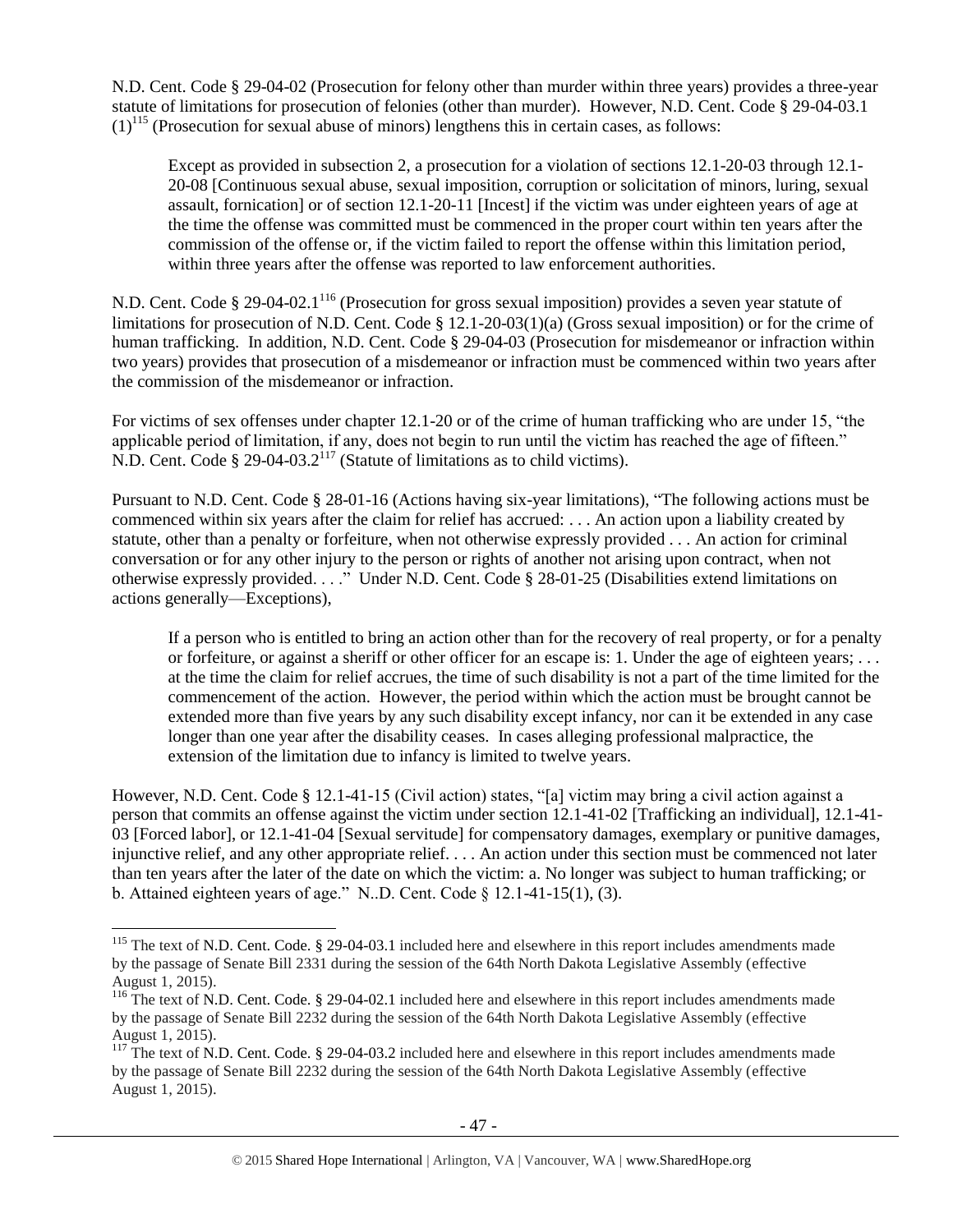N.D. Cent. Code § 12.1-06.1-05(7) (Racketeering—Civil Remedies) specifies that "[n]otwithstanding any law to the contrary, the initiation of civil proceedings related to violations of any offense included in the definition of racketeering or a violation of section 12.1-06.1-02 or 12.1-06.1-03 (Illegal control of an enterprise—Illegally conducting an enterprise) must be commenced within seven years of actual discovery of the violation." Therefore, any statute of limitations for a civil claim brought under the racketeering provisions will not be tolled until the minor reaches the age of 18.

#### **FRAMEWORK ISSUE 6: CRIMINAL JUSTICE TOOLS FOR INVESTIGATION AND PROSECUTIONS**

### *Legal Components:*

- *6.1 Training on human trafficking and domestic minor sex trafficking for law enforcement is statutorily mandated or authorized.*
- *6.2 Single party consent to audiotaping is permitted in law enforcement investigations.*
- *6.3 Wiretapping is an available tool to investigate domestic minor sex trafficking.*
- *6.4 Using a law enforcement decoy posing as a minor to investigate buying or selling of commercial sex acts is not a defense to soliciting, purchasing, or selling sex with a minor.*
- *6.5 Using the Internet or electronic communications to investigate buyers and traffickers using the Internet is a permissible investigative technique.*
- *6.6 Law enforcement and child welfare agencies are mandated to promptly report missing and rescued children. \_\_\_\_\_\_\_\_\_\_\_\_\_\_\_\_\_\_\_\_\_\_\_\_\_\_\_\_\_\_\_\_\_\_\_\_\_\_\_\_\_\_\_\_\_\_\_\_\_\_\_\_\_\_\_\_\_\_\_\_\_\_\_\_\_\_\_\_\_\_\_\_\_\_\_\_\_\_\_\_\_\_\_\_\_\_\_\_\_\_\_\_\_\_*

## *Legal Analysis:*

*6.1 Training on human trafficking and domestic minor sex trafficking for law enforcement is statutorily mandated or authorized.*

To "ensure adequate training for law enforcement and to ensure the comprehensive collection of crime statistics," the attorney general is responsible for, among other things, "[d]etermin[ing] the specialized training needs of peace officers and conduct [ing] such training." N.D. Cent. Code § 12-62-02(1) (Powers and duties). Training on human trafficking could be developed through the attorney general's office. N.D. Cent. Code, § 12-62-01 (Criminal justice training and statistics—Personnel—Purpose) states, "Criminal justice training and the collection of statistics must be conducted by the office of attorney general. The office of attorney general shall conduct the training of peace officers and sheriffs and gather, analyze, and disseminate information regarding the state's criminal justice system." Information on human trafficking could be presented in training materials concerning missing persons. Under N.D. Cent. Code § 12-68-05 (Attorney general to develop missing person procedural policy), the attorney general is directed to "develop a procedures manual . . . relating to the investigation of missing person cases" and "distribute the manual to law enforcement agencies."

While not mandatory, Enacted Senate Bill 2219 § 1(1) authorizes the attorney general to "establish a human trafficking commission, comprised of designees from state, local, and tribal agencies which have contact with victims or perpetrators." Pursuant to Enacted Senate Bill 2219 § 1(2),

The commission shall:

. . . .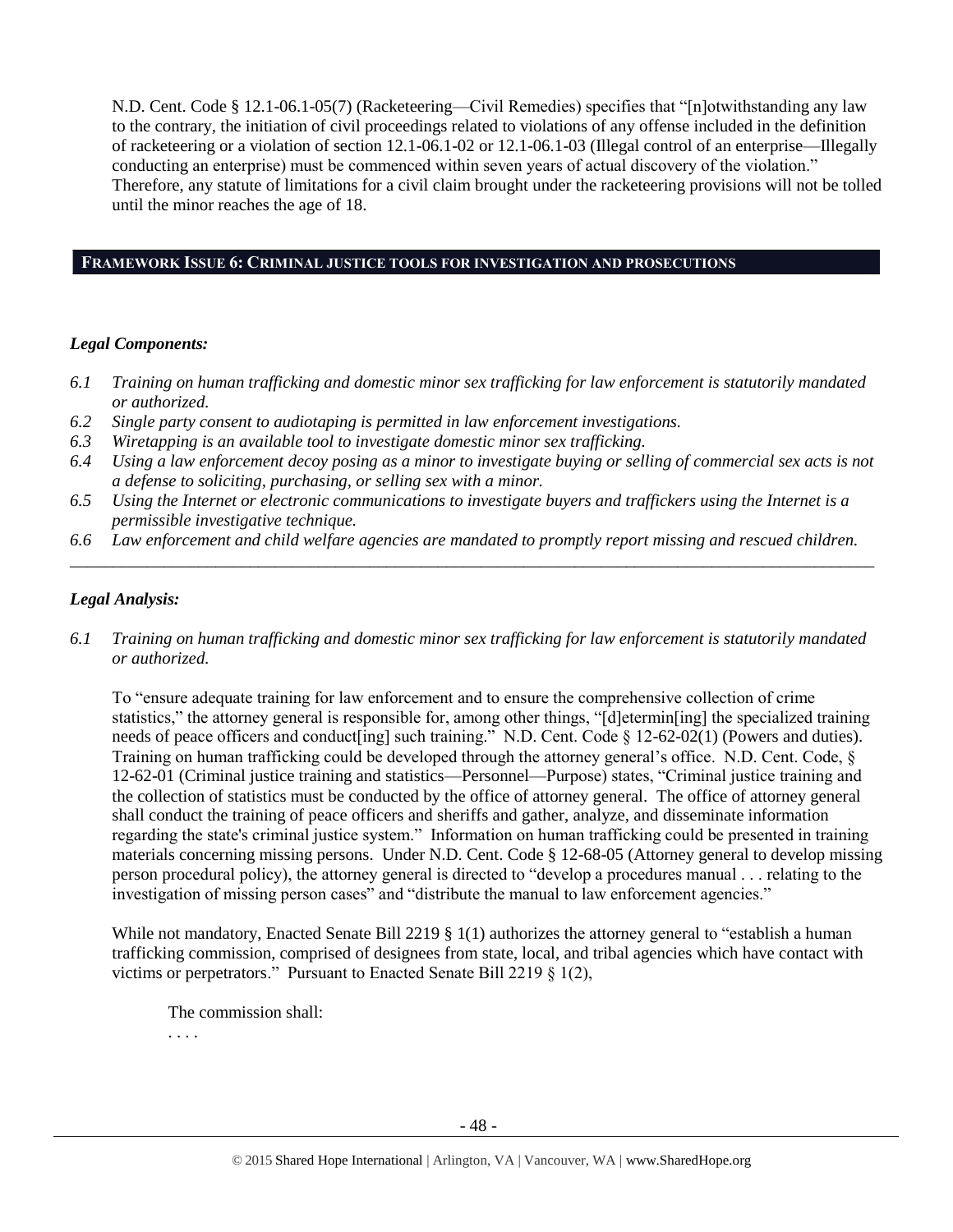e. Coordinate training on human trafficking prevention and victim services for state and local employees who may have recurring contact with victims or perpetrators; $^{118}$ 

f. Coordinate training on human trafficking investigation and prosecution with the North Dakota state's attorney's association, the North Dakota peace officers standards and training board, and state and local law enforcement agencies . . . .

## *6.2 Single party consent to audiotaping is permitted in law enforcement investigations.*

Single party consent to audio-taping is permitted. Under N.D. Cent. Code § 12.1-15-02(3)(c) (Interception of wire or oral communications—Eavesdropping),

3. It is a defense to a prosecution under subsection 1 [crime of interception] that:

. . . . c. (1) The actor was a party to the communication or one of the parties to the communication had given prior consent to such interception, and (2) such communication was not intercepted for the purpose of committing a crime or other unlawful harm.

## *6.3 Wiretapping is an available tool to investigate domestic minor sex trafficking.*

Under N.D. Cent. Code § 12.1-15-02 (Interception of wire or oral communications – Eavesdropping), interception of wire or oral communications is permitted in certain scenarios. It is a Class C felony to "a. Intentionally intercept[] any wire or oral communication by use of any electronic, mechanical, or other device; or b. Intentionally disclose[] to any other person or intentionally use[] the contents of any wire or oral communication, knowing that the information was obtained through the interception of a wire or oral communication" and a Class A misdemeanor to "secretly loiter[] about any building with intent to overhear discourse or conversation therein and to repeat or publish the same with intent to vex, annoy, or injure others." N.D. Cent. Code § 12.1-15-02(1)-(2). N.D. Cent. Code § 12.1-15-02 provides a defense to prosecution under subsection (3) if,

a. The actor was authorized by law to intercept, disclose, or use, as the case may be, the wire or oral communication;

b. The actor was (1) a person acting under color of law to intercept a wire or oral communication, and (2) he was a party to the communication or one of the parties to the communication had given prior consent to such interception

c. (1) The actor was a party to the communication or one of the parties to the communication had given prior consent to such interception, and (2) such communication was not intercepted for the purpose of committing a crime or other unlawful harm.

6.3.1 Recommendation: Amend N.D. Cent. Code § 12.1-15-02 (Interception of wire or oral communications – Eavesdropping) to expressly permit interception of wire or oral communications in trafficking or CSEC investigations.

l

<sup>&</sup>lt;sup>118</sup> N.D. Cent. Code § 50-25.1-19(2) (Child protective services duties—Training requirements) requires the department of human services to "provide training to all representatives of the child protective services system regarding the legal duties of the representatives . . . . to protect the legal rights and safety of children and families from the initial time of contact during assessment through treatment."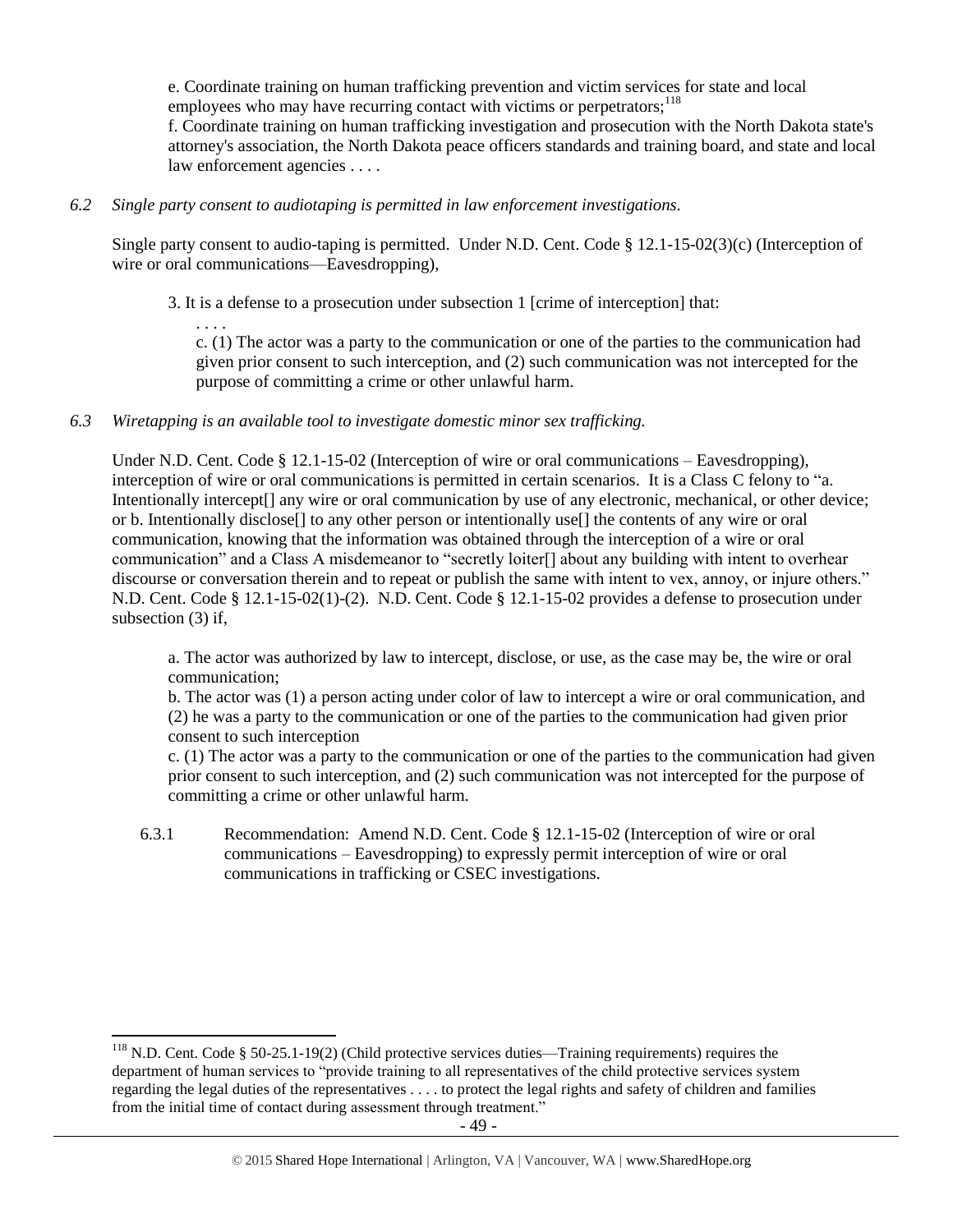*6.4 Using a law enforcement decoy posing as a minor to investigate buying or selling of commercial sex acts is not a defense to soliciting, purchasing, or selling sex with a minor.*

North Dakota's trafficking and CSEC laws do not expressly prohibit a defense based on use of a law enforcement decoy to investigate these crimes. For a violation of N.D. Cent. Code § 12.1-41-04 (Sexual servitude) the defendant must "[m]aintain[] or make[] available a minor" and N.D. Cent. Code § 12.1-41-06 (Patronizing a minor for commercial sexual activity) makes it a crime when a person gives anything of value "to a minor or another person so that the individual may engage in commercial sexual activity with a minor." N.D. Cent. Code § 12.1-29-02(1) (Facilitating prostitution) requires that the victim be "in fact, less than sixteen years old," eliminating the possibility that law enforcement decoys could be used to target traffickers under this law.

- 6.4.1 Recommendation: Enact a law specifically permitting law enforcement to use undercover agents to investigate domestic minor sex trafficking. Alternatively, amend each of the CSEC laws and the human trafficking law to prohibit a defense to prosecution based on the victim actually being law enforcement or an agent of law enforcement.
- *6.5 Using the Internet or electronic communications to investigate buyers and traffickers using the Internet is a permissible investigative technique.*

N.D. Cent. Code § 12.1-20-05.1(1) (Luring minors by computer or other electronic means) states,

1. An adult is guilty of luring minors by computer or other electronic means when: a. The adult knows the character and content of a communication that, in whole or in part, implicitly or explicitly discusses or depicts actual or simulated nudity, sexual acts, sexual contact, sadomasochistic abuse, or other sexual performances and uses any computer communication system or other electronic means that allows the input, output, examination, or transfer of data or programs from one computer or electronic device to another to initiate or engage in such communication with a person the adult believes to be a minor; and

b. By means of that communication the adult importunes, invites, or induces a person the adult believes to be a minor to engage in sexual acts or to have sexual contact with the adult, or to engage in a sexual performance, obscene sexual performance, or sexual conduct for the adult's benefit, satisfaction, lust, passions, or sexual desires.

Because it is not required that the "minor" actually be a person under 18, it appears possible to use the Internet to investigate an offender of luring for commercial sexual exploitation by an adult law enforcement officer whom the accused believes is a minor.

*6.6 Law enforcement and child welfare agencies are mandated to promptly report missing and recovered children.*

N.D. Cent. Code § 12-60-25 (Lost, missing, or runaway children) requires a statewide reporting and response system for lost, missing or runaway children. The statute requires the Bureau of Criminal Investigations to implement a system in conjunction with the national crime information center that allows information regarding lost, missing, or runaway children to be shared with North Dakota law enforcement agencies as well as out-ofstate law enforcement agencies. N.D. Cent. Code  $\S 12-60-25(1)$ . The bureau must also coordinate with law enforcement agencies regarding reports of lost, missing, or runaway children in order to properly notify the national crime information center. N.D. Cent. Code § 12-60-25(3). The bureau must also permit reports to be made by parents, guardians, or relatives regarding lost, missing, or runaway children. N.D. Cent. Code § 12-60- 25(6). The law enforcement agency that filed the report will be responsible for maintaining the disposition of the case, and the bureau must compile and maintain these records. N.D. Cent. Code § 12-60-25(4), (7).